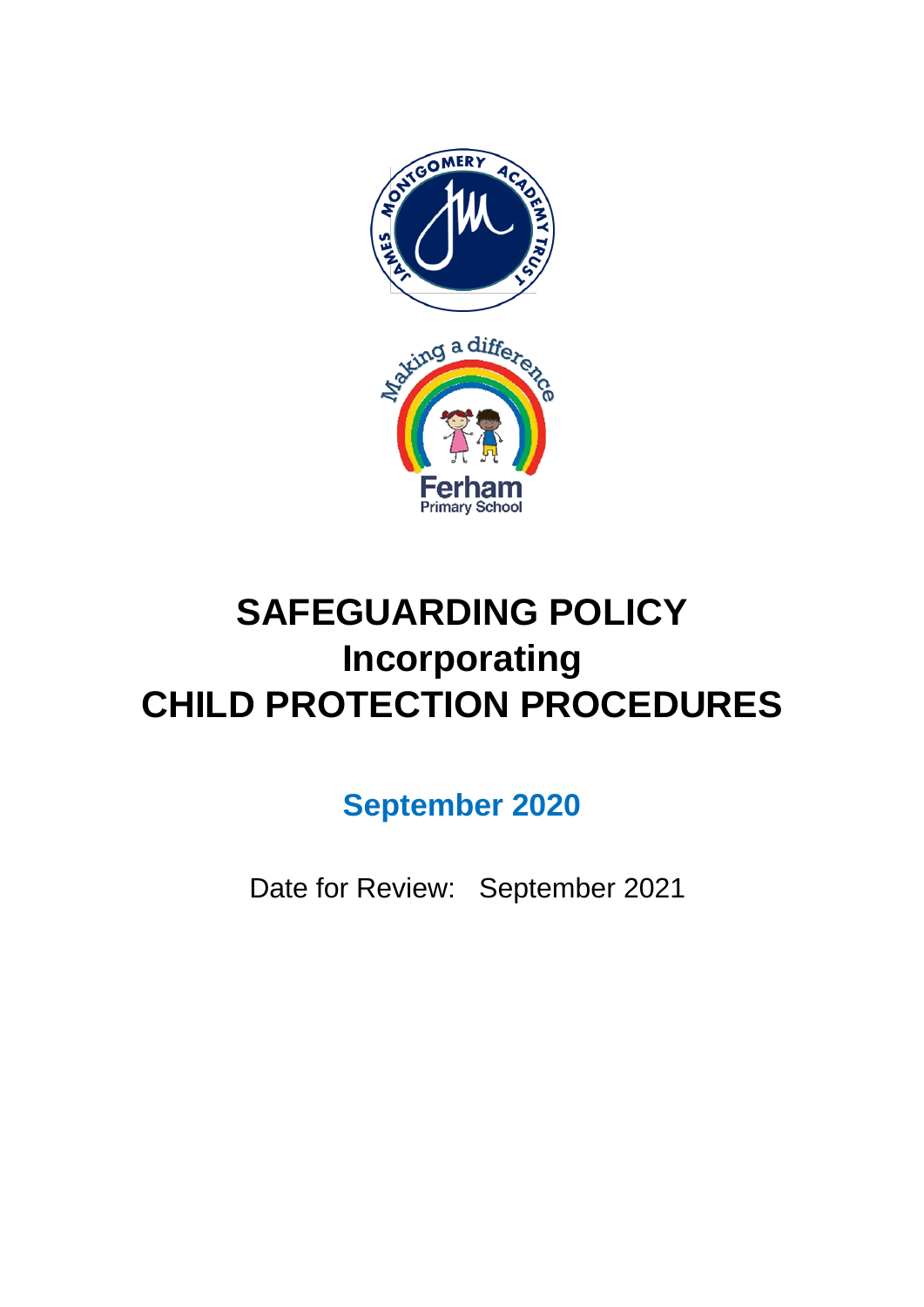**James** 

# **Important coronavirus (COVID-19) update**

 This policy has been updated in line with the current guidance from the UK government. We have included two appendices to the policy which provides detailed safeguarding considerations in the event of further partial lockdown (Appendix 1) and re-opening (Appendix 2).

 When pupils are in school full time, schools can refer to the provisions within the main body of this policy. However, in the circumstance of a further partial lockdown and re-opening the Appendices may become relevant once again.

 The DfE coronavirus helpline is: 0800 046 8687 Monday to Friday from 8:00am to 6:00pm and weekends 10:00am to 4:00pm. You can also email the helpline on [DfE.coronavirushelpline@education.gov.uk](mailto:DfE.coronavirushelpline@education.gov.uk)

# **Montgomery Academy Trust**

# **Statement of intent**

**Ferham Primary School** and the James Montgomery Academy Trust are committed to safeguarding and promoting the welfare, both physical and emotional, of every pupil both inside and outside of the school premises.

This policy sets out a clear and consistent framework for delivering this promise, in line with safeguarding legislation and statutory guidance.

It will be achieved by:

- Creating a culture of safer recruitment by adopting procedures that help deter, reject or identify people who might pose a risk to children.
- Teaching pupils on how to keep safe and to recognise behaviour that is unacceptable.
- Identifying and making provision for any pupil that has been subject to abuse, ensuring the child's wishes have been taken into account during the process.
- Ensuring that members of the Board of Directors, the Headteacher and staff members understand their responsibilities under safeguarding legislation and statutory guidance, and are alert to the signs of child abuse and know to refer concerns to the designated safeguarding lead (DSL).
- Ensuring that the Headteacher and any new staff members (including supply and agency staff) and volunteers are only appointed when all the appropriate checks have been satisfactorily completed.
- Identifying any local safeguarding issues which may impact each trust school in the MAT and making appropriate provision to ensure that these local factors do not pose a threat to children's safety and welfare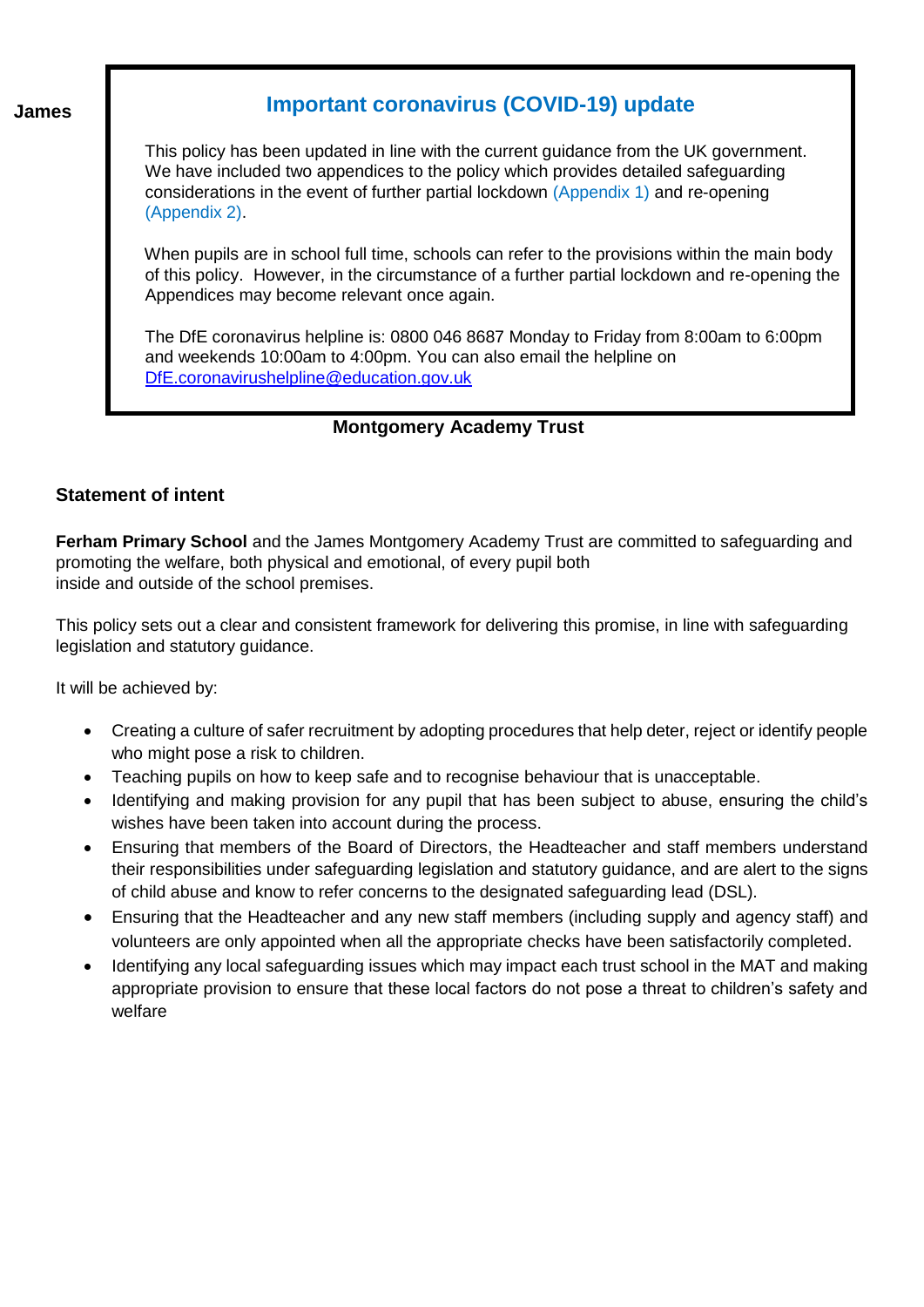# **1. Definitions**

The terms "children" and "child" refer to anyone under the age of 18.

For the purposes of this policy, **"safeguarding and protecting the welfare of children"** is defined as:

- Protecting pupils from maltreatment.
- Preventing the impairment of pupils' mental and physical health or development.
- Ensuring that pupils grow up in circumstances consistent with the provision of safe and effective care.
- Taking action to enable all pupils to have the best outcomes.

For the purposes of this policy, the term **"harmful sexual behaviour"** includes, but is not limited to, to the following actions:

- Using sexually explicit words and phrases
- Inappropriate touching
- Sexual violence or threats
- Full penetrative sex with other children or adults

In accordance with the DfE's guidance**, 'Sexual violence and sexual harassment between children in schools and colleges' (2018)**, and for the purposes of this policy, the term "'sexual harassment" is used within this policy to describe any unwanted conduct of a sexual nature, both online or offline, which violates a child's dignity and makes them feel intimidated, degraded or humiliated, and can create a hostile, sexualised or offensive environment.

For the purpose of this policy, the term **"sexual violence**" encompasses the definitions provided in the Sexual Offences Act 2003, including those pertaining to rape, assault by penetration and sexual assault.

# **2. Legal framework**

This policy has consideration for, and is compliant with, the following legislation and statutory guidance:

# **Legislation**

- The Children Act 1989
- The Children Act 2004
- The Education Act 2002
- The Education (Health Standards) (England) Regulations 2003
- The Safeguarding Vulnerable Groups Act 2006
- School Staffing (England) Regulations 2009 (As amended)
- The Equality Act 2010
- The Protection of Freedoms Act 2012
- The Education (School Teachers' Appraisal) (England) Regulations 2012 (as amended)
- The Children and Families Act 2014
- The Sexual Offences Act 2003
- The Education (Pupil Registration) (England) Regulations 2006 (as amended)
- The Coronavirus Act 2020

# **Statutory guidance**

- DfE (July 2018) 'Working together to safeguard children' chapter, paragraph 4
- DfE (2020) 'Keeping children safe in education'
- DfE (2019) Relationships Education, Relationships and Sex Education (RSE) and Health **Education**
- DfE (2016) 'Disqualification under the Childcare Act 2006'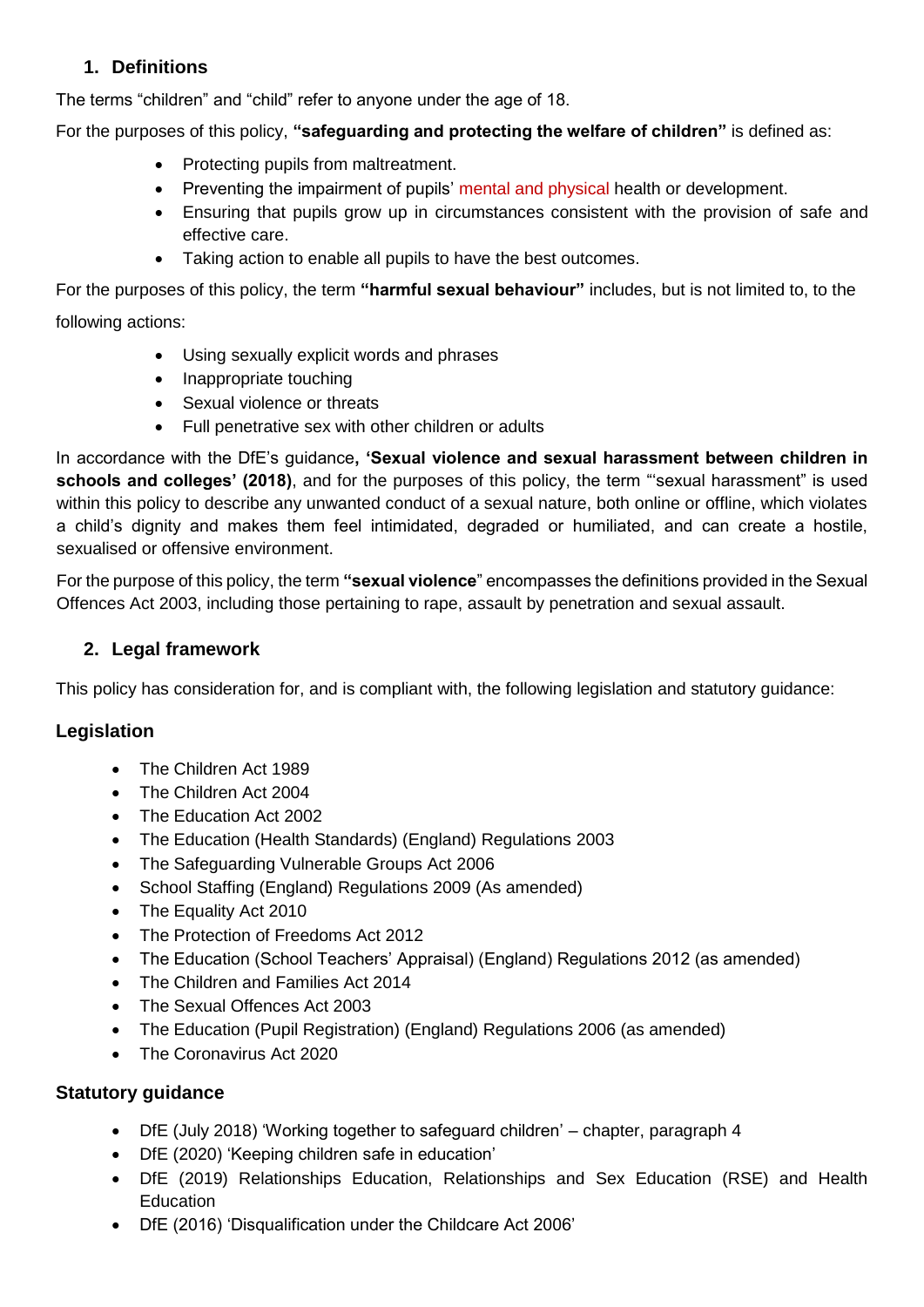- DfE (2015) 'The Prevent duty'
- HM Government (2014) 'Multi-agency practice guidelines: Handling cases of Forced Marriage

Non-statutory guidance

- DfE (2015) 'What to do if you're worried a child is being abused'
- DfE (2018) 'Information sharing'
- DfE (2017) 'Child sexual exploitation'
- DfE (2018) 'Sexual violence and sexual harassment between children in schools and colleges'
- DfE (2016) 'Children missing education'
- DfE (2018) 'Mental Health and Behaviour in Schools'
- DfE (2017) 'Preventing and Tackling Bullying in Schools'
- DfE (2019) 'Teaching Online Safety in Schools'

# **3. Introduction**

**The James Montgomery Academy Trust (thereafter referred to as JMAT)** and the Board of Directors are clear about their responsibilities in relation to safeguarding and promoting the welfare of children. Safeguarding and promoting the welfare of children refers to the process of:

- protecting children from abuse or neglect
- preventing the impairment of their health or development, including mental health and wellbeing
- ensuring that children grow up in circumstances consistent with the provision of safe and effective and nurturing care
- undertaking that role so as to enable those children to have optimum life chances and to enter adulthood successfully.

The JMAT fully recognises the contribution it can make to protect children from harm and supporting and promoting the welfare of all children who are registered pupils at our schools. This will also include identifying children who may benefit from **early help**. School staff are particularly important as they are in a position to identify concerns early and provide help for children, to prevent concerns from escalating.

School staff form part of the wider safeguarding system for children. This system is described in statutory guidance Working Together to Safeguard Children 2018. Schools should work with social care, the police, health services and other services to promote the welfare of children and protect them from harm.

The purpose of the JMAT's safeguarding policy is to ensure every child who is a registered pupil is safe and protected from harm. This policy will give clear direction to all staff (including governors, volunteers, supply teachers and agency staff), visitors and parents about expected behaviour and our legal responsibility to safeguard and promote the welfare of all children at our schools. The elements of our policy are prevention, protection and support.

There are six main elements to our policy:

- Establishing a safe environment in which children can learn and develop
- Ensuring we practice safer recruitment in checking the suitability of staff and volunteers to work with children and create a culture of vigilance
- Raising awareness of and responding appropriately to safeguarding and Child Protection issues
- Equipping children with the skills needed to keep them safe, including how to recognise when they are at risk and how to get help when they need it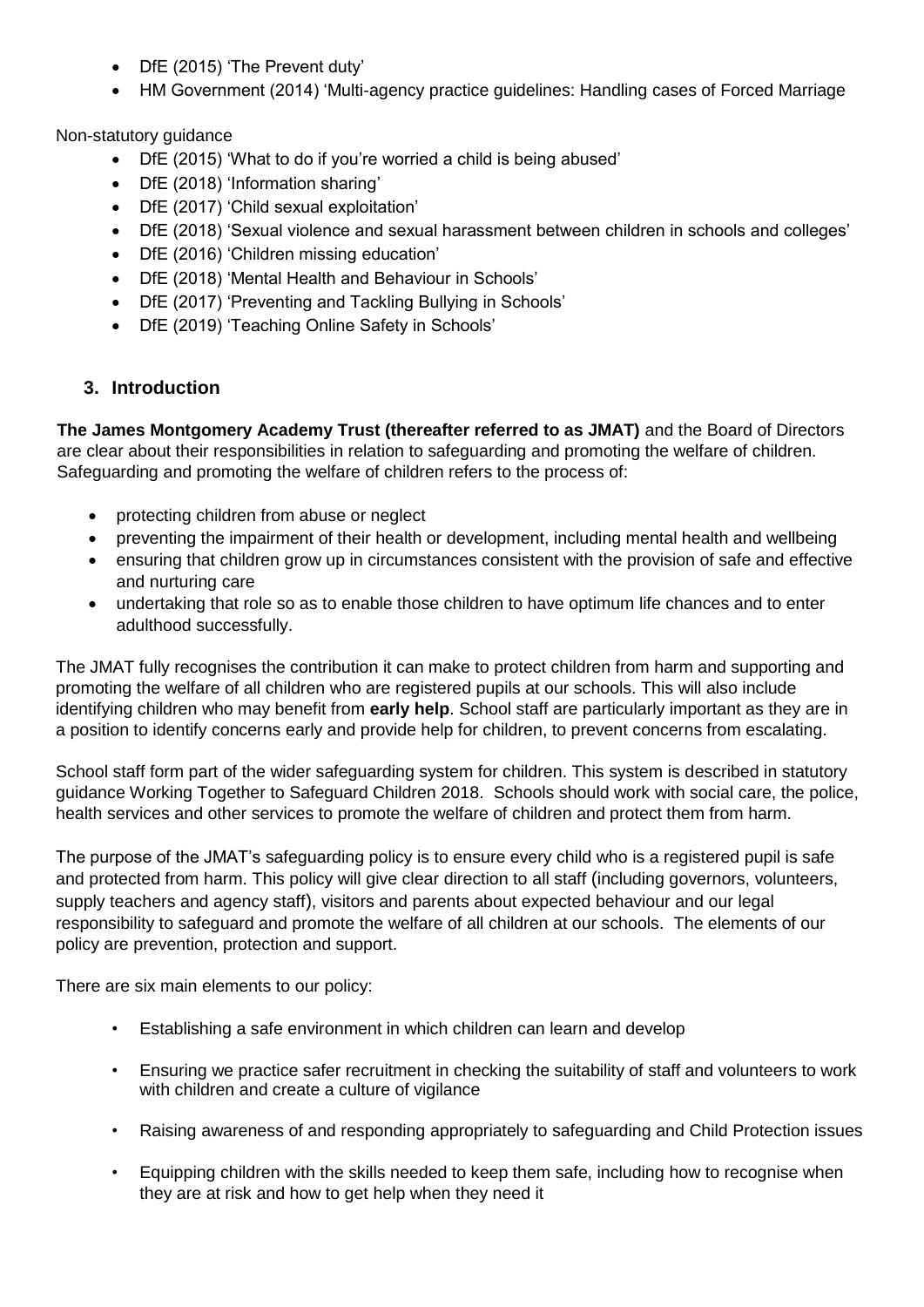- Having clear procedures for identifying additional needs and reporting cases, or suspected cases, of abuse and allegations against teachers and other members of staff
- Supporting pupils who have been abused in accordance with a Child Protection Plan

# **4. Our Ethos**

The child's welfare is of paramount importance. The JMAT will establish and maintain an ethos in our schools where pupils feel secure, are encouraged to talk, are listened to and are safe. Children at our schools will be able to talk freely to any member of staff if they are worried or concerned about something. The DSL will be available during school hours to discuss safeguarding concerns, if they are absent a Deputy DSL will be available.

All staff and regular visitors will, through training and induction, know how to recognise indicators of concern, how to respond to a disclosure from a child and how to record and report this information. We will not make promises to any child and we will not keep secrets. Every child will know what the adult will have to do with any information they have chosen to disclose.

Throughout our curriculum we will provide activities and opportunities for children to develop the skills they need to identify risks and stay safe. This will also be extended to include material that will encourage our children to develop essential life skills. Our school will provide a curriculum which is broad and balanced and is in line with Relationships Education, RSE and Health Education guidelines 2020. At the heart of these subjects is a focus on our key role in preventative education and keeping children safe. Subjects that are included in the primary curriculum and cross over into safeguarding are:

- **Consent**
- Choices
- CSE/CCE
- Unhealthy/abusive family relationships
- Internet/online safety

At all times we will work in partnership and endeavour to establish effective working relationships with parents, carers and colleagues from other agencies in line with Working Together to Safeguard Children (2018).

It is the responsibility of *every* member of staff, volunteer and regular visitors to the schools in the JMAT to ensure that they carry out the requirements of this policy and, at all times, work in a way that will safeguard and promote the welfare of all pupils. This includes the responsibility to provide a safe environment in which children can learn.

Everyone who comes into contact with children and their families has a role to play in safeguarding children. We recognise that because of the day to day contact with children, school staff are well placed to observe the outward signs of abuse and that all staff and governors have a full and active part to play in protecting our pupils from harm.

The JMAT and its schools also recognises that when a child has a social worker, it is an indicator that the child is more at risk than most pupils. This may mean that they more vulnerable to further harm, as well as facing educational barriers to attendance, learning, behaviour and poor mental health.

**All staff are advised to maintain an attitude of '***it could happen here***' where safeguarding is concerned.**  Each school will therefore:

- Ensure children know that there are adults in the school whom they can approach if they are worried.
- Ensure all staff are provided with a copy of the Code of Conduct, Safeguarding Policy and Keeping Children Safe in Education 2020 Part 1 on induction.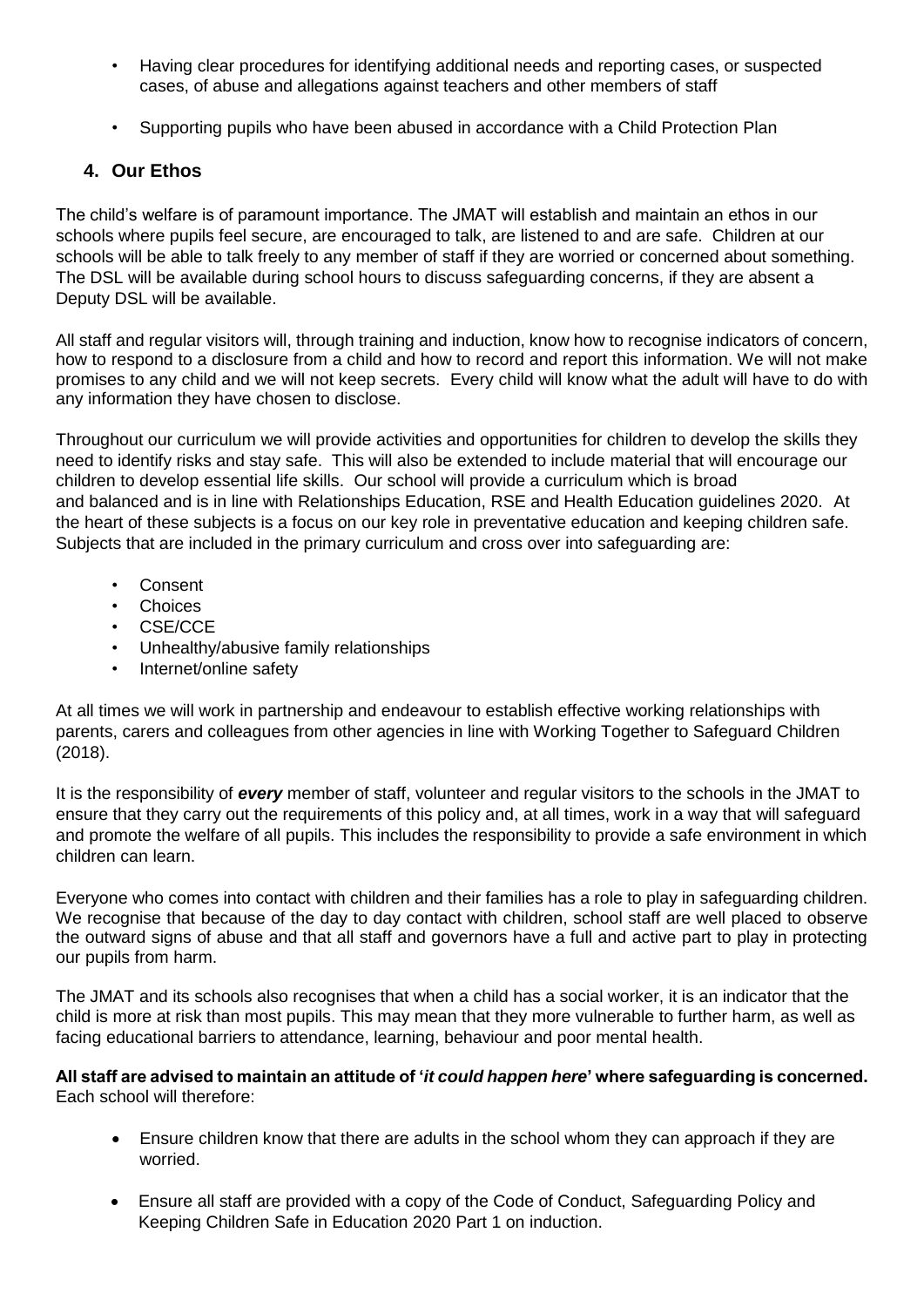- Embed opportunities in the curriculum and school life for children to develop the skills they need to recognise and stay safe from abuse, including online abuse, Child Sexual and Criminal Exploitation, Radicalisation and Female Genital Mutilation. This is mainly through work with partner agencies such as Barnardos Reach Out service, NSPCC and Healthy Schools service.
- Ensure staff are aware that behaviours linked to drug-taking, alcohol abuse, truanting and sexting can place children in danger.
- Ensure that staff are aware of the need to notify the LA in cases where children go missing from education, fail to attend school regularly, have been absent from school for continuous period of 10 days or more or are removed from the admissions register.
- Raise the awareness of all staff members of the need to safeguard and promote the welfare of children, and of their responsibilities in identifying and reporting possible cases of abuse.
- Ensure every member of staff (including temporary, supply and agency staff and volunteers) and the Board of Directors knows the name of the Designated Safeguarding Lead (DSL) and their deputies responsible for child protection and their role *(Annex B Keeping children safe in education 2020*)
- Ensure the names of the Designated Safeguarding Lead and their deputies will be clearly visible in the school, with a statement explaining the school's role in referring and monitoring cases of suspected abuse and allegations.

#### **5. What is Abuse?**

Abuse and neglect are forms of maltreatment of a child. Somebody may abuse or neglect a child by inflicting harm or by failing to act to prevent harm. Children may be abused in a family or in an institutional or community setting, by those known to them or, more rarely, by a stranger. They may be abused by an adult or adults, or another child or children. Abuse may fall into a number of categories:

**Physical abuse**: a form of abuse which may involve hitting, shaking, throwing, poisoning, burning or scalding, drowning, suffocating or otherwise causing physical harm to a child. Physical harm may also be caused when a parent or carer fabricates the symptoms of, or deliberately induces, illness in a child.

**Emotional abuse**: the persistent emotional maltreatment of a child such as to cause severe and adverse effects on the child's emotional development. It may involve conveying to a child that they are worthless or unloved, inadequate, or valued only insofar as they meet the needs of another person. It may include not giving the child opportunities to express their views, deliberately silencing them or 'making fun' of what they say or how they communicate. It may feature age or developmentally inappropriate expectations being imposed on children. It may involve seeing or hearing the ill-treatment of another. It may involve serious bullying (including cyberbullying), causing children frequently to feel frightened or in danger, or the exploitation or corruption of children.

**Sexual abuse:** involves forcing or enticing a child or young person to take part in sexual activities, not necessarily involving a high level of violence, whether or not the child is aware of what is happening. The activities may involve physical contact, including assault by penetration (for example rape or oral sex) or non-penetrative acts such as masturbation, kissing, rubbing and touching outside of clothing. They may also include non-contact activities, such as involving children in looking at, or in the production of, sexual images, watching sexual activities, encouraging children to behave in sexually inappropriate ways, or grooming a child in preparation for abuse.

**Neglect**: the persistent failure to meet a child's basic physical and/or psychological needs, likely to result in the serious impairment of the child's health or development. Neglect may occur during pregnancy, for example, as a result of maternal substance abuse. Once a child is born, neglect may involve a parent or carer failing to: provide adequate food, clothing and shelter (including exclusion from home or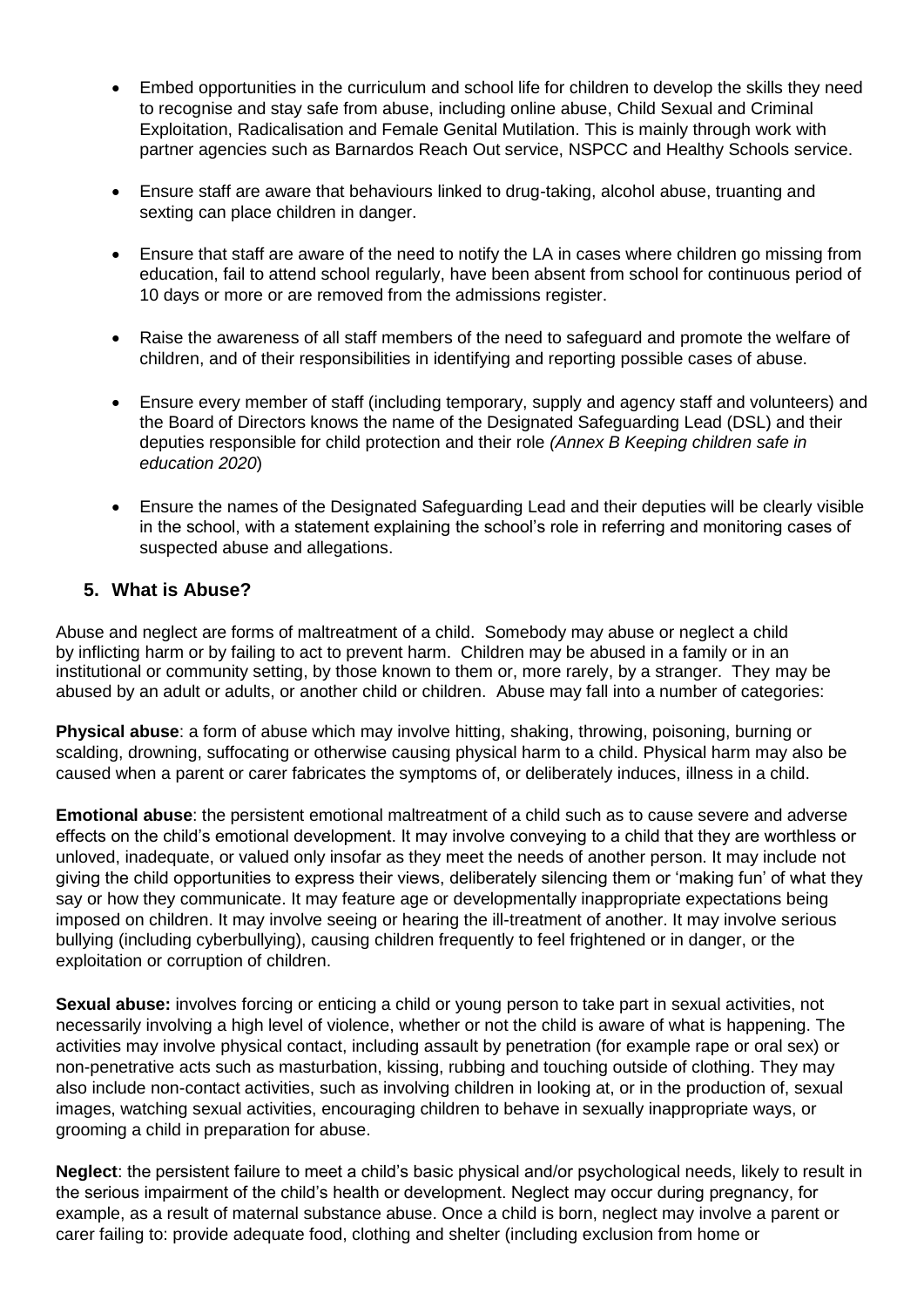abandonment); protect a child from physical and emotional harm or danger; ensure adequate supervision (including the use of inadequate care-givers); or ensure access to appropriate medical care or treatment. It may also include neglect of, or unresponsiveness to, a child's basic emotional needs.

# **Specific safeguarding issues are:**

#### **Mental Health**

JMAT staff are aware that mental health problems can, in some cases, be an indicator that a child has or is at risk of suffering abuse, neglect or exploitation. Staff are well placed in their daily contact with children to be able to identify behaviour that suggests they may be developing or have a mental health problem.

Staff are also aware of the long term and lasting impact that abuse, neglect and adverse childhood experiences can have on children, and that this can affect their mental health, behaviour and education.

If staff have a mental health concern that is also a safeguarding concern, they must take immediate action by following the child protection procedures and speaking to the DSL. All concerns must be logged on Safeguard along with the actions taken.

# **Criminal Exploitation of Children (CCE)**

The criminal exploitation of children (CCE) is a geographically widespread form of harm that typically crosses county boundaries. Like other forms of abuse and exploitation, this can affect any child under the age of 18, appear consensual and could involve violence or threats of violence and enticement.

CCE is where an individual or group takes advantage of an imbalance of power to coerce, control, manipulate or deceive a child into any criminal activity (a) in exchange for something the victim needs or wants, and/or (b) for the financial or other advantage of the perpetrator or facilitator and/or (c) through violence or the threat of violence.

#### **County Lines**

County lines is a term used to describe gangs and organised criminal networks involved in exporting illegal drugs (primarily crack cocaine and heroin) into one or more different urban or rural areas, using dedicated mobile phone lines.

Exploitation is an integral part of the county lines offending model with children groomed and exploited to move [and store] drugs and money from urban areas to suburban areas, rural areas and market and seaside towns. Gangs use coercion, intimidation, violence, sexual violence and weapons to ensure their victims comply.

Children can easily become trapped by this type of exploitation as county lines gangs create drug debts and can threaten serious violence and kidnap towards victims (and their families) if they attempt to leave the county lines network.

Key to identifying potential involvement are 'missing episodes', that is when a child may have been trafficked and/or groomed for the purpose of transporting drugs. Staff will be made aware of pupils with missing episodes who may have been trafficked for the purpose of transporting drugs.

Staff members who suspect a pupil may be vulnerable to, or involved in, this activity will immediately report all concerns to the DSL.

The DSL will consider referral to the National Referral Mechanism on a case-by-case basis. Indicators that a pupil may be involved in county lines active include the following:

- Persistently going missing or being found out of their usual area
- Unexplained acquisition of money, clothes or mobile phones
- Excessive receipt of texts or phone calls
- Relationships with controlling or older individuals or groups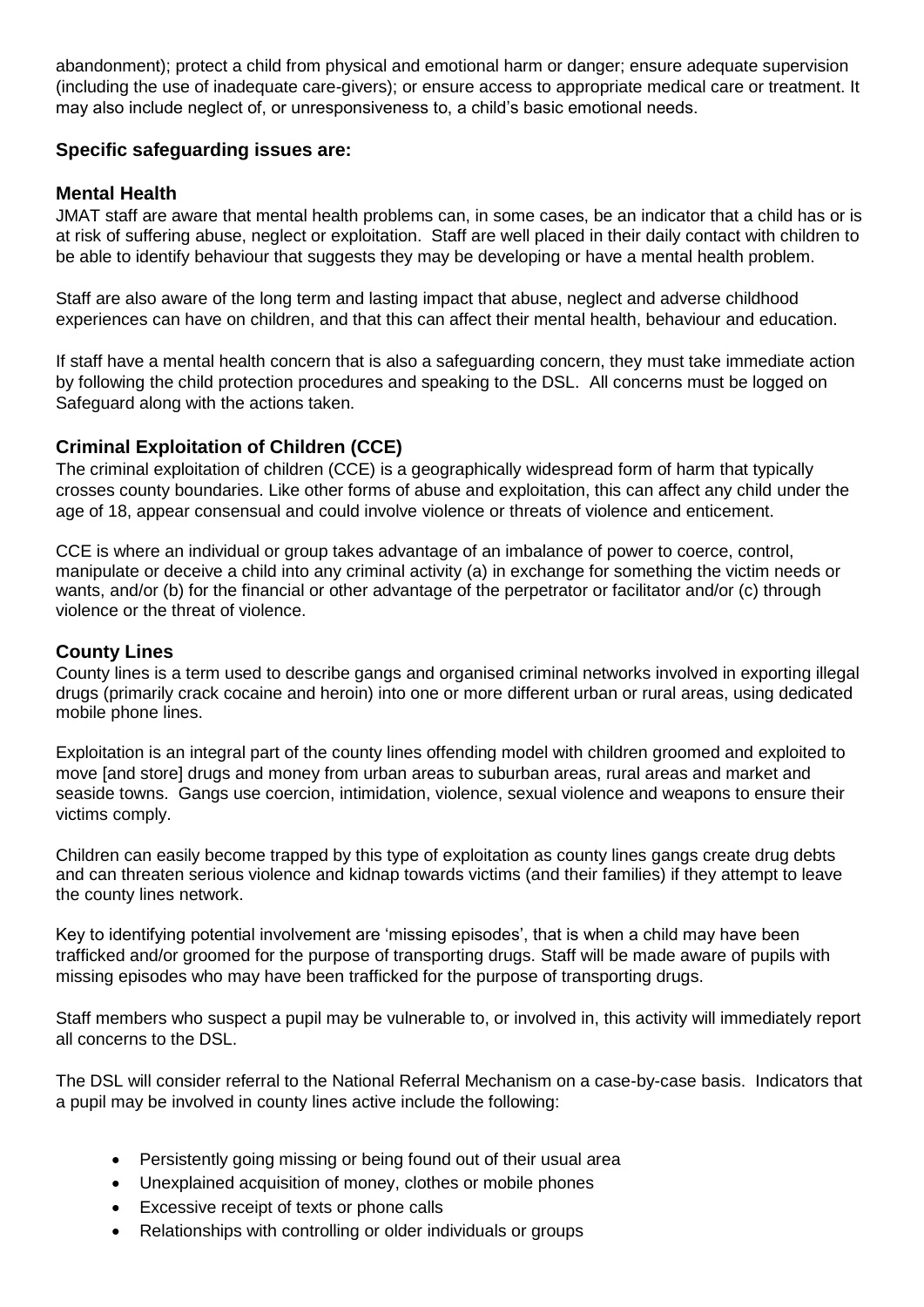- Leaving home without explanation
- Evidence of physical injury or assault that cannot be explained
- Carrying weapons
- Sudden decline in school results
- **Becoming isolated from peers or social networks**
- Self-harm or significant changes in mental state
- Parental reports of concern

# **Child Sexual Exploitation (CSE)**

CSE is a form of child sexual abuse. It occurs where an individual or group takes advantage of an imbalance of power to coerce, manipulate or deceive a child or young person under the age of 18 into sexual activity (a) in exchange for something the victim needs or wants, and/or (b) for the financial advantage or increased status of the perpetrator or facilitator. The victim may have been sexually exploited even if the sexual activity appears consensual. CSE does not always involve physical contact; it can occur through the use of technology.

CSE can occur in all communities and amongst all social and ethnic groups and can affect girls and boys. Children as young as 8 years have been identified, particularly in relation to online concerns. CSE is a complex form of abuse and it can be difficult for those working with children to identify and assess however, all those working in our school are made aware of the potential indicators of grooming and exploitation and how to refer concerns on appropriately.

#### **Peer on Peer Abuse**

Peer on peer abuse occurs when a young person is exploited, bullied and/or harmed by their peers who are the same or similar age; everyone directly involved in peer on peer abuse is under the age of 18. 'Peeron-peer' abuse can relate to various forms of abuse (not just sexual abuse and exploitation), and crucially it does not capture the fact that the behaviour in question is harmful to the child perpetrator as well as the victim. Peer on peer abuse may not just occur between peers, but also family members, siblings, etc.

Key areas where peer on peer abuse occurs are:

- Bullying, including online/cyber bullying and prejudice-based bullying
- Racist, religious, disability and homophobic or transphobic abuse
- Gender based violence/violence against girls and young women
- Teenage relationship abuse
- Issues relating to gang activity and youth violence
- Sexual harassment and sexual violence, including texting and harmful sexual behaviour
- Upskirting taking a picture under a person's clothing without them knowing, with the intention of viewing their genitals or buttocks (carries a 2 year sentence under the Voyeurism (Offences) Act 2019

Further information about peer on peer abuse is included in the section 'Allegations of Abuse against other pupils'.

# **Female Genital Mutilation (FGM)**

FGM is addressed as part of the procedures around '**Honour Based Violence**' which is defined as "crimes which have been committed to protect and defend the honour of the family and/or the community, including FGM, Forced Marriage and practices such as Breast Ironing"

Female genital mutilation refers to procedures that intentionally alter or cause injury to the female genital organs for non-medical reasons. The practice is illegal in the UK. FGM typically takes place between birth and around 15 years old; however, it is believed that the majority of cases happen between the ages of 5 and 8.

FGM may be likely if there is a visiting female elder, there is talk of a special procedure or celebration to become a woman, or parents wish to take their daughter out-of-school to visit an 'at-risk' country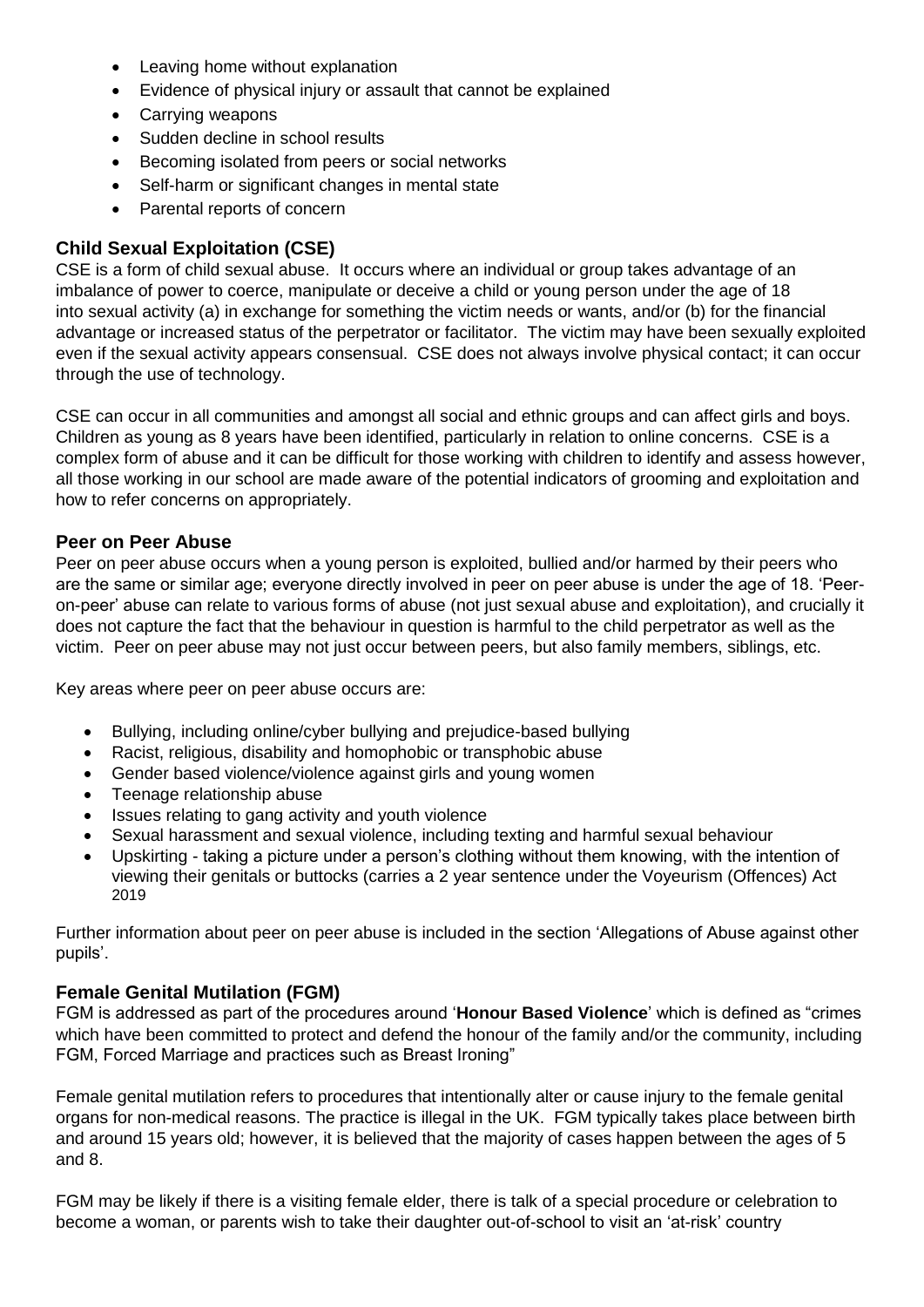(especially before the summer holidays), or parents who wish to withdraw their children from learning about FGM.

The JMAT has due regard to the **mandatory reporting duty**, which came into force in October 2015, of the FGM Act 2003, which places a **statutory duty** on all teaching staff (along with social workers and healthcare professionals) to personally report to the police where they discover that FGM appears to have been carried out on a girl under 18 years.

Staff in the JMAT will be vigilant and will report promptly any FGM or other HBV concerns to the Designated Safeguarding Lead. If a member of staff has reason to believe FGM has been carried out on a girl under 18 years and this occurs out of school, then they must exercise their statutory duty and report this to the police personally.

# **Preventing Radicalisation and Extremism (Prevent Duty)**

The JMAT has due regard to the **Prevent Duty** Guidance 2015, under Section 26 of the Counter-Terrorism and Security Act 2015, which aims to prevent children and young people from being drawn into extremism and terrorism.

We will engage with parents and families as we are in a key position to spot signs of radicalisation and we will assist and advise those families who do raise concerns and point them in the direction of support mechanisms ie, the Local Authority, Police and/or the **Channel Programme**. We will provide a link, via the JMAT or school's website, to the Local Safeguarding Children Board website which provides information on radicalisation for children and young people, their parents/carers and professionals: [www.rotherham.gov.uk/safeguarding](http://www.rotherham.gov.uk/safeguarding) [www.dscb.co.uk](http://www.dscb.co.uk/)

As with other safeguarding risks, staff will be alert to changes in children's behaviour which could indicate that they may be in need of help or protection. Staff will use their judgement in identifying children who might be at risk of radicalisation and act proportionately which may include making a referral to the **Channel** programme.

**Channel** is a programme which focuses on providing support at an early stage to people who are identified as being vulnerable to being drawn into terrorism. It provides a mechanism for schools to make referrals if they are concerned that an individual might be vulnerable to radicalisation. Referrals to the Channel Panel in Rotherham are via the LA Children's Social Care Multi-Agency Safeguarding Hub (MASH) on 01709 336080 or Doncaster Referral and Response Team on 01302 737777**.**

More information on Prevent and Channel is contained in Annex A of Keeping Children Safe in Education (2019) and Rotherham and Doncaster LSCB child protection online procedures: **<http://rotherhamscb.proceduresonline.com/index.htm> <http://doncasterscb.proceduresonline.com/index.htm>**

# **Homelessness**

The DSL and deputy(s) will be aware of the contact details and referral routes in to the Local Housing Authority so that concerns over homelessness can be raised as early as possible.

Indicators that a family may be at risk of homelessness include the following:

- Household debt
- Rent arrears
- Domestic abuse
- Anti-social behaviour
- Any mention of a family moving home because "they have to"

Referrals to the Local Housing Authority do not replace referrals to CSCS where a child is being harmed or at risk of harm.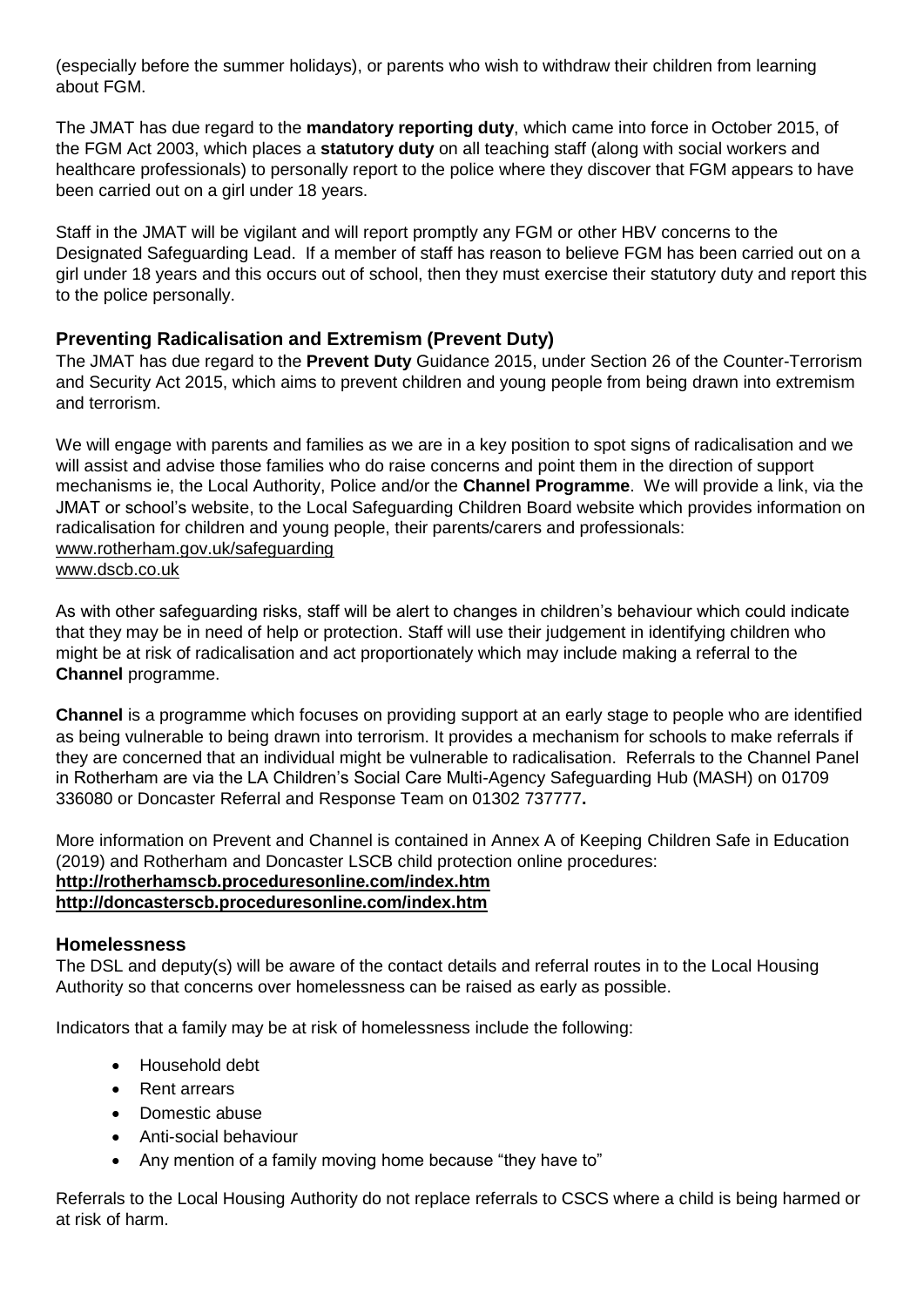# **Private fostering**

A Private Fostering arrangement is one that is made privately (without the involvement of a local authority) for the care of a child under the age of 16 years (under 18 if disabled) by someone other than a parent or close relative, in their own home, with the intention that it should last for 28 days or more.

A close family relative is defined as a 'grandparent, brother, sister, uncle or aunt' and includes half-siblings and step-parents; it does not include great-aunts or uncles, great grandparents or cousins.

Parents and private foster carers both have a legal duty to inform the relevant local authority at least six weeks before the arrangement is due to start; not to do so is a criminal offence.

Where school becomes aware of a pupil being privately fostered, they will notify the LA as soon as possible to allow the LA to conduct any necessary checks in line with our mandatory duty.

#### **Pupils with family members in prison**

Pupils with a family member in prison will be offered pastoral support as necessary.

They will receive a copy of ['Are you a young person with a family member in prison'](https://www.nicco.org.uk/directory-of-resources) from Action for Prisoners' Families where appropriate for pupil's age and allowed the opportunity to discuss questions and concerns.

#### **Pupils required to give evidence in court**

Pupils required to give evidence in criminal courts, either for crimes committed against them or crimes they have witnessed, will be offered appropriate pastoral support.

Pupils will also be provided with the booklet ['Going to Court'](https://www.gov.uk/government/publications/young-witness-booklet-for-5-to-11-year-olds) from HM Courts and Tribunals Service (HMCTS) where appropriate and allowed the opportunity to discuss questions and concerns.

#### **Contextual safeguarding**

Safeguarding incidents can occur outside of school and can be associated with outside factors. School staff, particularly the DSL and their deputy(s), will always consider the context of incidents - this is known as contextual safeguarding.

Assessment of pupils' behaviour will consider whether there are wider environmental factors that are a threat to their safety and/or welfare.

At Ferham Primary we serve a transient community and children and families often move/leave without notice. It is essential that as a school we respond promptly with home visits and attempts to contact the family and report a children/family as CME (Children Missing Education) as priority.

The historical cases of CSE involved families within our community as both perpetrators and victims. As a school we are aware of the tensions this may cause amongst the community. The staff at Ferham receive updates on potential indicators of grooming and exploitation.

Within the Ferham area there is a main road (dual carriageway), railway line and canal. These present different safety risks for the children. All measures are taken to ensure the children are informed about road, railway and water safety including assemblies and/or workshops from external partners.

Recently, there have been gangs operating locally involving family members or our school pupils. We work closely with our neighbourhood police team who regularly visit school to talk with our pupils. As a school we continue to address this risk as part of our PHSE curriculum and positive behaviour policy.

The school will provide as much contextual information as possible when making referrals to Childrens' Social Care.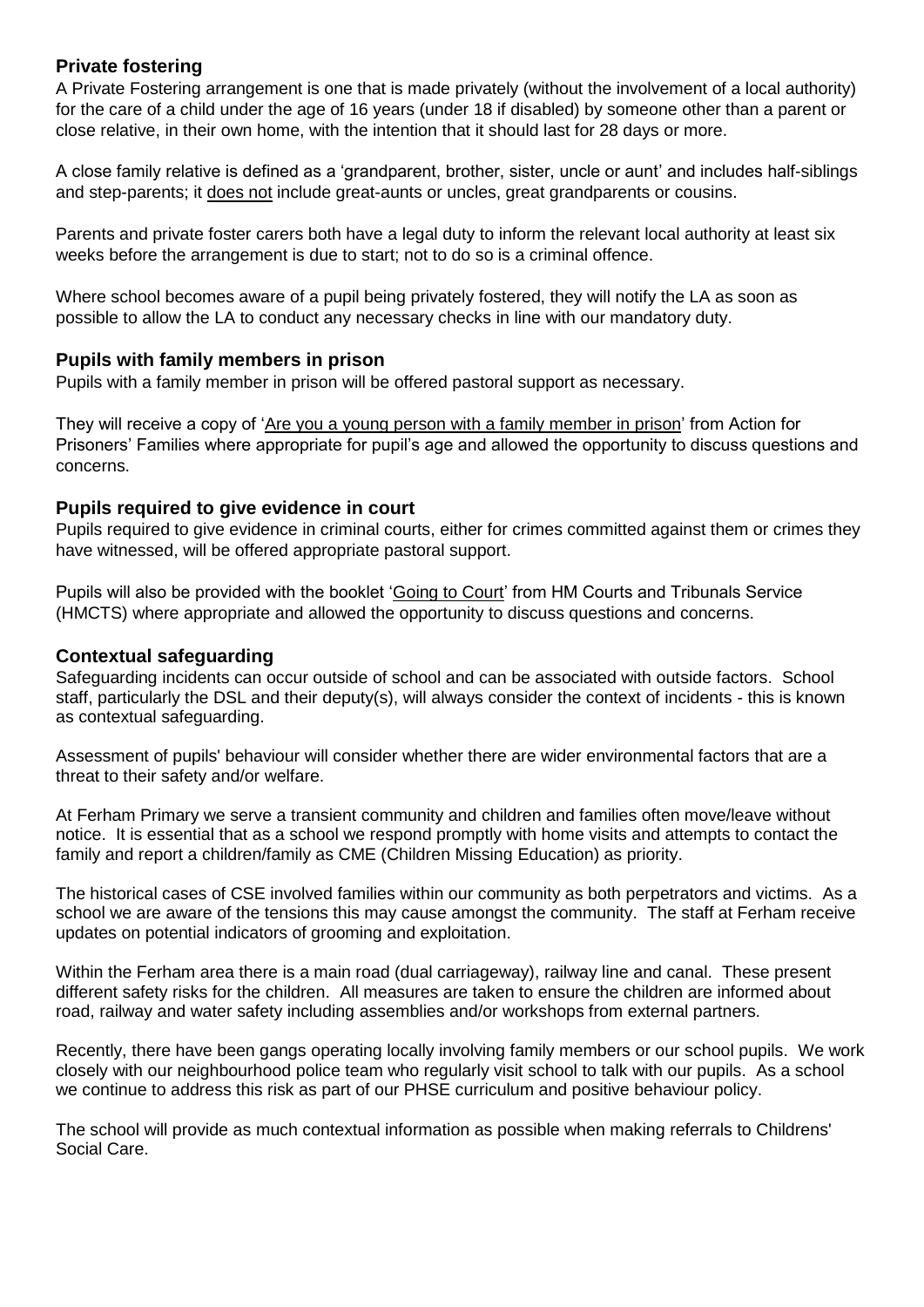# **Online Safety**

The predominant issues associated with online safety are:

- Content exposure to illegal, harmful or inappropriate material
- Contact harmful online interaction with others
- Conduct online behaviour that increases the likelihood, or causes, harm

The JMAT and its schools recognises that today's pupils are growing up in an increasingly complex world, living their lives seamlessly on and offline. This presents many positive and exciting opportunities, but also challenges and risks. The JMAT Digital Safeguarding policy and day-to-day online e-safety procedures have due to regard to the most recent DFE non-statutory guidance entitled 'Teaching online safety in school' (June 2019) this helps teach our pupils how to stay safe online, within both new and existing school subjects (including Relationships Education, Relationships and Sex Education, Health Education, Citizenship and Computing). We teach pupils about the underpinning knowledge and behaviours that can them to navigate the online world safely and confidently regardless of the device, platform or app.

The JMAT will ensure that suitable filtering systems are in place to prevent children accessing terrorist and extremist material, in accordance with the school's **Digital Safeguarding Policy.**

The JMAT will ensure that the use of filtering and monitoring systems does not cause "over blocking" which lead to unreasonable restrictions as to what pupils may can be taught regarding online teaching.

Virtual platforms of any form will not be used for remote learning under any circumstances.

The use of mobile phones by staff and pupils is closely monitored by the school, in accordance with the **Digital Safeguarding Policy and Social Media Policy.**

#### **Youth Produced Sexual Imagery (Sexting)**

Sharing photos and videos online is part of daily life for many people, enabling them to share their experiences, connect with friends and record their lives. Photos and videos can be shared as text messages, email, posted on social media or increasingly via mobile messaging apps, such as Snapchat, WhatsApp or Facebook Messenger.

The increase in the speed and ease of sharing imagery has brought concerns about young people producing and sharing sexual imagery of themselves and also sending or receiving sexually explicit text messages. This can expose them to risks, particularly if the imagery/text is shared further, including embarrassment, bullying and increased vulnerability to sexual exploitation. The production and sharing of sexual images of under 18s is also illegal.

At the JMAT, we understand the responsibility to educate our pupils about all online safety issues; teaching them the appropriate behaviours and critical thinking skills to enable them to remain both safe and legal when using the internet and related technologies, in and beyond the context of the classroom. Further information on this is found in our **Digital Safeguarding Policy.**

# **Children with Special Educational Needs and Disabilities (SEND)**

The JMAT understands that children with special educational needs and disabilities (SEND) can face additional safeguarding challenges. Additional barriers can exist when recognising abuse and neglect in this group of children. This can include:

- Assumptions that indicators of possible abuse such as behaviour, mood and injury relate to the child's disability without further exploration;
- Children with SEND can be disproportionally impacted by things like bullying without outwardly showing any signs;
- Communication barriers and difficulties in overcoming these barriers.

Where there are any concerns raised about the safety and welfare of a child with SEND in one of the JMAT schools, we will ensure that these will be treated in the same way as with any other child, with careful consideration of any additional needs.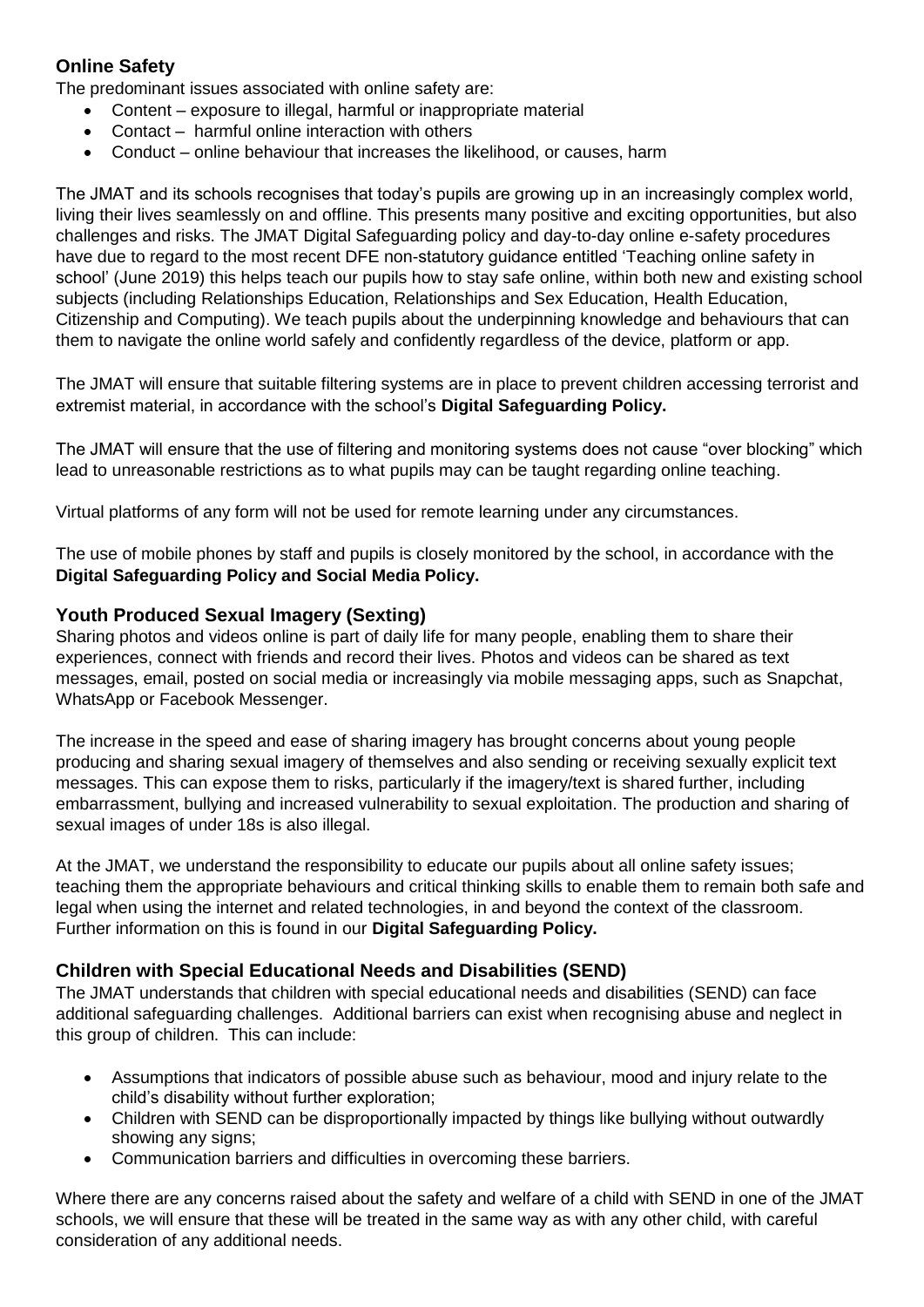More information on children with SEND is contained in the NSPCC document '*We have the right to be safe* – *Protecting disabled children from abuse'* (Oct 14).

The Designated Teacher for LAC in this school is Karen Smith

We have a separate LAC policy which can be found on the school website.

# **Children Missing from Education**

Children missing education are children of compulsory school age who are not registered pupils at a school and are not receiving suitable education otherwise than at a school. Children missing education are at significant risk of underachieving, being victims of harm, exploitation or radicalisation and becoming NEET (not in education, employment or training) later in life.

A child going missing from school is a potential indicator of abuse or neglect and, as such, these children are increasingly at risk of being victims of harm, exploitation or radicalisation.

Knowing where children are during school hours is an extremely important aspect of safeguarding. Missing school can be an indicator of abuse and neglect and may also raise concerns about others safeguarding issues, including the criminal exploitation and/or the radicalisation of children.

We monitor attendance carefully and address poor or irregular attendance without delay.

 We will always follow up with parents/carers when pupils are not at school. This means we need to have four up to date contacts numbers for parents/carers. Parents should remember to update the school as soon as possible if the numbers change.

In response to the guidance in Keeping Children Safe in Education (2020) the school has:

- 1. Staff will monitor pupils that go missing from the school, particularly on repeat occasions, and report them to the DSL following normal safeguarding procedures.
- 2. Appropriate policies, procedures and responses for pupils who go missing from education (especially on repeat occasions) in place.
- 3. Staff who know the signs and triggers for travelling to conflict zones, FGM and forced marriage.

We will ensure that pupils who are expected to attend the school, but fail to take up the place will be referred to the local authority.

When a pupil leaves the school, we will record the name of the pupil's new school and their expected start date.

The school will inform the LA of any pupil who fails to attend regularly or has not returned after 10 days following a period of authorised absence. After an authorised absence or a period of 20 days unauthorised absence the children will be placed on the out of school/CME register, unless there is evidence to show the child is elsewhere.

# **Serious violence**

All JMAT staff, through training, will be made aware of the indicators which may signal that a pupil is at risk from, or is involved with, serious violent crime. These indicators include, but are not limited to, the following:

- Increased absence from school
- A change in friendships
- New relationships with older individuals or groups
- A significant decline in academic performance
- Signs of self-harm
- A significant change in wellbeing
- Signs of assault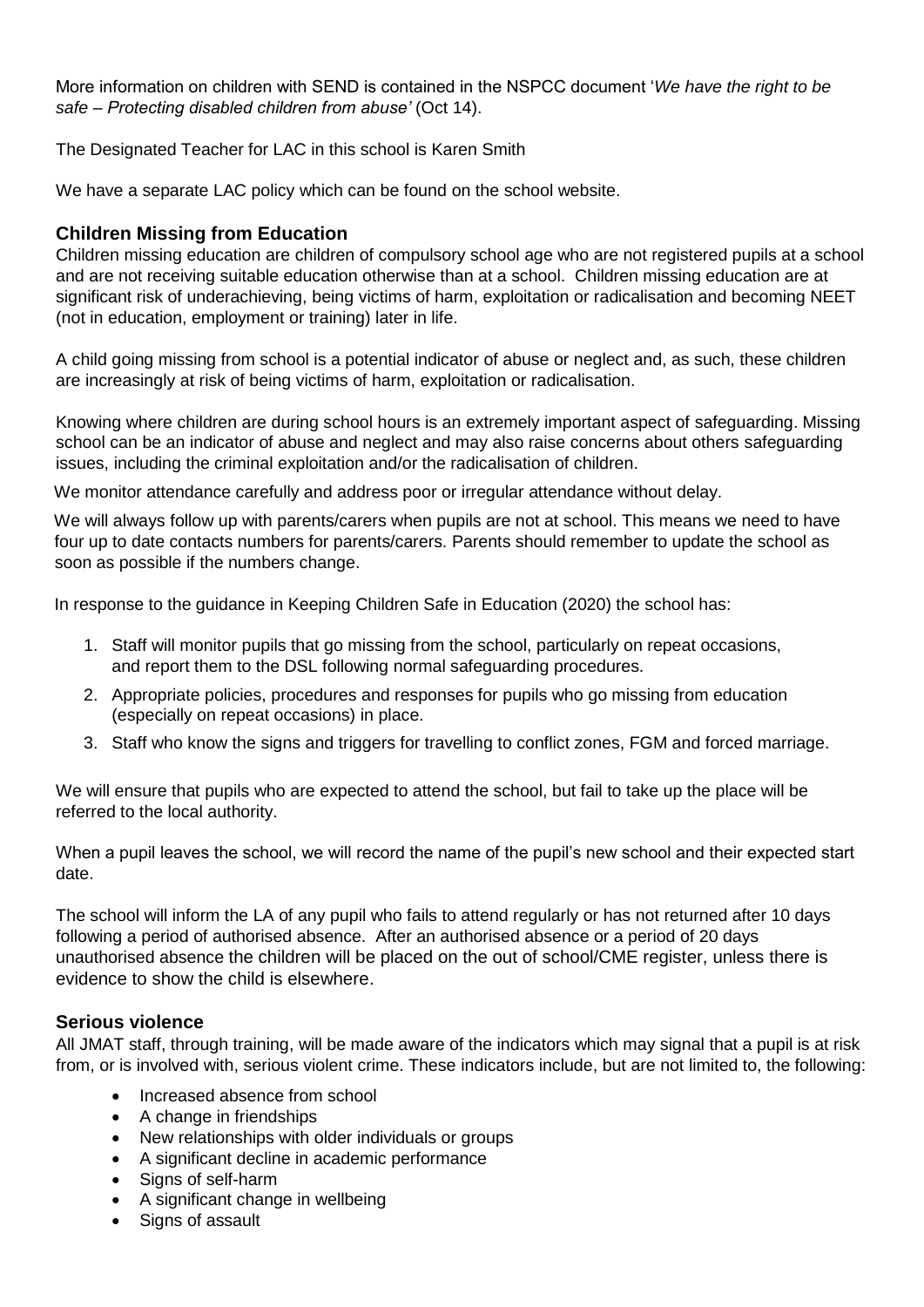- Unexplained injuries
- Unexplained gifts or new possessions

The most significant risk factors that could increase a pupil's vulnerability to becoming involved in serious violent crime are; a history of committing offences, substance abuse, anti-social behaviour, truancy and peers involved in crime and/or anti-social behaviour. If any staff member suspects that a child may be vulnerable to, or involved in, serious violent crime will report it immediately to the DSL.

# **Domestic Abuse and Operation Encompass**

Anyone can be a victim of domestic abuse, regardless of gender, age, ethnicity, socio-economic status, sexuality or background.

There are different kinds of abuse that can happen in different contexts. The most prevalent type of domestic abuse occurs in relationships. But the definition of domestic abuse also covers abuse between family members, such as adolescent to parent violence and abuse. The definition also considers coercive and controlling behaviour. Children and young people are very often the 'hidden' victims of domestic violence and abuse.

All JMAT schools take an active role in **Operation Encompass** and have created a secure email which local safeguarding partners can use to inform the designated safeguarding lead when a domestic abuse incident has been recorded within the previous 24 hours or over the weekend. This will enable school to monitor children possibly affected and, where required, support if necessary. This will remain confidential; no information about specific incidents is shared with school. The school will, however, be able to make provision for possible difficulties experienced by children who have been involved in, affected by, or witnessed a domestic abuse incident.

We are keen to offer the best support possible for our children and young people and we believe Operation Encompass will enhance the safeguarding within school. This will be extremely beneficial for all those involved.

Our Key Adult is: Mrs Smith (Headteacher)

# **Admissions register**

Pupils are placed on the admissions register at the beginning of the first day that is agreed by the school, or when the school has been notified that the pupil will first be attending.

The school will notify the LA within five days of when a pupil's name is added to the admissions register. The school will ensure that the admissions register is kept up-to-date and accurate at all times and will inform parents when any changes occur.

Four emergency contact details will be held for each pupil where possible.

Staff will monitor pupils who do not attend the school on the agreed date and will notify the LA at the earliest opportunity.

We are aware that CME (Children Missing Education) is prevalent in some groups within our community and we work closely with parents, Early help and the attendance team in the Local Authority to try and prevent this.

# **First Day Calling Procedures**

It is expected that JMAT schools have robust 'first day calling' procedures for when a child has not arrived at school within the expected time frame. DfE recommendations are that schools hold 4 emergency contact numbers for all pupils. It is required that clear time scales are in place to ascertain a reason for non-attendance, this should include an escalation of action to be taken, including that of a home visit where appropriate. It is expected that pupil contact information is shared within school with appropriate staff and that a designated staff member is appointed to follow the 'first day calling' procedures. Expectations are that JMAT schools are aware of the reason for absence of the child before the start of the afternoon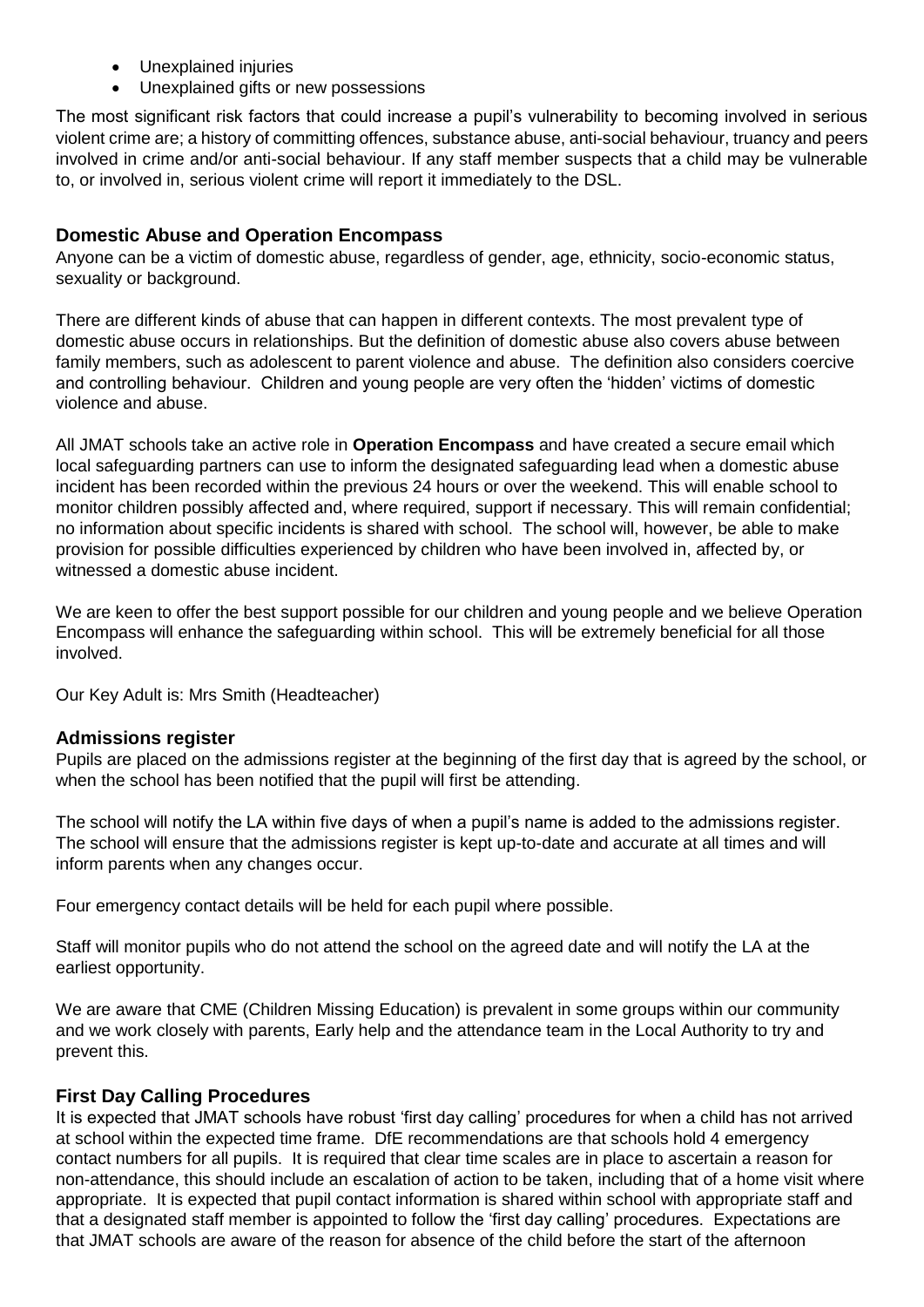session. If this cannot be ascertained, school must consider whether a request to the police for a safe and well check is necessary.

# **Children who are Looked After (CLA)**

Each school in the JMAT has a named designated teacher for Children who are Looked After who works closely with the Virtual School Team and the Local Authority. We have a separate LAC policy which gives further detail about LAC procedures.

More information on these issues is contained in Annex A of Keeping Children Safe in Education (2020) and the Rotherham and Doncaster LSCB child protection online procedures: **<http://rotherhamscb.proceduresonline.com/index.htm> <http://doncasterscb.proceduresonline.com/index.htm>**

# **Safeguarding and Drones/Unmanned Aircraft**

Drones are becoming increasingly prevalent and the JMAT appreciates that they allow for the capture of useful video footage that may offer benefits for a wide range of activities. However safety and the safeguarding of our pupils is our overriding concern, therefore the use of drones is prohibited in and around school unless it is with the written consent of the Headteacher under the legal guidelines.

If there are any concerns about unmanned aircraft being used around any of the JMAT's schools, either from a safety or privacy perspective, staff will report this to the police on 101, with the drone's registration number if possible.

# **Parental responsibility**

The welfare of the child is the paramount consideration for JMAT schools. In the event of a concern being raised where school is unclear how to act, legal advice will be sought to ensure that a parent's rights and responsibilities are not infringed and the actions of the JMAT and its schools are fully compliant with the law. This includes both family law and education law.

For the purposes of **education law (**Section 576 of the Education Act 1996), the department considers a 'parent' to include:

- all biological parents, whether they are married or not
- any person who, although not a biological parent, has parental responsibility for a child or young person - this could be an adoptive parent, a step-parent, guardian or other relative
- any person who, although not a biological parent and does not have parental responsibility, has care of a child or young person

A person typically has care of a child or young person if they are the person with whom the child lives, either full or part time and who looks after the child, irrespective of what their biological or legal relationship is with the child.

**Example -**This may be a foster carer or family and friends carer who does not have parental responsibility but has been delegated the responsibility for taking day-to-day decisions about the child.

#### **What is parental responsibility?**

In **[family](https://www.legislation.gov.uk/ukpga/1989/41/section/3) law,** parental responsibility means all the rights, duties, powers, responsibilities and authority that a parent has in relation to the child.

A person with parental responsibility can make decisions about the child's upbringing and is entitled to information about their child. For example, they can give consent to the child's medical treatment and make decisions about the child's education. They also have the right to receive information about their child's health and education.

#### **Who has parental responsibility?**

A child's birth mother (the person who carried the child) has parental responsibility unless it's removed by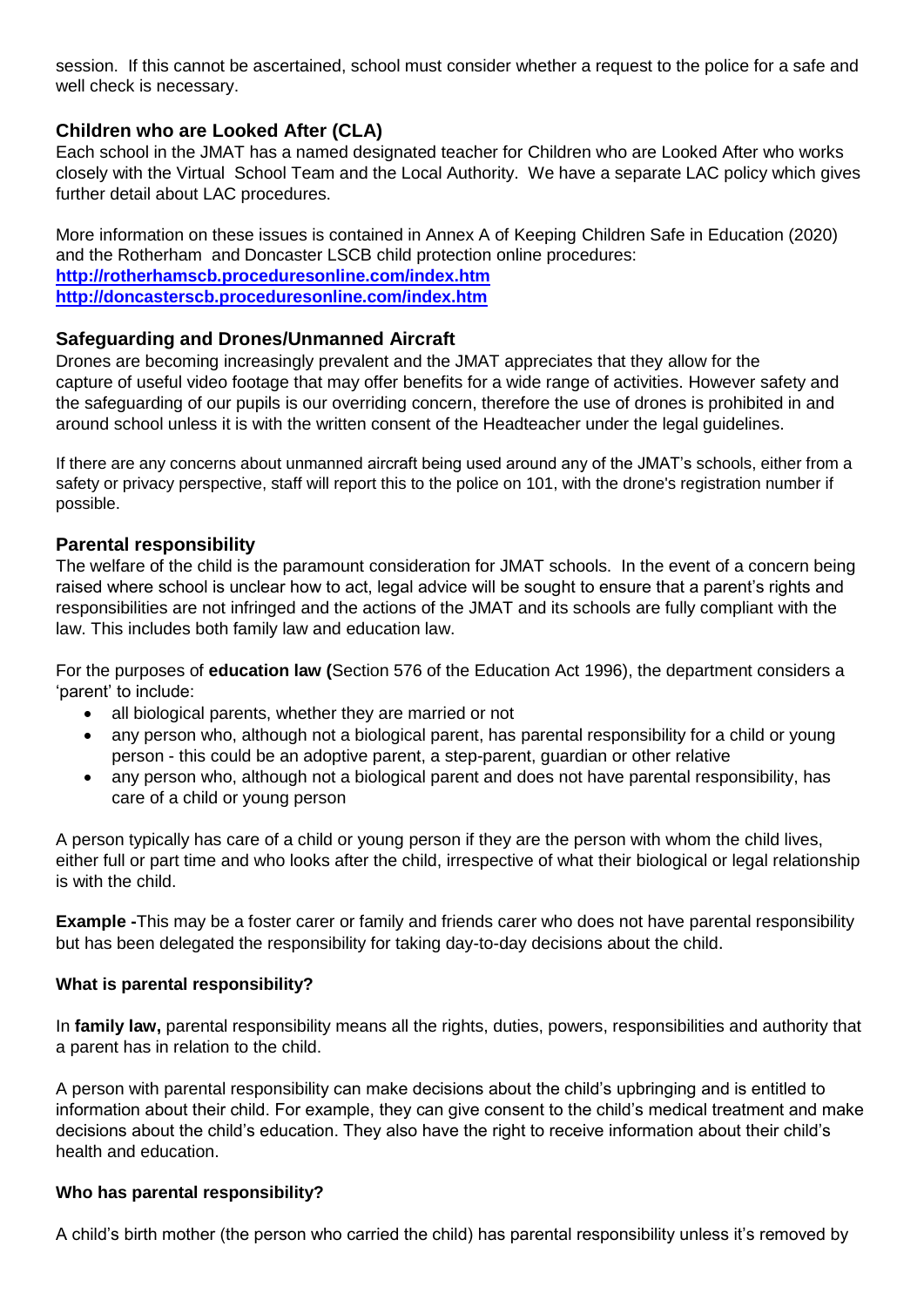an adoption order or a parental order following surrogacy.

Where a child's father and mother were married to each other at the time of the child's birth, they each have parental responsibility for the child. Where the parents were not married to each other at that time, the child's father can gain parental responsibility:

- by registering the child's birth jointly with the mother
- by subsequently marrying the child's mother
- through a 'parental responsibility agreement' between him and the child's mother which is registered with the court
- by obtaining a court order for parental responsibility

Where two female parents have a child through fertility treatment, the mother's female partner is treated in the same way as a father. She has parental responsibility if she is married to or in a civil partnership with the mother at the time of the treatment (or if the two women agree in writing that she will be the child's second parent). She can also acquire parental responsibility in the same way that a child's father can.

# **General principles for schools**

Everyone who is a [parent,](https://www.gov.uk/government/publications/dealing-with-issues-relating-to-parental-responsibility/understanding-and-dealing-with-issues-relating-to-parental-responsibility#whoisaparent) as recognised under education law, can participate in their child's education.

All parents can also receive [information](http://www.legislation.gov.uk/uksi/2005/1437/contents/made) about the child, even though, for day-to-day purposes, the school's main contact is likely to be a parent with whom the child lives on school days.

Individuals who have parental responsibility for, or care of, a child have the same rights as biological parents. For example to:

- receive information such as pupil reports
- participate in statutory activities such as voting in elections for parent governors
- be asked to give consent such as to the child taking part in school trips
- be informed about meetings involving the child such as a governors' meeting on the child's exclusion

School must treat all parents equally, unless a court order limits a parent's ability to make educational decisions, participate in school life or receive information about their children.

All parents also have legal obligations. For example, to ensure that a child of compulsory school age receives a suitable full-time [education.](http://www.legislation.gov.uk/ukpga/1996/56/section/7)

Where a parent's action, or proposed action, conflicts with school's ability to act in the child's best interests, the school should try to resolve the problem with that parent but avoid becoming involved in conflict. However, there may be occasions when school needs to decline requests for action from one or more parents.

#### **Obtaining consent**

Where schools need parental consent to outings and activities, the headteacher should seek the consent from the resident parent unless the decision is likely to have a long-term and significant impact on the child, or the non-resident parent has requested to be asked for consent in all such cases.

In cases where school considers it necessary or has been asked to seek consent from both parents, you may wish to assume that parental consent has not been given unless all parents agree. Such an approach ensures that school has treated the views of each parent equally and will also help to safeguard the position of school in terms of exposure to any potential civil liability where, for example, the child is injured while on a school trip.

# **Medical treatment – seeking consent following accident or injury**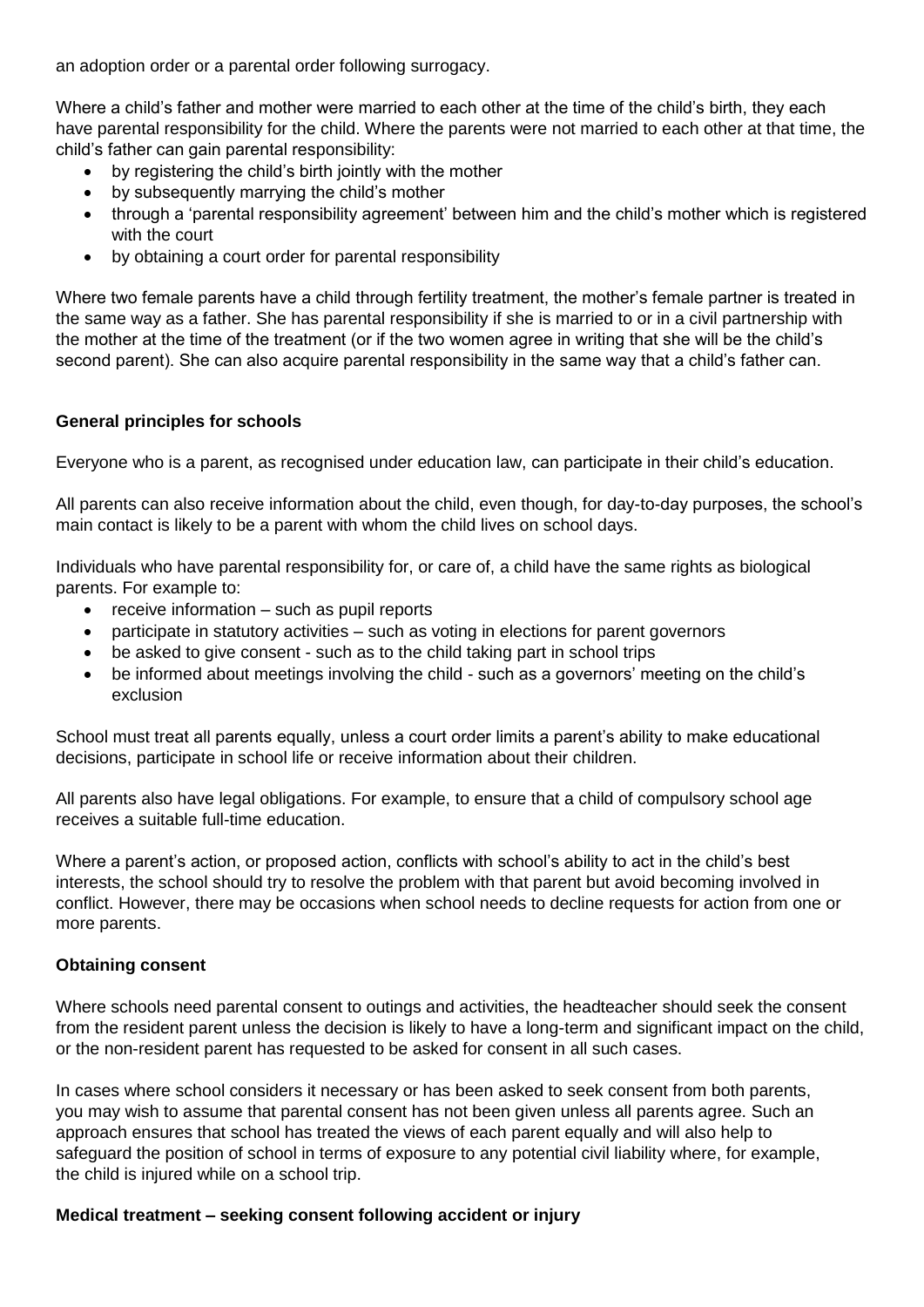Schools may experience problems when a child has had an accident and consent might be needed for emergency medical treatment. The **Children Act 1989** provides that people who do not have parental responsibility but nonetheless have care of a child may:

…do what is reasonable in all the circumstances of the case for the purpose of safeguarding or promoting the child's welfare.

This would allow schools to act 'in loco parentis', in place of a parent, or allow them to seek consent from a parent who may not hold parental responsibility.

It would clearly be reasonable for a school to take a child who needs to have a wound stitched up to hospital, but the parents, including the non-resident parent who has asked to be kept informed of events involving the child, should be informed as soon as possible.

# **6. Early Help and support for children in need:**

Early help means providing support as soon as a problem emerges, at any point in a child's life, from the foundation years through to the teenage years. We will work with local agencies in Rotherham/Doncaster to put processes in place for the effective assessment of the needs of individual children who may benefit from early help services.

Any pupil may benefit from early help, but in particular staff will be alert to the potential need for early help for pupils who:

- Have SEND (whether or not they have a statutory EHC plan).
- Are young carers.
- Show signs of being drawn into anti-social or criminal behaviour, including gang involvement and association with organised crime groups.
- Show signs of deteriorating mental health and emotional well-being
- Are frequently missing/going missing from care or from home.
- Misuse drugs or alcohol.
- Are at risk of modern slavery, trafficking or exploitation.
- Are in a family circumstance presenting challenges such as substance abuse, adult mental health problems or domestic abuse.
- Are returned home to their family from care.
- Show early signs of abuse and/or neglect.
- Are at risk of being radicalised or exploited.
- Are privately fostered.

Early help will also be used to address non-violent harmful sexual behaviour to prevent escalation. All staff will be made aware of the local early help process and understand their role in it.

# **7. Safer Recruitment**

We will follow relevant guidance in *Keeping Children Safe in Education September 2020* (Part 3 Safer Recruitment) and from The Disclosure and Barring Service (DBS): <https://www.gov.uk/government/organisations/disclosure-and-barring-service>

 We will ensure governors and staff on recruitment panels undertake all appropriate safer recruitment training as outlined in *Keeping children safe in education September 2020*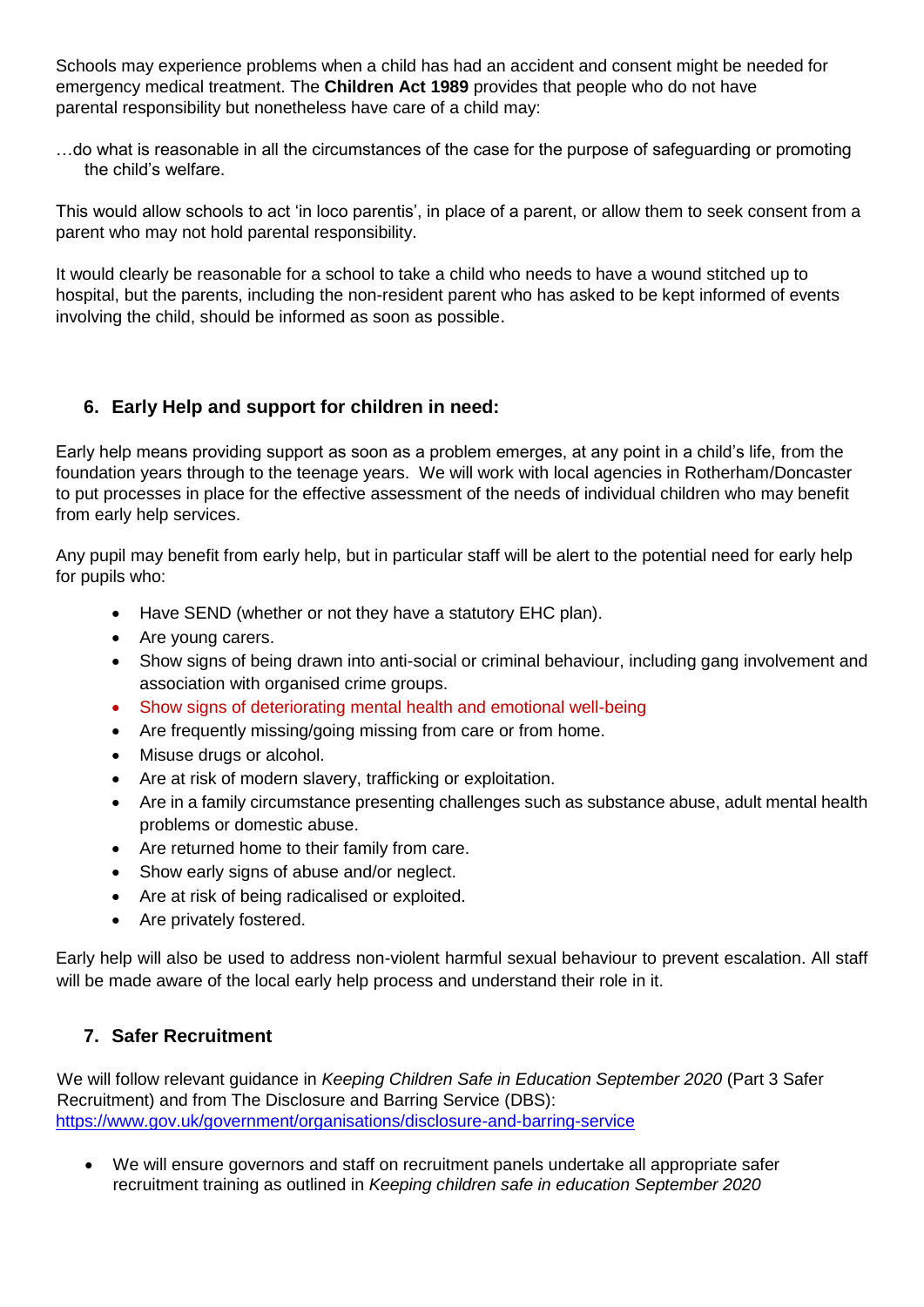- Our selection and recruitment policy will include all appropriate checks on staff and suitability including DBS checks. With regard to the recruitment of volunteers our policy will be rigorous and follow DBS guidance taking into account regulated (see Appendix 1) and supervised activity
- We will ensure that all adults within the JMAT who have access to children have been checked as to their suitability as outlined in *Keeping children safe in education September 2020*
- We will ensure that all staff and volunteers have read the staff behaviour policy (code of conduct) and understand that their behaviour and practice needs to be in line with it.

Each school will maintain a Single Central Register of all safer recruitment checks carried out in line with statutory requirements. The Single Central Register will contain information on all staff members (this includes contractors and supply staff) on the following:

- An identity check
- A barred list check
- An enhanced DBS check/certificate
- An overseas check if required
- A prohibition from teaching check
- A section 128 check (for management positions in independent schools (including free schools and academies)
- A check of professional qualifications
- A check to establish the person's right to work in the UK
- Further checks on people who have lived or worked outside the UK

# **8. Safer Working Practice**

All adults who come into contact with our children have a duty of care to safeguard and promote their welfare. There is a legal duty placed upon us to ensure that all adults who work with or on behalf of our children are competent, confident and safe to do so.

All visitors to school should be pre-arranged as far as possible. They will be asked to sign in to school using the paper/electronic system for fire and security purposes, and will be asked to produce photo ID and a DBS if required.

All visitors will be required to wear an ID badge whilst on school grounds.

All staff will be provided with a copy of our school's Staff Code of Conduct at induction, to include guidance on positive handling. They will be expected carry out their duties in accordance with this advice. There will be occasion when some form of physical contact is inevitable, for example if a child has an accident or is hurt or is in a situation of danger to themselves or others around them. However, at all times the agreed policy for safe restraint must be adhered to. A list of staff that has accessed training will be kept by the Headteacher.

If staff, visitors, volunteers or parent helpers are working with children alone they will, wherever possible, be visible to other members of staff. They will be expected to inform another member of staff of their whereabouts in school, who they are with and for how long.

Guidance about acceptable conduct and safe practice will be given to all staff and volunteers during induction. These are sensible steps that every adult should take in their daily professional conduct with children. This advice can be found in the guidance document '*Safer working practices for adults who work with children and young people*' (*Safer Recruitment Consortium, May 2019*). All staff and volunteers are expected to carry out their work in accordance with this guidance and will be made aware that failure to do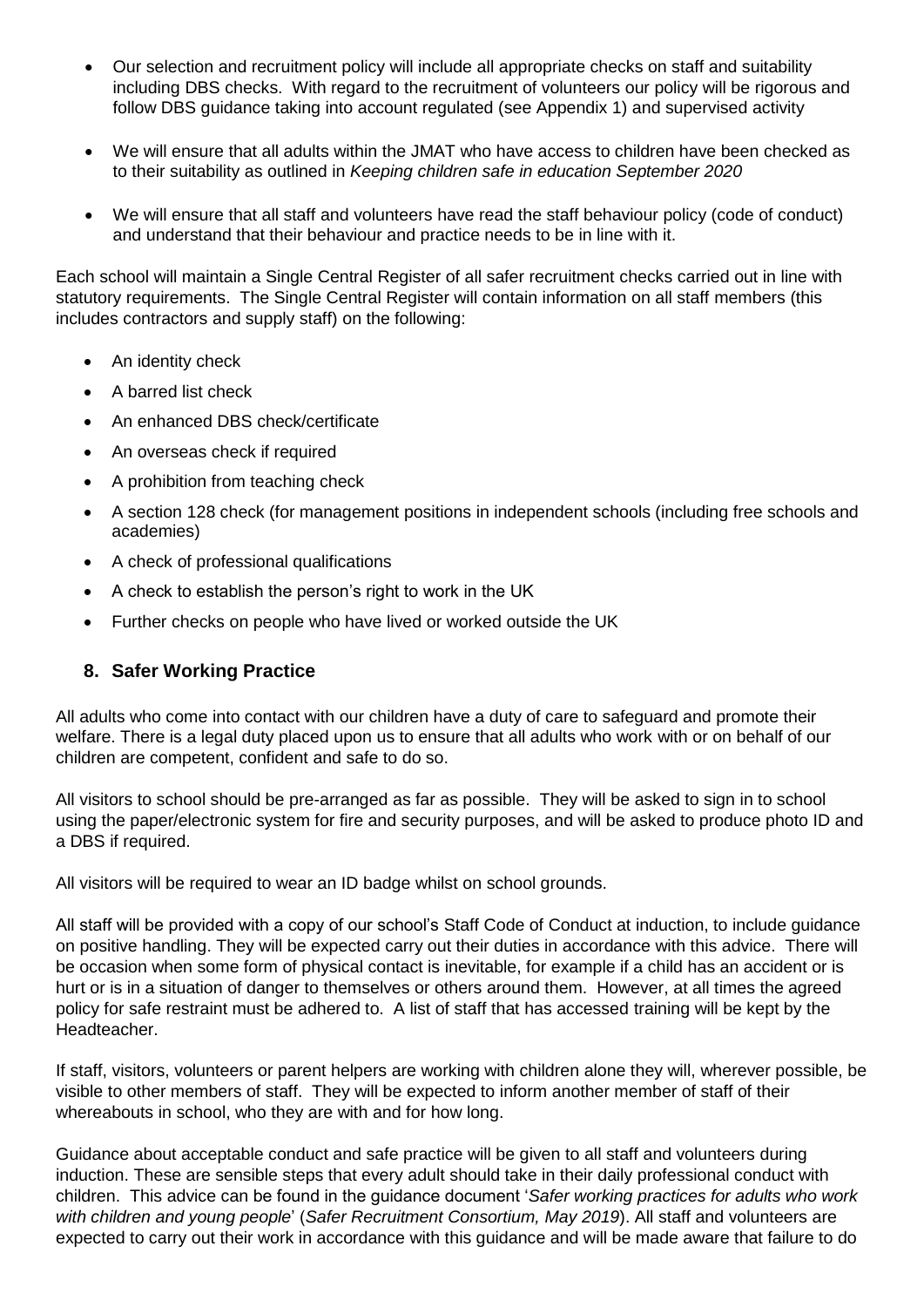so could lead to disciplinary action.

# **9. Staff suitability**

The JMAT must ensure that staff and volunteers providing care for pupils under the age of eight are not disqualified from doing so under the Childcare (Disqualification) Regulations 2009. A person may be disqualified if they:

- Have certain orders or other restrictions placed upon them.
- Have committed certain offences.
- Live in the same household as someone who is disqualified by virtue of one or two of the above reasons (known as disqualification by association).

A disqualified person will not be permitted to continue working at the school, unless they apply for and are granted a waiver from Ofsted. The school will provide support with this process.

# **10.Managing Allegations against Staff (including governors, volunteers, supply teachers and agency staff)**

Our aim is to provide a safe and supportive environment which secures the well-being and very best outcomes for the children at our school. We do recognise that sometimes the behaviour of adults may lead to an allegation of abuse being made.

Allegations sometimes arise from a differing understanding of the same event, but when they occur they are distressing and difficult for all concerned. We also recognise that many allegations are genuine and there are some adults who deliberately seek to harm or abuse children. A member of staff (including governors, volunteers, supply teachers and agency staff) accused of an allegation of abuse will always be given the opportunity to answer allegations and make representations about them. Where school is not the employer of the individual, it remains our responsibility to:

- ensure the allegations are dealt with in line with JMAT policies and procedures
- take the lead in the investigation when necessary
- liaise with other parties as required.

It's essential that any allegation of abuse against a member of staff in school is dealt with very quickly in a fair and consistent way that provides protection for the child, whilst at the same time supports the person who is the subject of the allegation.

Any allegations against staff (including governors, volunteers, supply teachers and agency staff) that indicate that they may have:

- Behaved in a way that has harmed a child, or may have harmed a child;
- Possibly committed a criminal offence against or related to a child; or
- Behaved towards a child or children in a way that indicates he or she would pose a risk of harm to children
- Behaved or may have behaved in a way that indicates they may not be suitable to work with children (transferable risk)

will be reported immediately to the Headteacher or the Designated Safeguarding Lead if the Headteacher is not present. The Headteacher will inform the Local Authority Designated Officer (LADO) following the guidance in *KCSIE 2020.* This may then result in the involvement of the police or social care services. Police involvement does not make the suspension of the member of staff mandatory.

The **LADO for Rotherham** can be contacted on **01709 823914.** The **LADO for Doncaster** can be contacted on **01302 737748.**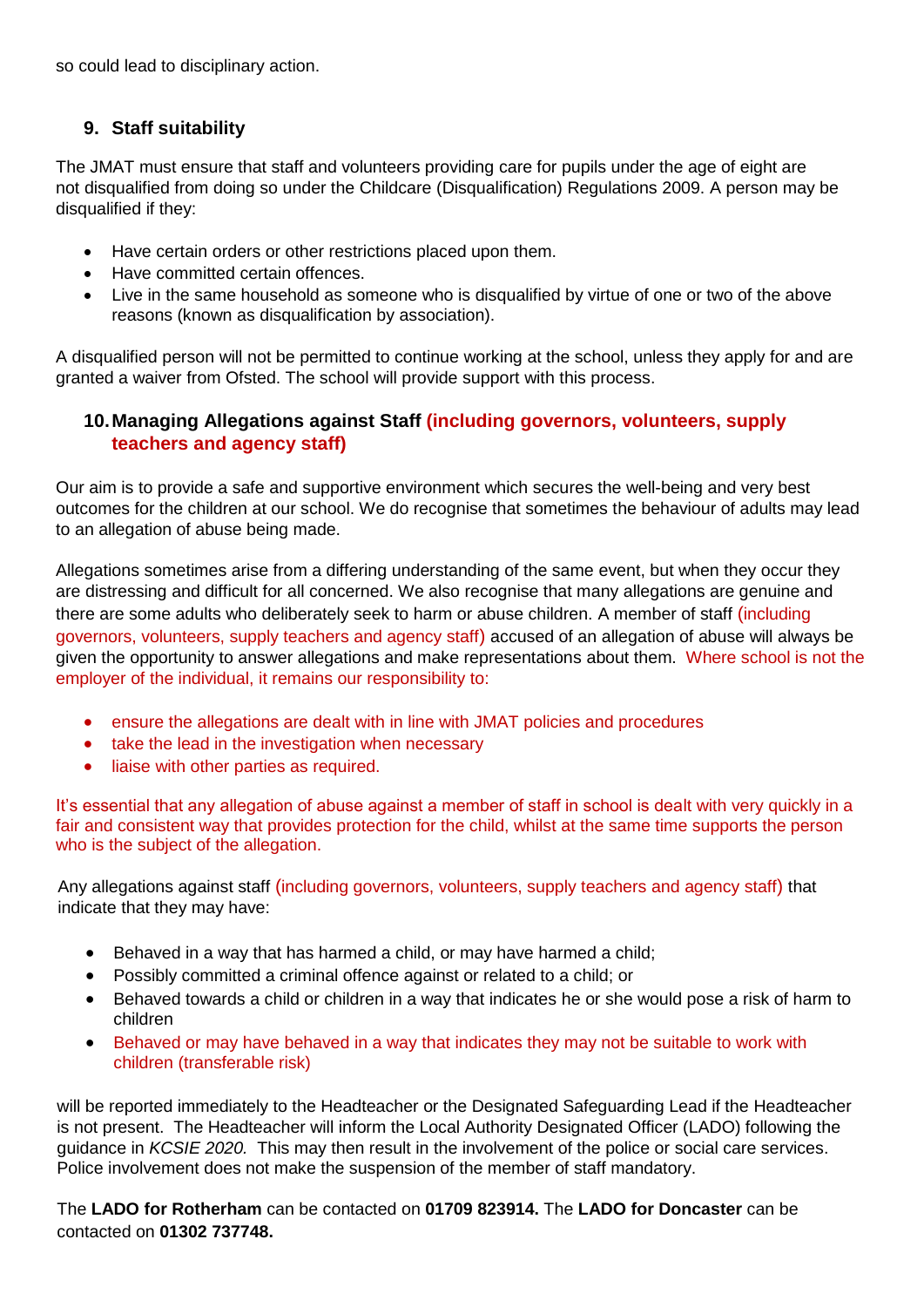If the allegation concerns the Headteacher, the person receiving the allegation will immediately inform the Chair of Governors who will consult as above, without notifying the Headteacher first.

Any member of staff or volunteer who does not feel confident to raise their concerns with the Headteacher or Chair of Governors should contact the Local Authority LADO on:

#### **Rotherham MASH on 01709 336080 Doncaster Referral and Response Team on 01302 737777**

The name of any member of staff considered not suitable to work with children will be referred to the Disclosure and Barring Service (DBS) with the advice and support of Human Resources and in accordance with the DBS Referral Policy.

The JMAT will make every effort to ensure confidentiality is maintained during an on-going investigation and will aim to solve all allegations of abuse cases within 12 months where possible. A clear and comprehensive summary of any allegation against a member of staff will be kept on file, unless it is found to be malicious, in which case it will be removed from personnel records. Records will be kept for 10 years.

# **11.Allegations of abuse against other pupils (peer on peer abuse)**

All staff will be aware that pupils are capable of abusing their peers, and will never tolerate abuse as "banter" or "part of growing up".

The JMAT is aware that peer-on-peer abuse can be manifested in many different ways, including sexting and gender issues, such as girls being sexually touched or assaulted, and boys being subjected to hazing/initiation type of violence, which aims to cause physical, emotional or psychological harm. It can also include:

**Sexual harassment** refers to unwanted conduct of a sexual nature that occurs online or offline. Sexual harassment violates a pupil's dignity and makes them feel intimidated, degraded or humiliated, and can create a hostile, sexualised or offensive environment. If left unchallenged, sexual harassment can create an atmosphere that normalises inappropriate behaviour and may lead to sexual violence. It includes:

- Sexual comments.
- Sexual "jokes" and taunting.
- Physical behaviour, such as deliberately brushing against another pupil.
- Online sexual harassment, including non-consensual sharing of images and videos and consensual sharing of sexual images and videos (often known as sexting), inappropriate comments on social media, exploitation, coercion and threats – online sexual harassment may be isolated or part of a wider pattern.

**Sexual violence** refers to the three following offences: rape, assault by penetration and sexual assault.

The term "**harmful sexual behaviour"** is used to describe behaviour that is problematic, abusive and violent, and that may cause developmental damage. Harmful sexual behaviour may include:

- Using sexually explicit words and phrases.
- Inappropriate touching.
- Sexual violence or threats.
- Full penetrative sex with other children or adults.
- Sexual interest in adults or children of very different ages to their own.
- Forceful or aggressive sexual behaviour.
- Compulsive habits.
- Sexual behaviour affecting progress and achievement.
- Using sexually explicit words and phrases.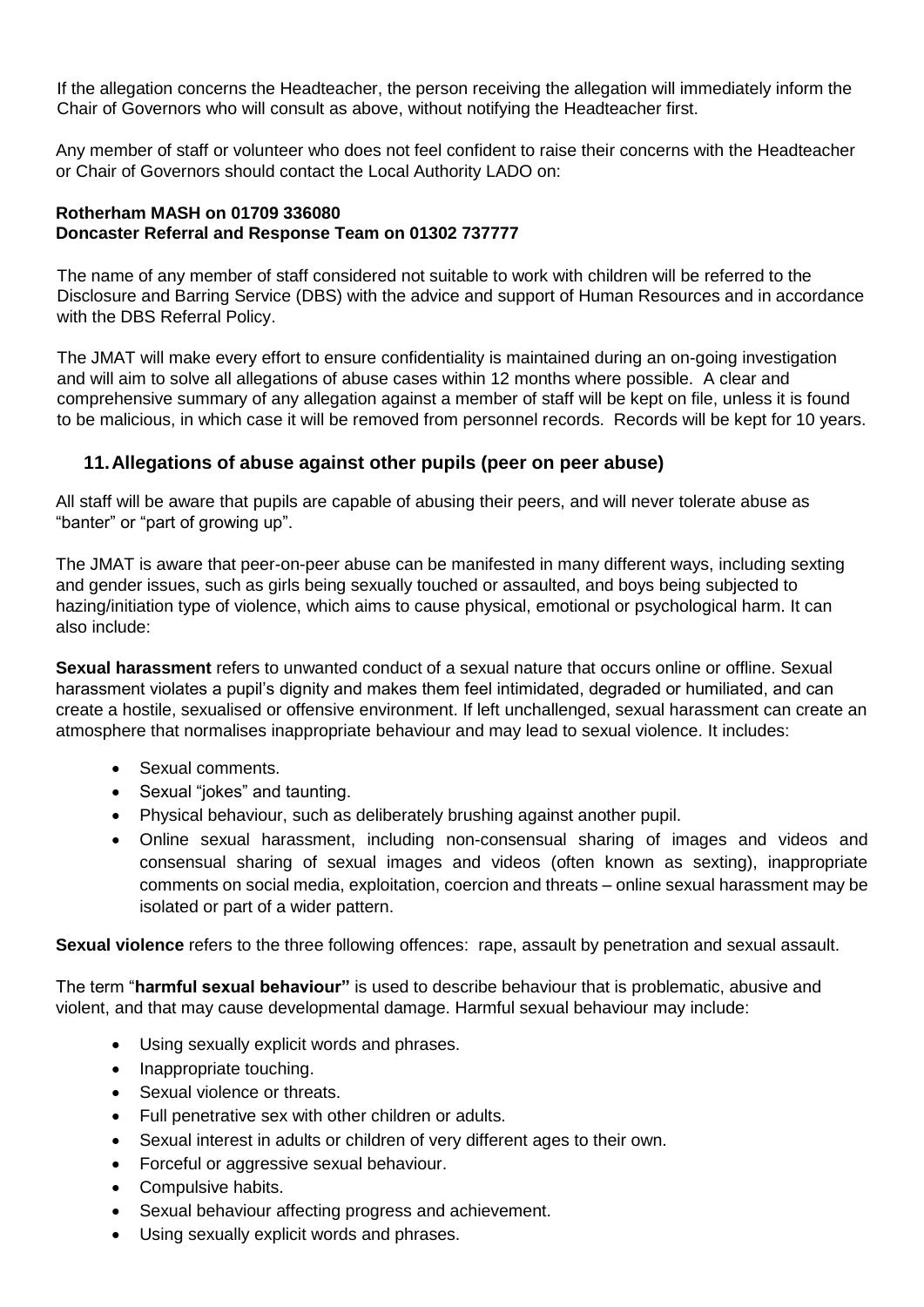- Inappropriate touching.
- Sexual violence or threats.

Sexual behaviour can also be harmful if one of the children is much older (especially where there is two years or more difference, or where one child is pre-pubescent and the other is not) and where the child may have SEND. The Brook Sexual Behaviour Traffic Light Tool is used as a guide in the incidence of harmful sexual behaviour, this must be used in conjunction with other appropriate services.

#### **A preventative approach**

In order to prevent peer-on-peer abuse and address the wider societal factors that can influence behaviour, the school will educate pupils (age appropriately) about abuse, its forms and the importance of discussing any concerns and respecting others through the curriculum, assemblies and PSHE lessons.

The JMAT and its schools will ensure that pupils are taught about safeguarding, including online safety, as part of a broad and balanced curriculum in PSHE lessons, Relationships Education, RSE and Health Education and group sessions. Such content will be age and stage of development specific, and tackle issues such as the following:

- Healthy relationships
- Respectful behaviour
- Gender roles, stereotyping and equality
- Body confidence and self-esteem
- Preiudiced behaviour
- That sexual violence and sexual harassment is always wrong
- Addressing cultures of sexual harassment

Pupils will be allowed an open forum to talk about concerns and sexual behaviour. They are taught how to raise concerns and make a report, including concerns about their friends or peers, and how a report will be handled

#### **Awareness**

All staff will be aware that pupils of any age and sex are capable of abusing their peers and will never tolerate abuse as "banter" or "part of growing up".

All staff will be aware that peer-on-peer abuse can be manifested in many different ways, including sexting and gender issues, such as girls being sexually touched or assaulted, and boys being subjected to hazing/initiation type of violence which aims to cause physical, emotional or psychological harm.

All staff will be made aware of the heightened vulnerability of pupils with SEND, who are three times more likely to be abused than their peers. Staff will not assume that possible indicators of abuse relate to the pupil's SEND and will always explore indicators further.

LGBTQ+ children can be targeted by their peers. In some cases, children who are perceived to be LGBTQ+, whether they are or not, can be just as vulnerable to abuse as LGBTQ+ children.

The school's response to boy-on-boy and girl-on-girl sexual violence and sexual harassment will be equally as robust as it is for incidents between children of the opposite sex.

# **Managing allegations**

All allegations of abuse made against other pupils and the disciplinary action necessary will be dealt with in accordance with the procedures outlined in the JMAT's **Anti-Bullying Policy**.

The DSL will be informed of any allegations of abuse against other pupils, who will record the incident in writing and decide what course of action is necessary, with the best interests of the pupil in mind at all times. If appropriate, a referral may be made to children's social services and, depending on the nature of the incident, the police. The DSL will decide which safeguards, if any, are necessary for the pupil, e.g.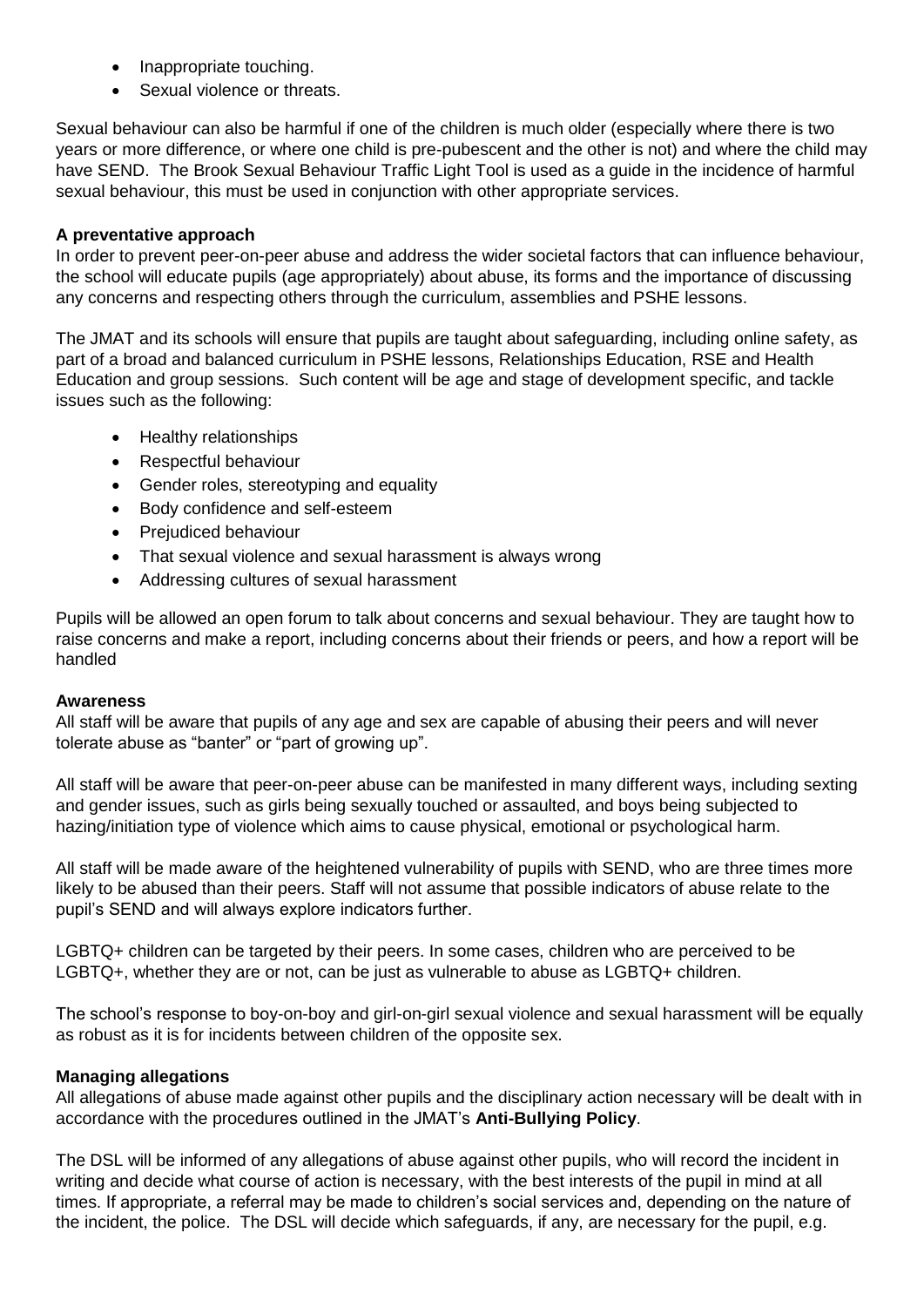counselling support or immediate protection.

In all cases, parents/carers will be informed of the incident and how it is being managed, unless doing so would put the pupil at further risk of harm.

# **12.Communication and confidentiality**

All child protection and safeguarding concerns will be treated in the strictest of confidence in accordance with school data protection policies.

The Data Protection Act 2018 and GDPR do not prevent, or limit, the sharing of information for the purposes of keeping children safe. This includes allowing practitioners to share information without consent.

Where there is an allegation or incident of sexual abuse or violence, the victim is entitled to anonymity by law; therefore, the school will consult its policy and agree what information will be disclosed to staff and others, in particular the alleged perpetrator and their parents.

Where a report of sexual violence or sexual harassment is progressing through the criminal justice system, the school will do all it can to protect the anonymity of the pupils involved in the case.

Concerns will only be reported to those necessary for its progression and reports will only be shared amongst staff members and with external agencies on a need-to-know basis.

During disclosure of a concern by a pupil, staff members will not promise the pupil confidentiality and will ensure that they are aware of what information will be shared, with whom and why. Depending on the nature of a concern, the DSL will discuss the concern with the parents of the pupils involved.

Discussions with parents will not take place where they could potentially put a pupil at risk of harm. Discussion with the victim's parents will relate to the arrangements being put in place to safeguard the victim, with the aim of understanding their wishes in terms of support arrangements and the progression of the report.

Where it is in the public interest, and protects pupils from harm, information can be lawfully shared without the victim's consent, e.g. if doing so would assist the prevention, detection or prosecution of a serious crime. Before doing so, the DSL will weigh the victim's wishes against their duty to protect the victim and others.

Discussion with the alleged perpetrator's parents will have regards to the arrangements that will impact their child, such as moving classes, etc., with the reasons behind decisions being explained and the available support discussed. External agencies will be invited to these discussions where necessary.

Where confidentiality or anonymity has been breached, the school will implement the appropriate disciplinary procedures as necessary and will analyse how damage can be minimised and future breaches be prevented.

# **13. Training and Induction**

When new staff, volunteers or regular visitors join the JMAT they will be informed of the safeguarding arrangements in place. They will be given a copy of the JMAT's Safeguarding and Child Protection policy along with the Staff Code of Conduct and the DSL will be identified for that school.

Every new member of staff or volunteer will have an induction period that will include essential safeguarding information. This programme will include basic safeguarding information relating to signs and symptoms of abuse, how to manage a disclosure from a child, how to record this information and discuss issues of confidentiality. The induction will also remind staff and volunteers of their responsibility to safeguard all children at our school and the remit of the role of the Designated Safeguarding Lead. At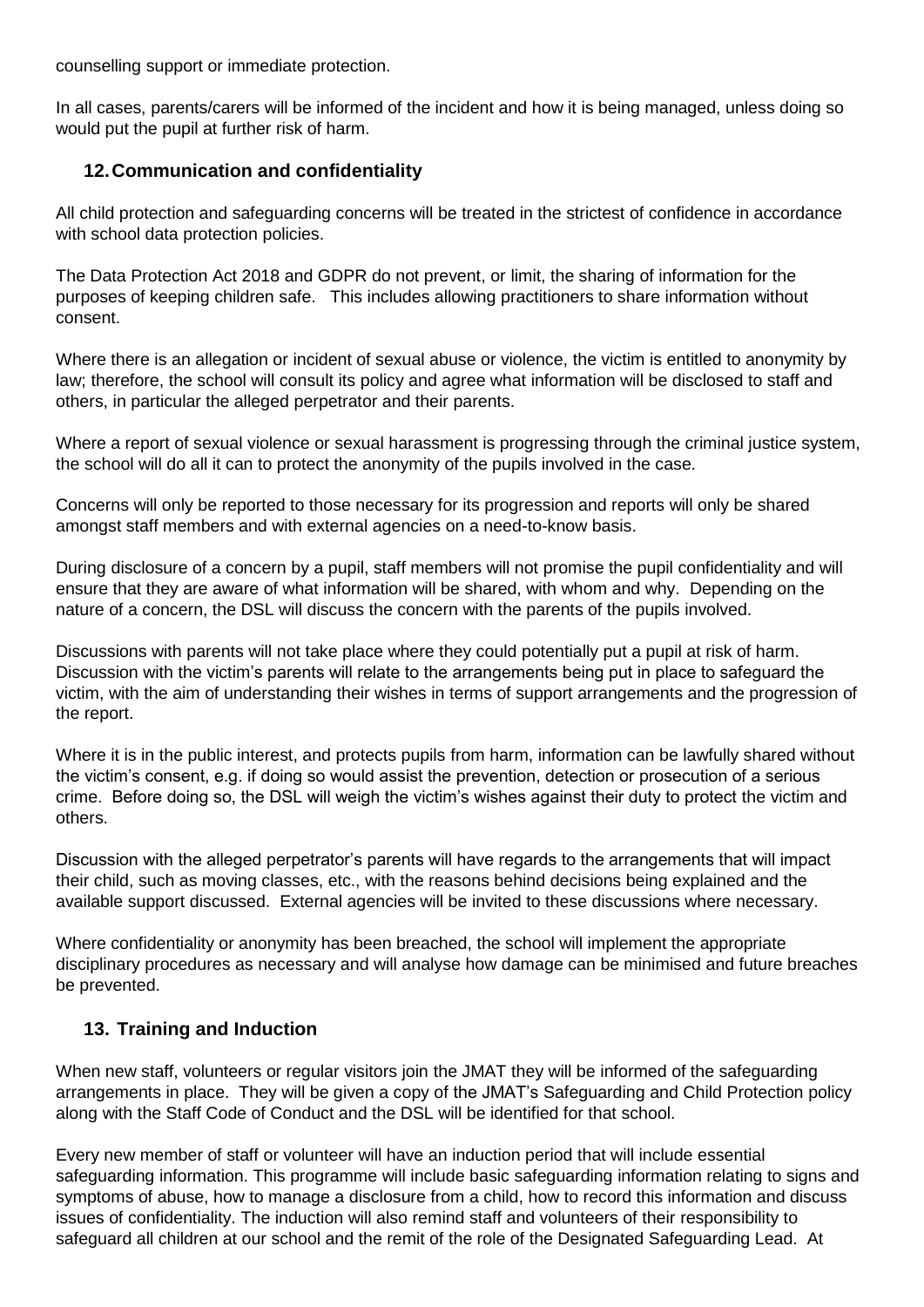induction, all staff will also be provided with a copy of Part One of '*Keeping Children Safe in Education*' (2020) and will be expected to read this.

In addition to the safeguarding induction, all members of staff will undertake appropriate safeguarding training on a regular basis in accordance with '*Keeping Children Safe in Education'* (2020) and advice from Rotherham/Doncaster LSCB. All staff members will also receive regular safeguarding and child protection updates (for example, via e-mail or at staff meetings) as required, but at least annually, to provide them with relevant skills and knowledge to safeguard children effectively.

All regular visitors and volunteers will be given a set of our safeguarding procedures when they sign in using the electronic system (if applicable); they will be informed of whom our DSL and alternate staff members are and what the recording and reporting system is.

The DSL, the deputy DSL and any other senior member of staff who may be in a position of making referrals or attending child protection conferences or core groups will attend one of the multi-agency training courses organised by Rotherham/Doncaster LSCB at least once every two years. They will also receive regular safeguarding updates throughout the school year in order to keep up with any developments relevant to their role.

The L|GB will also undertake appropriate training to ensure they are able to carry out their duty to safeguard all of the children in the JMAT.

We actively encourage all of our staff to keep up to date with the most recent local and national safeguarding advice and guidance. Part One of '*Keeping Children Safe in Education*' (2020) provides links to guidance on specific safeguarding issues such as Child Sexual Exploitation, Child Criminal Exploitation, Peer on Peer Abuse, Female Genital Mutilation, Children Missing from Education and Preventing Radicalisation. In addition, local guidance can be accessed via Rotherham LSCB at [www.rotherham.gov.uk/safeguarding](http://www.rotherham.gov.uk/safeguarding) or Doncaster LSCB on [www.dscb.co.uk.](http://www.dscb.co.uk/) The DSL will also provide regular safeguarding updates for staff.

# **ROLES AND RESPONSIBILITIES**

# **14.The Board of Directors**

The Board of Directors of the James Montgomery Academy Trust are accountable for ensuring the effectiveness of this policy and our compliance with it. Although our Board of Directors takes collective responsibility to safeguard and promote the welfare of our pupils, we also have a named Safeguarding Director who champions safeguarding within the JMAT.

The Board of Directors will ensure that:

- The safeguarding policy is in place and is reviewed annually, is available publicly via the JMAT website and has been written in line with 'Keeping Children Safe in Education' 2020, Local Authority advice and the requirements of both Rotherham and Doncaster Local Safeguarding Partnership's policies and procedures
- Staff members have due regard to relevant data protection principles which allow them to share personal information
- The schools in the JMAT contribute to inter-agency working in line with Working Together to Safeguard Children (2018);
- The JMAT has due regard to the **Prevent Duty** Guidance 2015, under Section 26 of the Counter-Terrorism and Security Act 2015, which aims to prevent children and young people from being drawn into extremism and terrorism. This may include making a referral to the **Channel** programme which provides a mechanism for schools to make referrals (via MASH) if they are concerned that an individual might be vulnerable to radicalisation.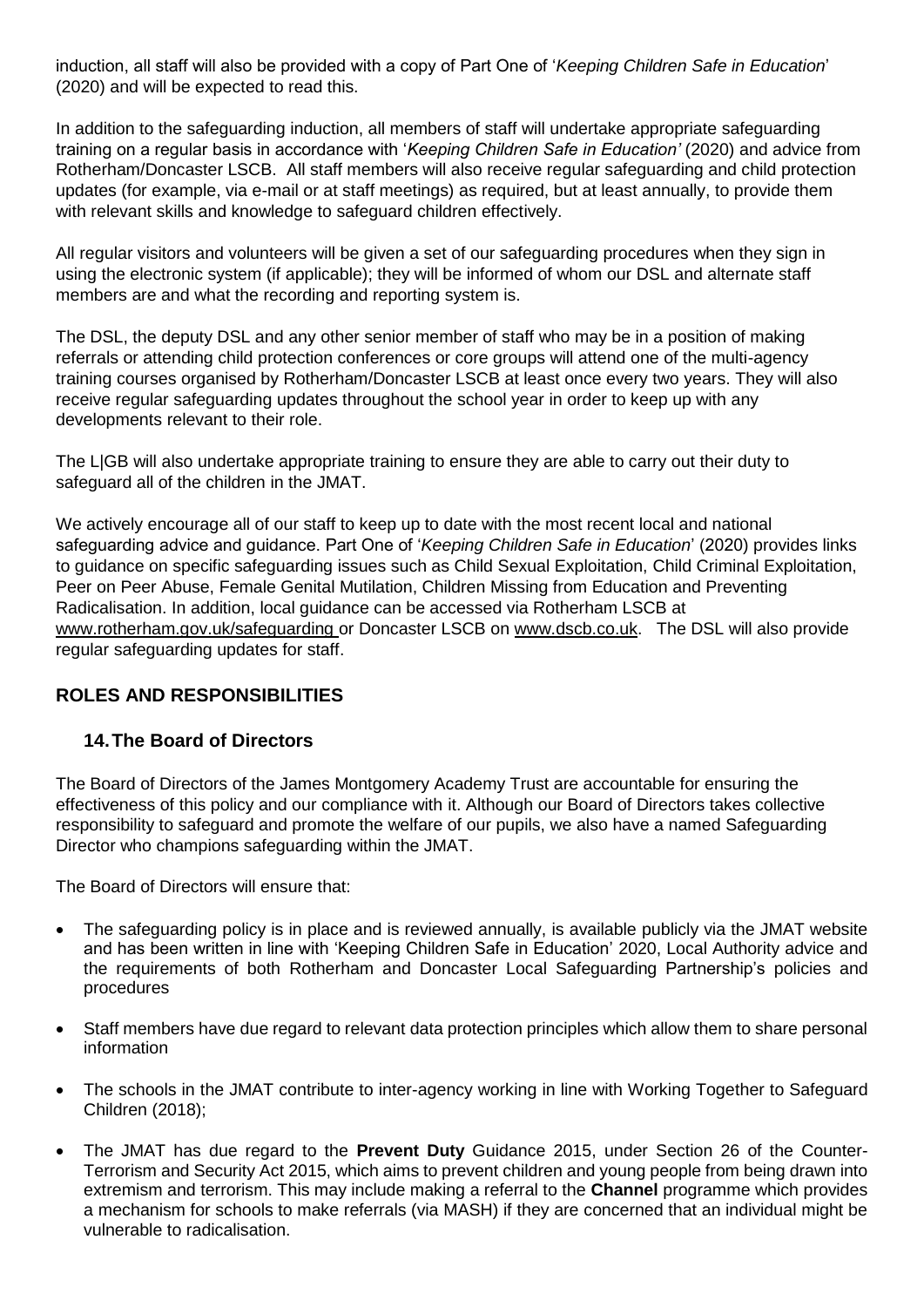- The JMAT has due regard to the **mandatory** reporting duty which came into force in October 2015, of the **Female Genital Mutilation** Act 2003 which places a **statutory duty** on all teaching and support staff (along with social workers and healthcare professionals) to report to the police where they discover that FGM appears to have been carried out on a girl under 18 years.
- All staff receive a safeguarding induction and are provided with a copy of this policy, Part One of '*Keeping Children Safe in Education'* 2020 and the staff code of conduct.
- All staff undertake appropriate safeguarding and child protection training that is updated regularly; in addition, all staff members will receive safeguarding and child protection updates (for example, via e-mail, e-bulletins and staff meetings), as required, but at least annually, to provide them with relevant skills and knowledge to safeguard children effectively.
- Procedures are in place for dealing with allegations against members of staff and volunteers in line with statutory guidance;
- Safer recruitment practices are followed in accordance with the requirements of *'Keeping Children Safe in Education'* (2020) and also Rotherham and Doncaster's Child Protection Procedures.
- They remedy without delay any weakness in regard to our safeguarding arrangements that are brought to their attention.

# **15.The Headteacher**

The Headteacher is responsible for:

- Identifying a member of the senior leadership team to be the Designated Safeguarding Lead (DSL)
- Identifying an alternate member of staff to act as the Designated Safeguarding Lead (DSL) in his/her absence to ensure there is always cover for the role
- Ensuring that the policies and procedures adopted by the JMAT/LGB, particularly concerning referrals of cases of suspected abuse and neglect, are followed by all staff
- Ensuring that all staff and volunteers feel able to raise concerns about poor or unsafe practice and such concerns are addressed sensitively in accordance with agreed whistle-blowing procedures
- Ensuring that all staff members use the electronic safeguarding system (Safeguard) accurately and effectively, and in a timely manner.
- Liaising with the LADO in the event of an allegation of abuse being made against a member of staff.
- Ensuring that all new staff, upon induction, are provided with the Safeguarding Policy, Staff Code of Conduct, part one of the 'Keeping Children Safe in Education' (KCSIE) guidance, and the identity of the DSL and any deputies.

# **16.The Designated Safeguarding Lead**

The Designated Safeguarding Lead (DSL) will carry out their role in accordance with the responsibilities outlined in Annex B of *'Keeping Children Safe in Education' 2020.* The DSL will provide advice and support to other staff on child welfare and child protection matters. At least one other person in school is designated as the Deputy Safeguarding Lead, they will be responsible for the role if the DSL is absent.

The DSL will act as the main point of contact with local safeguarding partners and keep up to date with local safeguarding arrangements.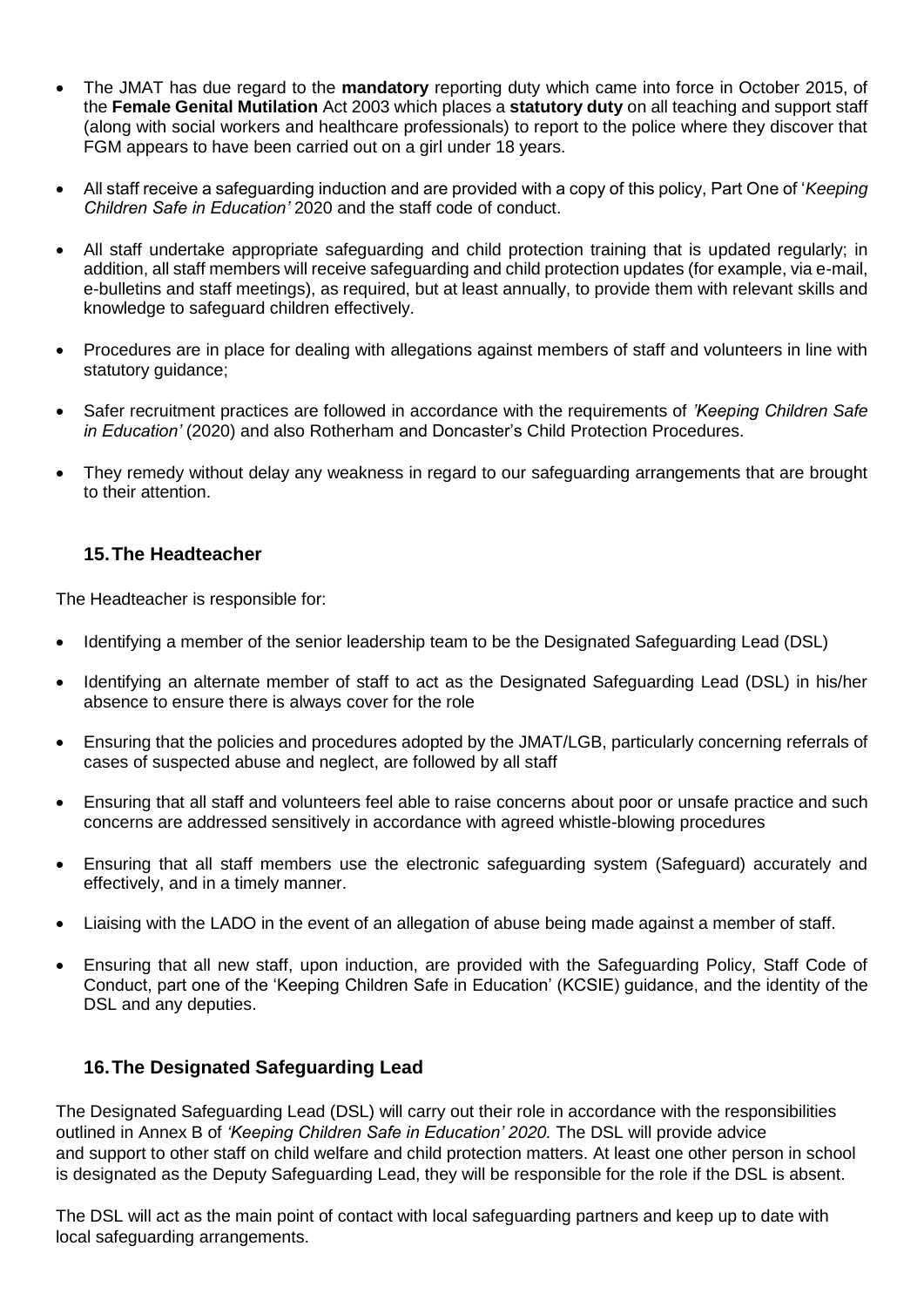The DSL is responsible for promoting the educational outcomes of vulnerable children. They need to ensure that:

- Information is shared about welfare, safeguarding and child protection issues with teachers and leaders
- There is a particular focus on children with social workers
- Staff know who these vulnerable children are
- They understand these children's academic progress & attainment
- They maintain a culture of high aspirations for vulnerable children
- They support teaching staff to identify challenges these children may face and the academic support and adjustments that could be made

The DSL will undertake safeguarding training as recommended by Rotherham/Doncaster Safeguarding Children Partners and update this training every two years. Additionally, the DSL will receive regular updates to safeguarding training via forums, e-bulletins, e-learning, etc.

The DSL will undertake Prevent awareness and Channel training as a minimum, and ensure that staff receive Prevent training at induction.

The DSL will carry out regular safeguarding audits of JMAT schools to ensure compliance with all statutory requirements/guidance and best practice as defined by DfE/Ofsted.

Through appropriate training, knowledge and experience the DSL will liaise with Children's Services and other agencies where necessary, and make referrals of suspected abuse to Children's Services, take part in strategy discussions and other interagency meetings and contribute to the assessment of children, including Early Help assessments.

The DSL will maintain accurate electronic or written records and child protection files ensuring that they are kept confidential and stored securely.

The DSL is responsible for ensuring that all staff members and volunteers are aware of our policy and the procedure they need to follow. They will ensure that all staff, volunteers and regular visitors have received appropriate child protection information during induction and have been trained to the appropriate level recommended by the RSCB/DSCB.

# **17. Implementing Procedures for Reporting Abuse**

The JMAT will ensure that all schools:

- Have a member/s of staff who will act in the Designated Safeguarding Lead's absence who have also received multi-agency training, and who will be familiar with the roles and responsibilities and know the procedures to follow
- Ensure each school in the JMAT has a nominated governor responsible for safeguarding who has been appropriately trained
- Ensure all staff, volunteers and governors understand their responsibilities in being alert to the signs of abuse and neglect so that they are able to identify cases of children who may be in need of help or protection and the importance of reporting their concerns expeditiously.
- Ensure that all staff, volunteers and governors maintain an attitude of 'it could happen here' and when concerned about the welfare of a child always act in the best interest of the child.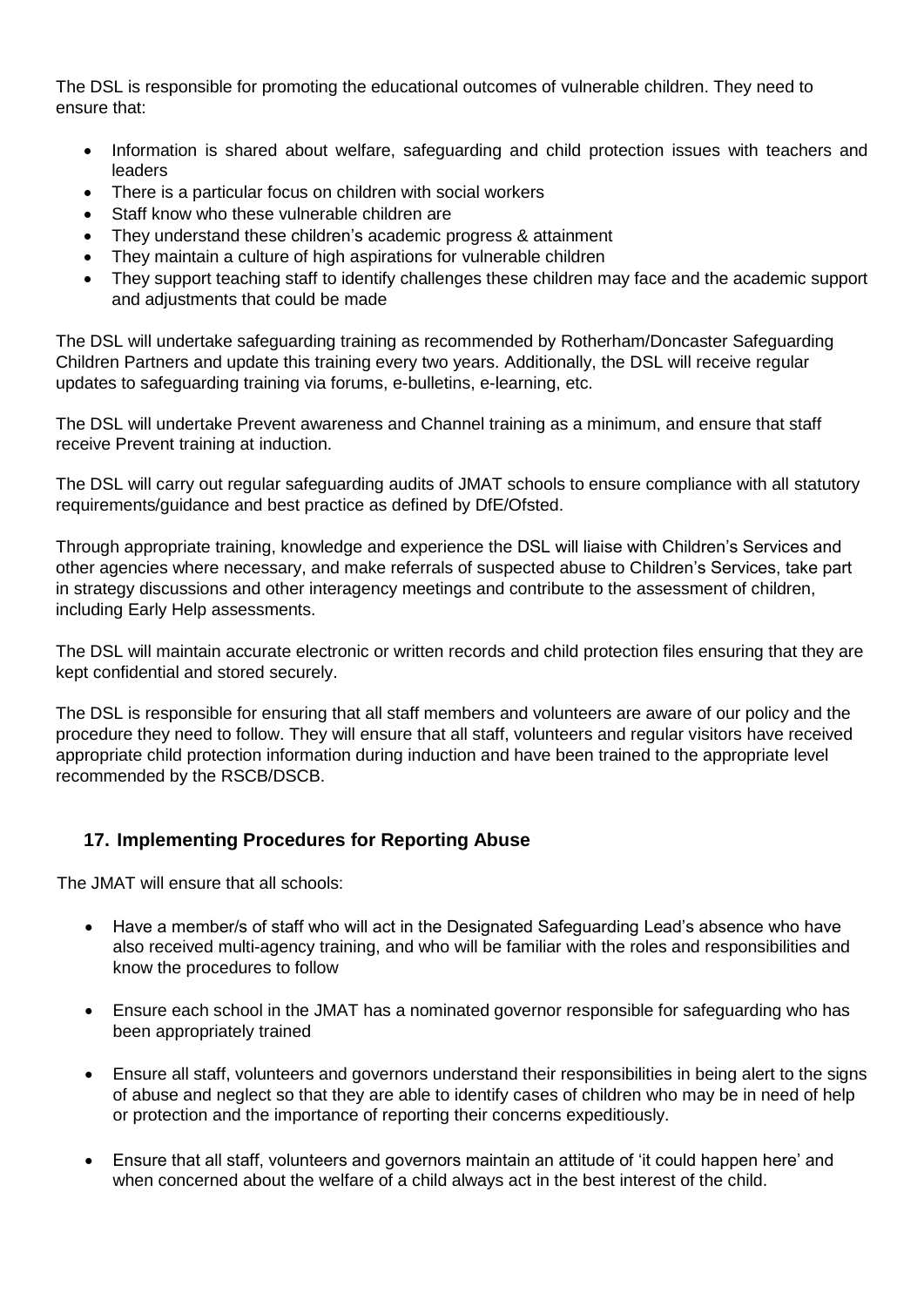- Ensure all staff are aware of the requirement to notify children's social care (MASH) immediately if there is an unexplained absence of any pupil who is subject to a Child Protection Plan (or an absence which has been explained by a parent or carer but the school is concerned)
- Develop effective links with relevant agencies and co-operate as required with their enquiries regarding child protection matters including attendance at inter agency meetings, strategy meetings and case conferences
- Keep clear electronic records of concerns about children, even where there is no need to refer the matter immediately
- Ensure each school in the JMAT provides a systematic means of monitoring children known or thought to be at risk of harm, and ensure we, the school, contribute to assessments of need and support plans for those children
- Ensure all records are kept securely, separate from the main pupil file, and in locked locations
- Ensure all staff understand the responsibility to safeguard children requires that we all appropriately share any concerns that we may have about children. This may include contacting Social Care (MASH team on Rotherham) or the Local Authority Designated Officer (LADO) who will provide consultation and advice for anyone working with children
- Ensure that parents have an understanding of the responsibility placed on the school and staff for safeguarding and child protection by making the policy available to them and sharing safeguarding procedures
- Ensure all members of staff have an awareness of the main types of abuse including Neglect, and including specific safeguarding issues such as Child Sexual and Child Criminal Exploitation, Radicalisation/Prevent, Peer on Peer abuse and Female Genital Mutilation, and the indicators including mental health concerns.
- Ensure all members of staff are provided with safeguarding training about their responsibilities relating to safeguarding children
- Ensure that all members of staff are aware of their responsibilities under the Prevent Duty and the mandatory reporting duty in relation to Female Genital Mutilation
- Ensure that all staff members are aware of the systems within the school or college which support safeguarding – this should include the safeguarding policy, staff behaviour policy *(see Guidance for Safer Working Practice*) and identify the Designated Safeguarding Lead and should be part of staff induction
- All staff members should read at least part 1 of *KCSIE 2020* and this should be part of staff induction
- Ensure that all staff recognise that all matters relating to child protection are confidential and the Headteacher or DSL will disclose personal information about a pupil to other members of staff on a need to know basis only
- Ensure all staff must be aware that they have a professional responsibility to share information to other agencies in order to safeguard children and that they cannot promise a child to keep secrets which might compromise the child's safety or well-being, or that of another child.

# **18.Supporting Pupils who have been Abused**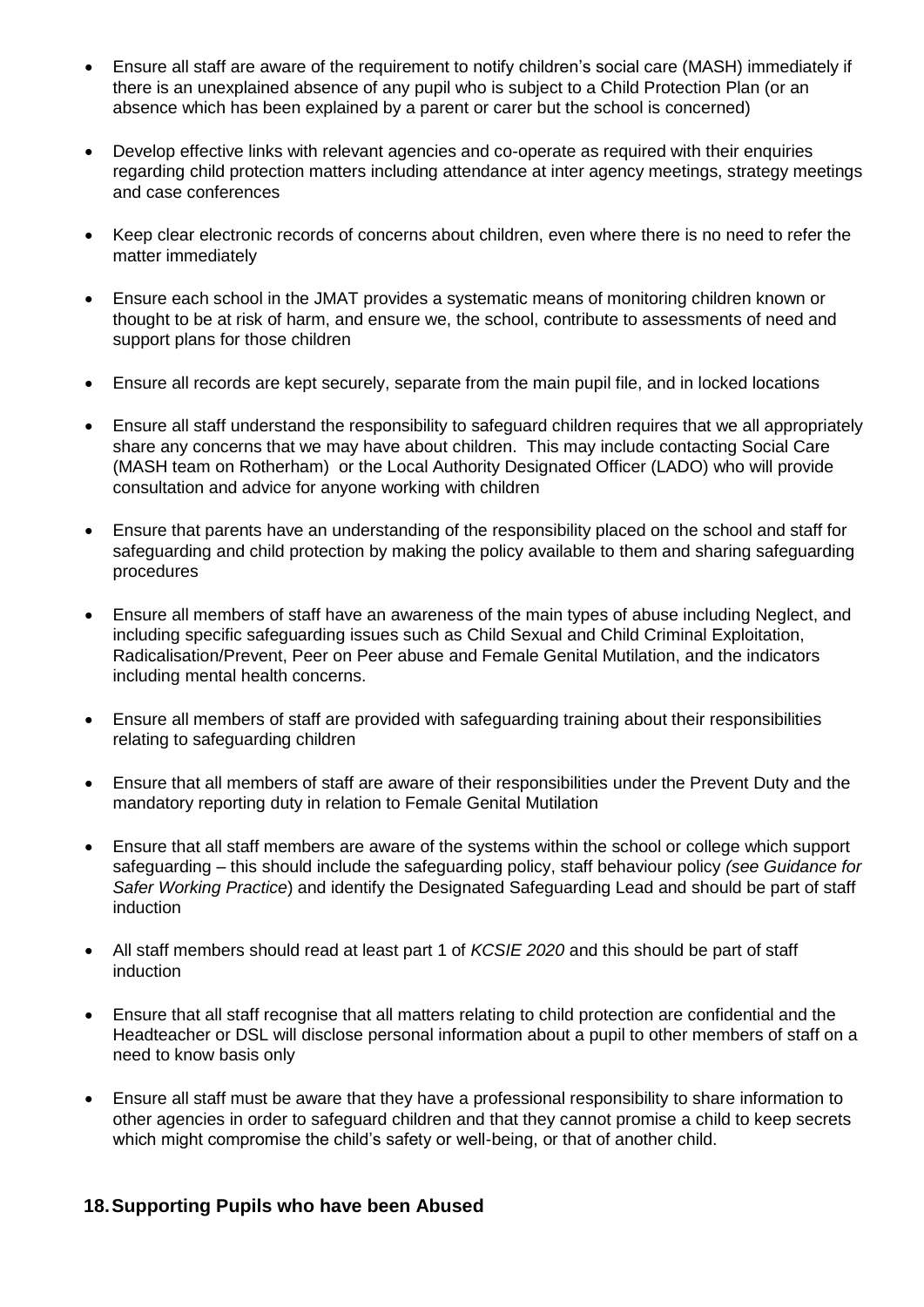The JMAT will ensure that all schools:

- Recognise that a child who is abused, who witnesses violence or abuse who lives in a violent or abusive environment may feel helpless and humiliated, may blame him/herself, and find it difficult to develop and maintain a sense of self-worth *(Working Together 2018)*
- Recognise that the school may provide the only stability in the lives of children who have been abused or who are at risk of harm
- Ensure these children are particularly closely monitored and supported and any concerns are recorded and reported to Social Care
- Ensure the DSL attends case conferences, core group meetings and other liaison meetings as necessary
- Implement a Personal Education Plan (PEP) for all Looked After Children and a Learning Support Plan or Individual Education Plan (IEP) for other children where there is a need for specific support in school.

# **19.Establish a Safe Environment**

The JMAT will ensure that all schools will:

- Support the child's development in ways that will foster security, confidence and resilience in every aspect of school life including through the school curriculum
- Provide an environment in which children and young people feel safe, secure, valued and respected, feel confident and know how to approach adults if they are in difficulties
- Ensure that children and young people are educated about the expectations they should have relating to the behaviour of adults who work with them
- Develop effective working relationships with all other agencies involved in safeguarding children such as Social Care, Community Family Teams, the Police, Child and Adolescent Mental Health Services, specialist domestic abuse support service and domestic abuse Multi Agency Risk Assessment Conferences (MARAC)
- Ensure that we have a named Designated Teacher for Looked After Children and that we provide the best opportunities and support for children to achieve the best outcomes and participate in school life
- Contribute to the wider safeguarding agenda by working with the local community and following government guidance to help our children live in a safe environment
- Recognise that staff working in the schools in the JMAT who have become involved with a child who has suffered harm, or appears to be likely to suffer harm may find the situation stressful and upsetting and we will support such staff by providing an opportunity to talk through their anxieties with the Designated Safeguarding Lead and to seek further support
- Ensure that other policies and publications which contribute towards safeguarding children and young people are acted upon, reviewed and updated regularly and appropriate advice sought from relevant staff within the Local Authority in relation to them.

# **20.When to call the police**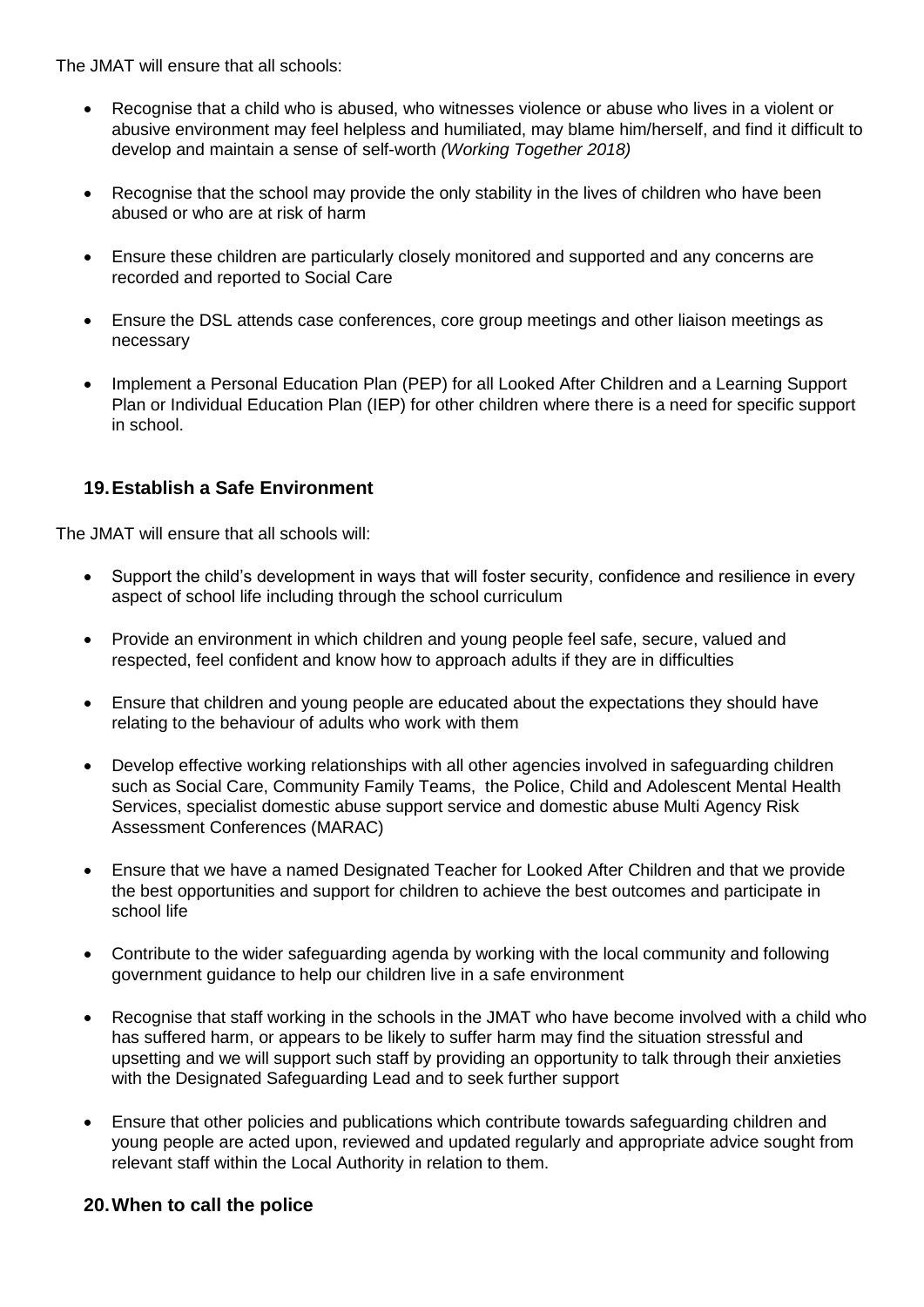When to call the police addresses criminal activity, not safeguarding issues. Safeguarding issues are addressed using the referral process and procedures.

Contact with police should ideally be made by a single point of contact from the school. This may be the Headteacher or the DSL to ensure all the relevant information is shared and improve consistency of referrals.

When an incident occurs in which a crime has or may have been committed, the school needs to consider whether to involve the police. Many incidents can be dealt with and resolved internally. The school behaviour policy and codes of conduct will give further guidance on how to deal with and record such incidents.

When the decision is made to report an incident to the police for investigation, due to the seriousness of the incident or for other aggravating circumstances, school should cease their own investigation, having asked only enough questions to establish the basic facts of the incident.

# **21.Relevant Policies**

To underpin the values and ethos of the JMAT and our intent to ensure that pupils are appropriately safeguarded the following policies are also included under our safeguarding umbrella:

- Staff Code of Conduct
- Anti-Bullying
- Positive handling
- Behaviour Policy
- Managing Allegations against Staff
- Allegations of abuse against other pupils
- Safer Recruitment
- Mobile Phone
- Whistle-blowing
- Attendance
- Digital Safeguarding
- Social Media
- Health and Safety including site security
- Harassment and discrimination including racial abuse
- Meeting the needs of pupils with medical conditions
- Intimate Care
- First aid
- Educational visits including overnight stay

# **22.Monitoring and review**

This policy is reviewed annually by the **DSL** and the **Safeguarding Director.**

Any changes made to this policy by the above will be communicated to all members of staff. The policy is available for public view on the JMAT website.

All members of staff are required to familiarise themselves with all processes and procedures outlined in this policy as part of their induction programme.

The next scheduled review date for this policy is **September 2021.**

# **Updated 1st April 2021 due to change of Headteacher and DSL.**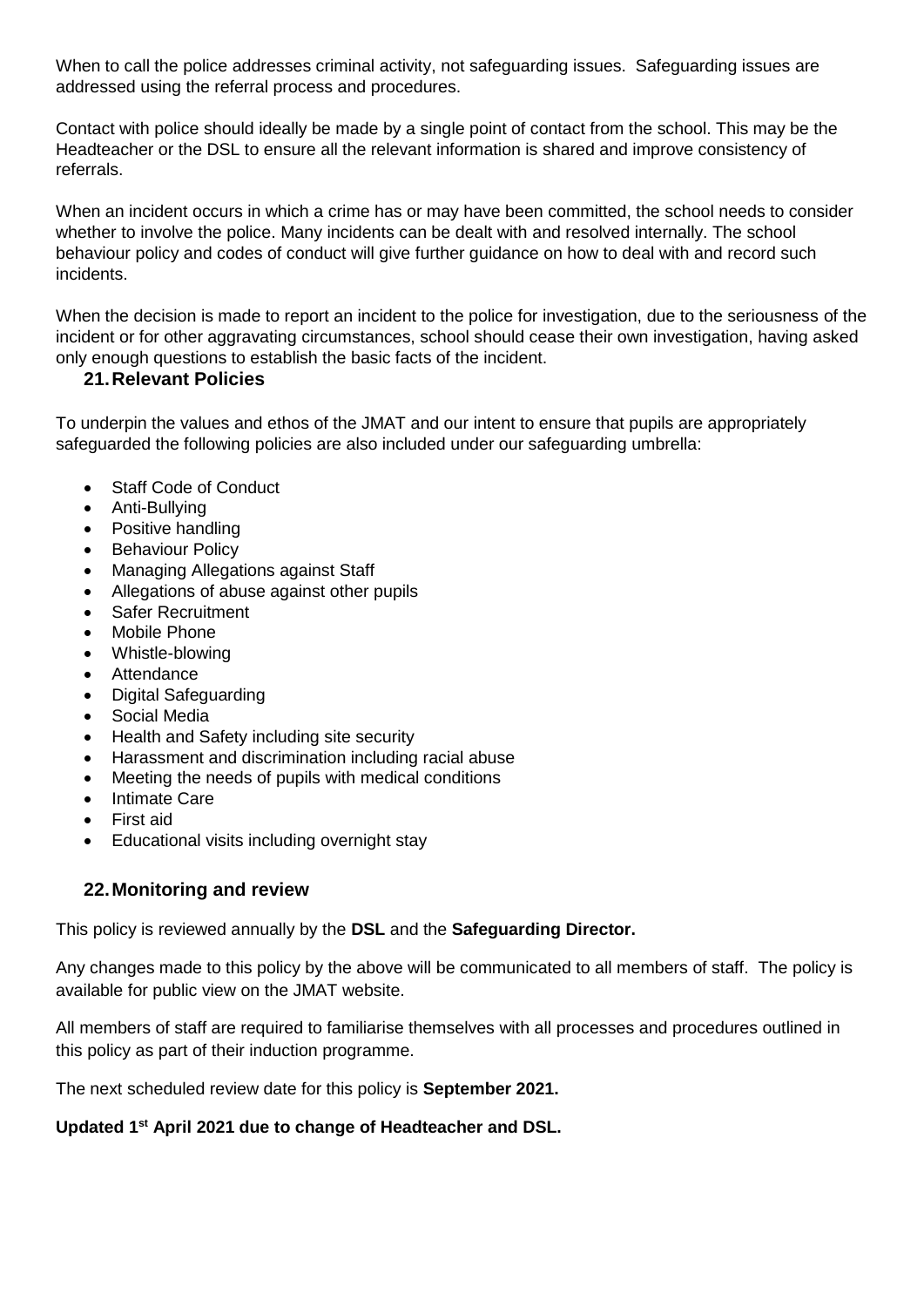**Appendix 1**



**COVID-19 school temporary closure arrangements for** 

# **Safeguarding and Child Protection**

**(Appendix 1)**

**August 2020**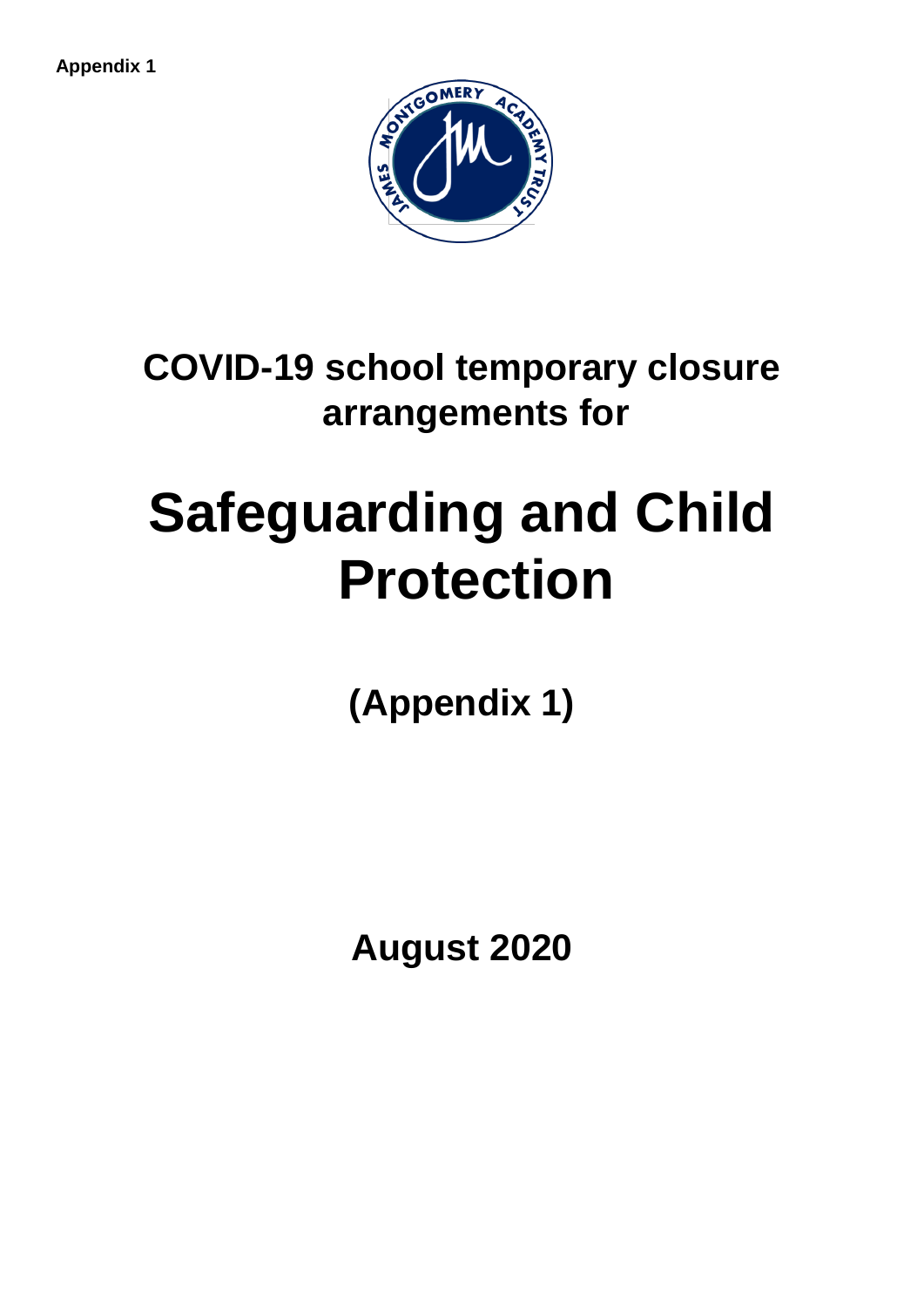# **Context**

In response to the Coronavirus pandemic, from 20th March 2020 parents were asked to keep their children at home, wherever possible. Schools only remained open for the children of workers critical to the COVID-19 response and those who absolutely needed to attend.

Schools were asked to provide care for a limited number of children; children who are vulnerable, and children whose parents are critical to the COVID-19 response and cannot be safely cared for at home.

This appendix of the James Montgomery Academy Trust Safeguarding and Child Protection policy contains details of our temporary closure safeguarding arrangements for schools in the Trust in this time of national emergency.

Whilst schools re-opened to a wider group of children on 1<sup>st</sup> June, and resumed compulsory educational provision from 1<sup>st</sup> September 2020, the possibility of further temporary closure in response to a second wave may become necessary. JMAT also acknowledges that further temporary closures may be on regional basis, with lockdowns/closures being guided by the LA due to local outbreaks of coronavirus.

# **Our responsibility**

When schools are closed due to the outbreak, we are responsible for providing places to vulnerable children and the children of workers critical to the COVID-19. It is imperative that school remains a safe place for children, however the fewer children making the journey to school, and therefore the fewer children in school, the lower the risk that the virus can spread and infect vulnerable individuals in wider society.

Even in the case of regional lockdown/restrictions, it may be that not all JMAT schools can remain open. In this case, the JMAT may again move to a hub model of providing childcare provision. The JMAT will work with the local authority to agree the provision needed locally to support the needs identified, and provision may be in a number of hub schools located over the trust as required.

# **Children of Key Workers**

Children with **one** parent/carer who is listed on the [government's](https://www.gov.uk/government/publications/coronavirus-covid-19-maintaining-educational-provision/guidance-for-schools-colleges-and-local-authorities-on-maintaining-educational-provision) critical worker list should be considered for a school place, so long as their job cannot be done from home. Employees of the following sectors are classed as key workers:

- Health and social care
- Education and childcare
- Key public services
- Local and national government
- Food and other necessary goods
- Public safety and national security
- **Transport**
- Utilities, communication and financial services

Many parents working in these sectors will be able to ensure their child is kept at home. Every child who can be safely cared for at home should be, in order to limit the chance of the virus spreading.

# **Vulnerable children**

Vulnerable children are children who:

- Are supported by social care.
- Have safeguarding and welfare needs.
- Have child in need plans.
- Have child protection plans.
- Are 'looked after' children.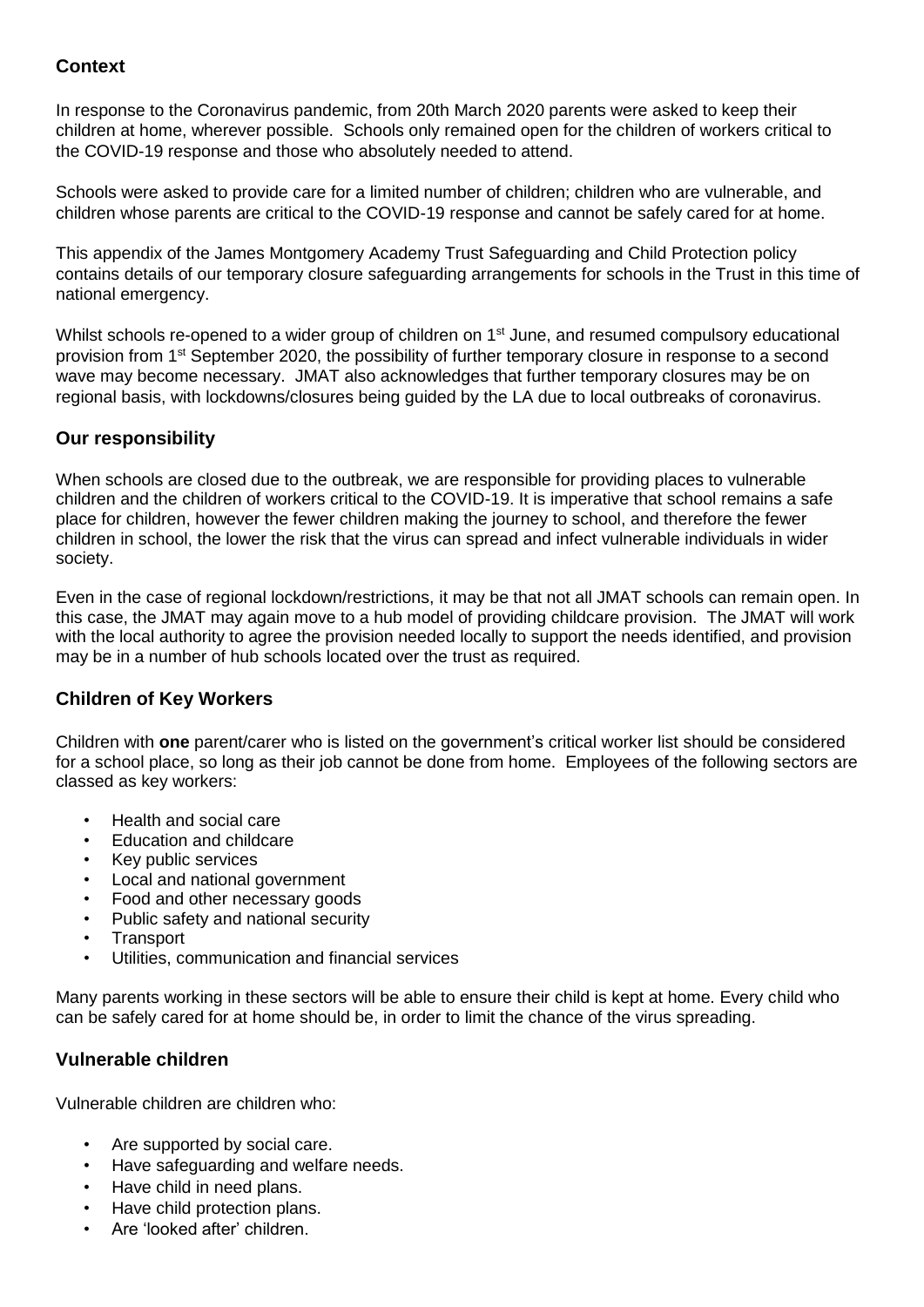- Are young carers.
- Are disabled.
- Have an EHC plan.

Those with an EHC plan will be risk-assessed in consultation with the Local Authority and parents. This is to decide whether they need to continue to be offered childcare provision in order to meet their needs, or whether they can safely have their needs met at home. This risk assessment will take a RAG-rating format, as directed by the local authority. Many children and young people with EHC plans can safely remain at home.

Other vulnerable children, such as those undergoing diagnosis, or those deemed vulnerable by another professional/service/agency, can also be offered childcare provision at the discretion of the headteacher, in discussion with SLT.

Eligibility for free school meals itself should not be the determining factor in assessing vulnerability.

The James Montgomery Academy Trust schools will continue to work with and support children's social workers to help protect vulnerable children. This includes working with and supporting children's social workers and the local authority virtual school head (VSH) for looked-after and previously looked-after children. The lead person for this is the Designated Teacher for Looked After Children in each school.

There is an expectation that vulnerable children who have a social worker will attend an educational setting, so long as they do not have underlying health conditions that put them at risk. In circumstances where a parent does not want to bring their child to an educational setting, and their child is considered vulnerable, the social worker and DSL/Designated Teacher will explore the reasons for this directly with the parent.

The James Montgomery Academy Trust will encourage our vulnerable children and young people to attend a school, including remotely if needed. In all circumstances where a vulnerable child does not take up their place at school, or discontinues, the DSL will notify their social worker.

# **Supporting children not in school**

The JMAT and its schools is committed to ensuring the safety and wellbeing of all its children.

All JMAT staff recognise that school is a protective factor for children and the current circumstances can affect the mental health of pupils and their parents/carers. Teachers need to be aware of this in setting expectations of pupils' work where they are at home.

**It is expected that class teachers have regular contact with the children in their class to support home learning. If they have any concerns about lack of contact, response to home learning or any other safeguarding concerns, they should log their concern on Safeguard for the safeguarding team to follow up.** 

Where concerns arise, the DSL will consider any referrals as appropriate.

Where the DSL has identified a child to be on the edge of social care support, or who would normally receive pastoral-type support in school, they should ensure that a robust communication plan is in place for that child.

Details of this communication must be recorded on Safeguard, as should a record of any contact made, whether successful or not (no response).

The communication plans can include: remote contact by Dojo, email, text or phone contact. Other individualised contact methods should be considered and recorded.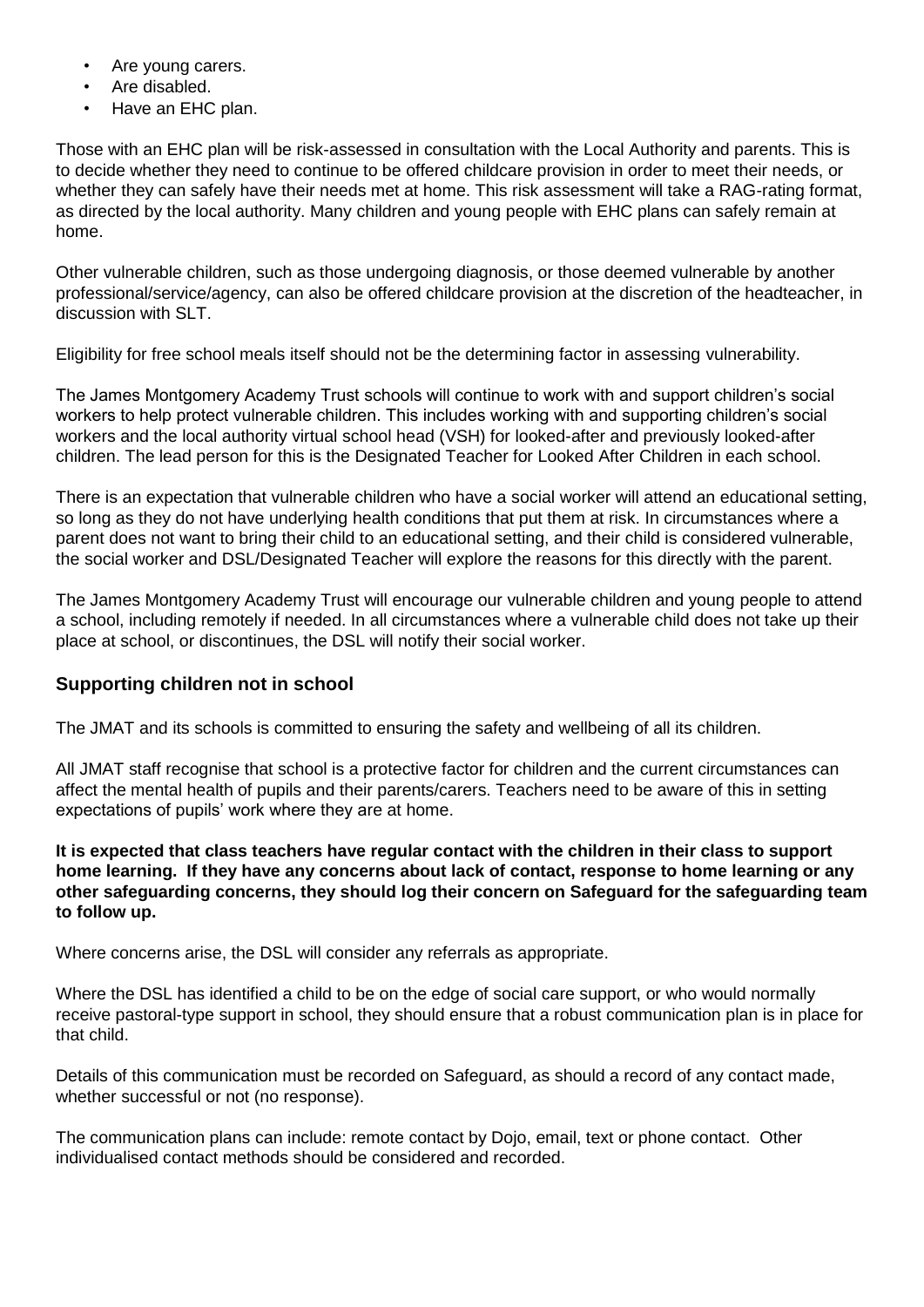# **Contact with vulnerable children not in school**

Where applicable, and when a child has a social care provision, the social worker must be informed that the child(ren) is not attending school.

**School contact with vulnerable children should be at least weekly. DSLs know who their vulnerable children are and should put a plan in place for regular contact on a case to case basis. School staff will not make home visits to pupils during temporary closure, any concerns should be reported to the DSL and further advice sought from agencies such as MASH, early help or the police for a safety and welfare check. However, provision can be made for school staff delivering worksheets and resources to children without entering their home.**

# **Supporting children in school**

The JMAT is committed to ensuring the safety and wellbeing of all pupils and staff, and will continue to provide a safe space for all children to attend and flourish. The Headteacher will ensure that appropriate staff are on site and staff to pupil ratio numbers are appropriate, to maximise safety.

The JMAT will refer to the Government guidance for education and childcare settings on how to implement social distancing and continue to follow the advice from Public Health England on handwashing and other measures to limit the risk of spread of COVID-19.

The JMAT will ensure that where we care for children of critical workers and vulnerable children on site, we ensure appropriate support is in place for them.

Where the hub school Lead has concerns about the impact of staff absence – such as the Designated Safeguarding Lead or first aiders – they will discuss them immediately with trust staff.

# **Attendance monitoring**

During this period of temporary closure due to the COVID-19 pandemic, schools do not need to take an attendance register. For administrative purposes Code # (planned whole or partial closure) should be used.

However, schools/hub schools will be required to submit attendance information for childcare provision to the local authority. This will provide a record of attendance for safeguarding purposes and allow schools to provide accurate, up to date data to the government. This will also help DfE to track capacity in the system, enabling the department to feed into wider tracking of the impact of the virus to support scientific advice.

# **Designated Safeguarding Lead**

Where childcare is provided on individual school sites each JMAT school must have a Designated Safeguarding Lead (DSL) or a Deputy DSL present.

For childcare provision in the hub model the optimal scenario is to have a trained DSL (or Deputy) available on site. Where this is not the case, in the scenario of a protracted closure and/or high staff infection rates, a trained DSL (or deputy) will be available to be contacted via phone or online video, for example when working from home. Where a trained DSL (or deputy) is not on site, in addition to the above, a senior leader will assume responsibility for co-ordinating safeguarding on site.

It is important that all staff and volunteers have access to a trained DSL (or deputy) whilst they are providing childcare, whether this is in an individual school or a hub model. Each day, staff on site will be made aware of who that person is and how to speak to them.

The DSLs in each JMAT school will continue to engage with social workers and attend all multi-agency meetings if required. This can be done remotely.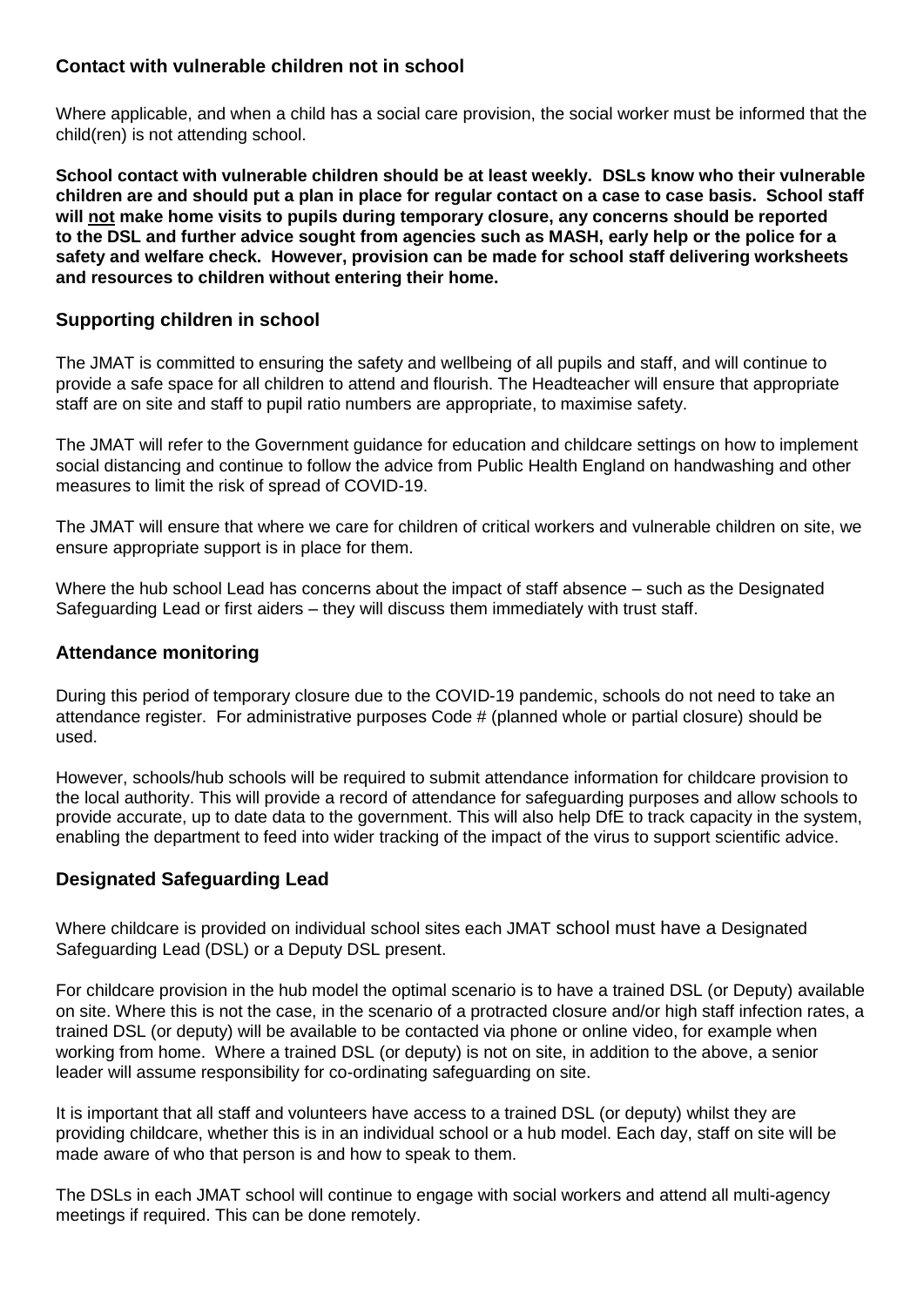# **Reporting a concern**

Where staff have a concern about a child, they should continue to follow the process outlined in the JMAT Safeguarding Policy, this includes making a report via Safeguard, which can be done remotely. This applies when working in the childcare provision or interacting/communicating remotely with pupils for home learning.

In the unlikely event that a member of staff cannot access Safeguard from home, they should email the Designated Safeguarding Lead, Deputy or Headteacher. This will ensure that the concern is received.

# **Staff are reminded of the need to report any concern immediately and without delay.**

Where staff are concerned about an adult working with children in the school/hub model, they should report the concern to their headteacher by phone and followed up with an email as soon as possible.

Concerns around the Headteacher should be directed to the Chair of Governors of that school. The JMAT will continue to offer support in the process of managing allegations.

# **Safeguarding Training and induction**

Face-to-face DSL training is very unlikely to take place whilst the threat of COVID-19 remains. For the period that COVID-19 measures are in place, a DSL (or Deputy) who has been trained will continue to be classed as a trained DSL (or Deputy) even if they miss their refresher training. When virtual DSL training is available DSLs should ensure they refresh their knowledge in line with KCSIE.

All existing school staff have had safeguarding training and have read Part 1 of Keeping Children Safe in Education (2020). The DSL should communicate any new local arrangements with staff, so they know what to do if they are worried about a child.

All staff are expected to complete the safeguarding training on Safeguard to refresh their knowledge ready for the new school year.

If staff are deployed from another education setting to our school, we will take into account the DfE supplementary guidance on safeguarding children during the COVID-19 pandemic and will accept portability as long as the current employer confirms in writing that:

- the individual has been subject to an enhanced DBS and children's barred list check
- there are no known concerns about the individual's suitability to work with children
- there is no ongoing disciplinary investigation relating to that individual

For movement within the JMAT, the DSL from the hub school should seek assurance that the member of staff has received appropriate safeguarding training.

# **Safer recruitment/volunteers and movement of staff**

In response to COVID-19, the Disclosure and Barring Service (DBS) has made changes to its guidance on standard and enhanced DBS ID checking to minimise the need for face-to-face contact. Verification of the documents required to validate identification for DBS purposes can be accepted by email, or other virtual means. Once school re-opens, original documents can be verified as normal.

Where the JMAT are utilising volunteers, we will continue to follow the checking and risk assessment process required by KCSIE. Under no circumstances will a volunteer who has not been checked be left unsupervised or allowed to work in regulated activity.

The JMAT will continue to follow the legal duty to refer to the DBS anyone who has harmed, or poses a risk of harm to, a child. The JMAT will continue to consider and make referrals to the Teaching Regulation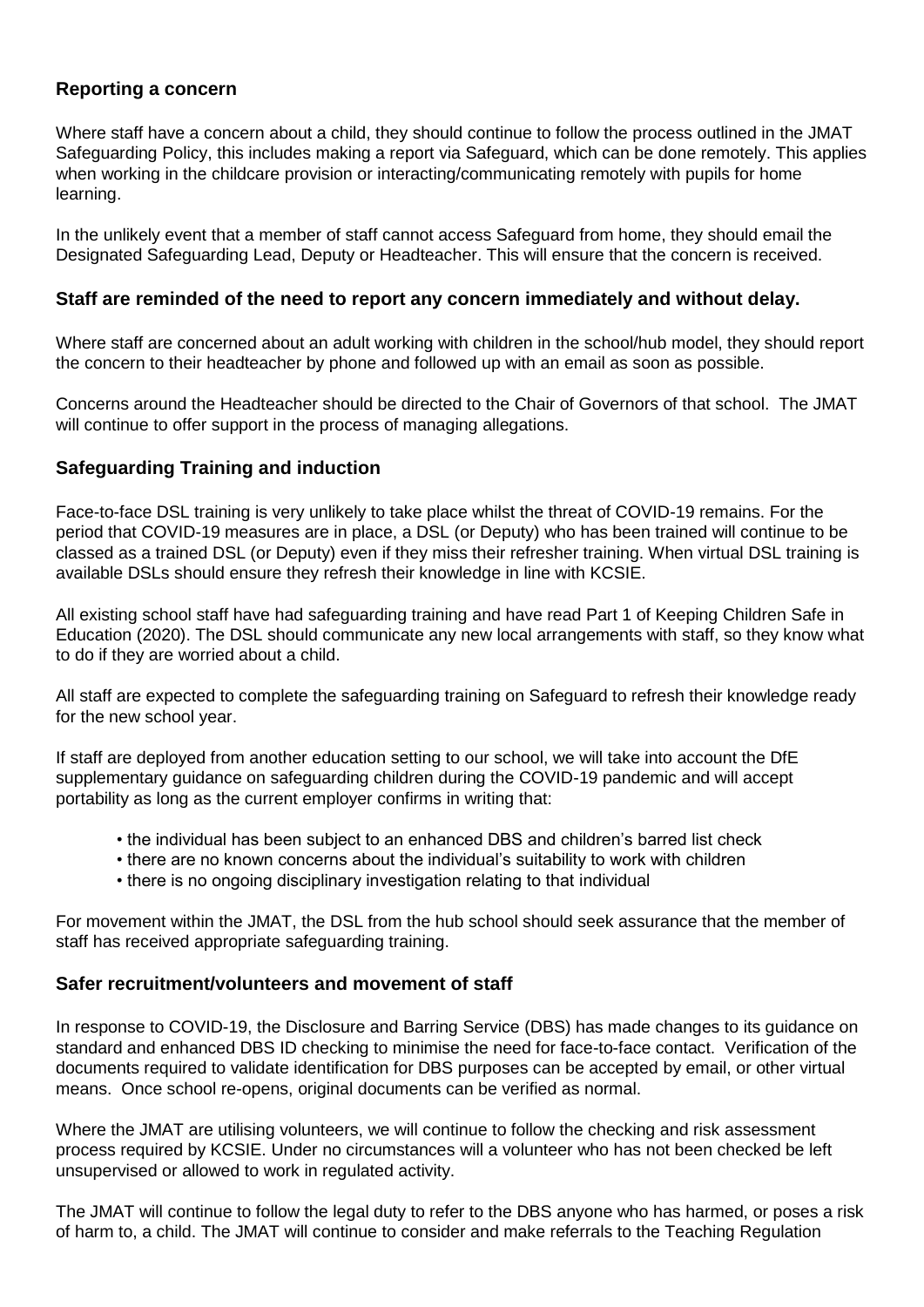Agency (TRA) as per paragraph 166 of KCSIE and the TRA's 'Teacher misconduct advice' for making a referral.

# **Single Central Record**

Whilst acknowledging the challenge of the current national emergency, it is essential from a safeguarding perspective that any school is aware, on any given day, which staff/volunteers will be in the school and that appropriate checks have been carried out, especially for anyone engaging in regulated activity. As such, the hub school will continue to keep the Single Central Record (SCR) up to date as required by KCSIE, requesting DBS and safer recruitment information from individual trust schools.

#### **Online safety in schools**

The JMAT and its schools will continue to provide a safe environment, including online. This includes the use of an online filtering system.

School staff **must not** use any virtual platforms to deliver remote learning. This must be done via email, dojo and telephone calls.

Where students are using computers in school/hub school, appropriate supervision will be in place.

#### **Children and online safety away from school**

It is important that all staff who interact with children, including online, continue to look out for signs a child may be at risk. Any such concerns should be dealt with as per the JMAT Safeguarding Policy using the Safeguard electronic recording system. Where appropriate, referrals should still be made to children's social care and, as required, the police.

Online teaching should follow the same principles as set out in the JMAT Digital Safeguarding Policy and the JMAT Code of Conduct. Teaching staff are responsible for checking the content of any virtual learning they give to children, both in the classroom and at home.

JMAT school staff will ensure any use of online learning tools and systems is in line with privacy and data protection/GDPR requirements.

#### **Peer-on-Peer Abuse**

The JMAT recognises that during the closure a revised process may be required for managing any report of such abuse and supporting victims. Where a school receives a report of peer-on-peer abuse, they will follow the procedure outlined in the Safeguarding Policy. Concerns and actions must be recorded on Safeguard and appropriate referrals made.

#### **Monitoring and Review**

The current COVID-19 pandemic is an evolving situation. Thus, this appendix will be regularly monitored and reviewed. Any updates will then be communicated with school staff via Designated Safeguarding Leads and Headteachers.

# **Date of Appendix: 23rd August 2020**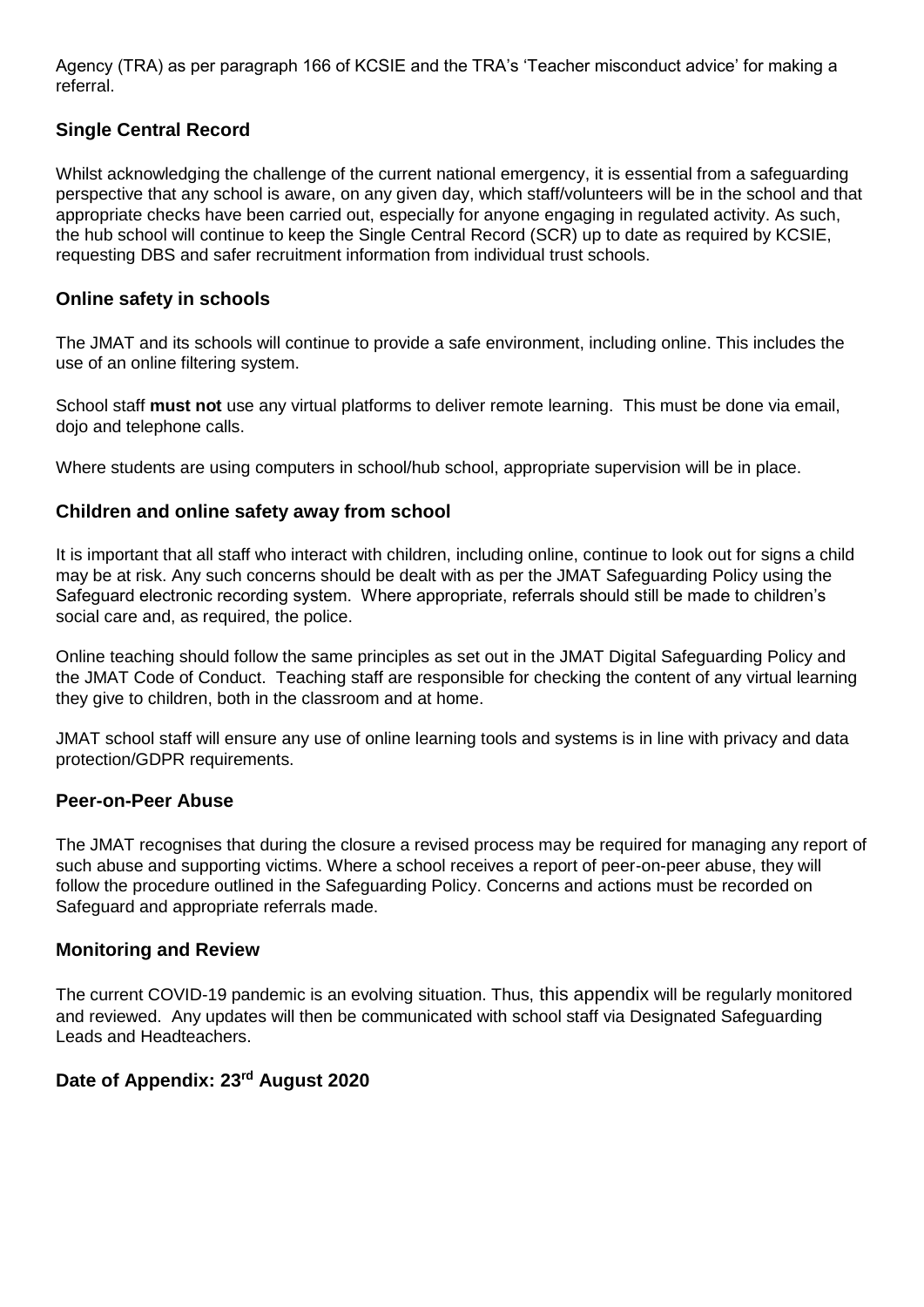**APPENDIX 2**



**COVID-19 school re-opening arrangements for** 

# **Safeguarding and Child Protection**

**(Appendix 2)**

**August 2020**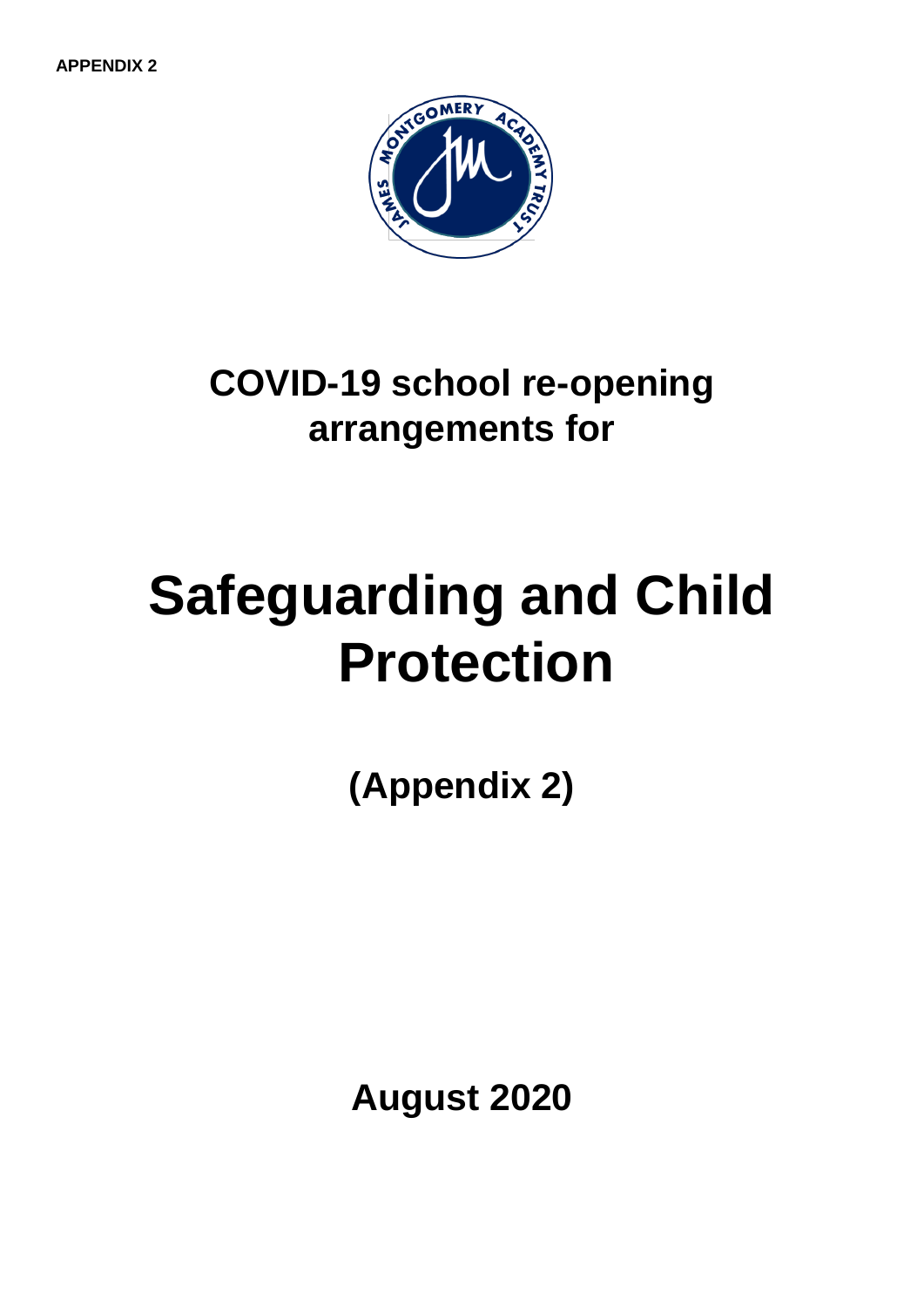# **Context**

After the initial temporary closure necessitated by the Coronavirus pandemic on 1<sup>st</sup> June 2020, schools were asked to prepare for wider re-opening for priority groups. This included early years, year 1 and year 6 children and was in addition to the children of workers critical to the COVID-19 response and children who are vulnerable. As schools opened fully from 1<sup>st</sup> September 2020, the government made it clear that further closures would be unlikely be on a national basis and would more likely be regionalised closures in response to local outbreaks of coronavirus. The JMAT acknowledges that any future reopenings would most likely be on a local basis and not trust wide.

This appendix of the James Montgomery Academy Trust Safeguarding and Child Protection policy contains details of our safeguarding arrangements as a Trust in the circumstances of further temporary closure and subsequent re-opening, whether on a national or regional basis.

# **Our responsibility**

In these difficult and challenging circumstances, it remains essential that school continues to be a safe place for children. To this end, JMAT schools remain committed to the safeguarding principles laid down in the JMAT Safeguarding and Child Protection Policy, which protect all children from harm and abuse. Additionally, all JMAT schools will have due regard to the following:

- that staff members may identify new safeguarding concerns about individual children as they see them in person following partial school closures
- that staff are aware of the what to do if they have any concerns about a child, including new concerns where children are returning
- the continued importance of all staff acting immediately on any safeguarding concerns, including new concerns where children are returning

JMAT schools should ensure that any safeguarding and welfare information held on all children (including returning children) remains accurate and up to date. Updating this information may be through parents, social care or early help as appropriate.

Staff will need to identify and support any vulnerable children and parents that return to settings, for example, by signposting them to appropriate local services such as health visitors, mental health services, and domestic or substance abuse services, and school nurses where applicable.

# **Risk assessment**

Each school must carry out a JMAT risk assessment prior to opening. The assessment should directly address risks associated with coronavirus, so that sensible measures can be put in place to control those risks for children, parents and staff. The risk assessment has taken into account employees views and concerns around health and safety ascertained from the JMAT staff survey.

# **Attendance monitoring**

No-one with any symptoms of coronavirus should attend school for any reason.

Attendance monitoring on re-opening will be in line with the latest guidance from the DfE. Currently, for schools using staggered start times, the register is closed in line with the usual 35 minute window of arrival. Therefore, an example of this would be that for an 8.55 start time, the register will close at 9.30am. For children arriving at 9.10, the register will close at 9.45am. Children arriving up to the register closing are recorded with an L, children arriving after the register closes will be recorded with a U.

As schools open fully to all children from September, education is once again compulsory. However, whilst this is unlikely, in localised coronavirus outbreaks, schools may be closed again. In these circumstances, vulnerable children are expected to attend school where it is appropriate for them (that is, where there are no shielding concerns for the child or their household, and/or following a risk assessment for children with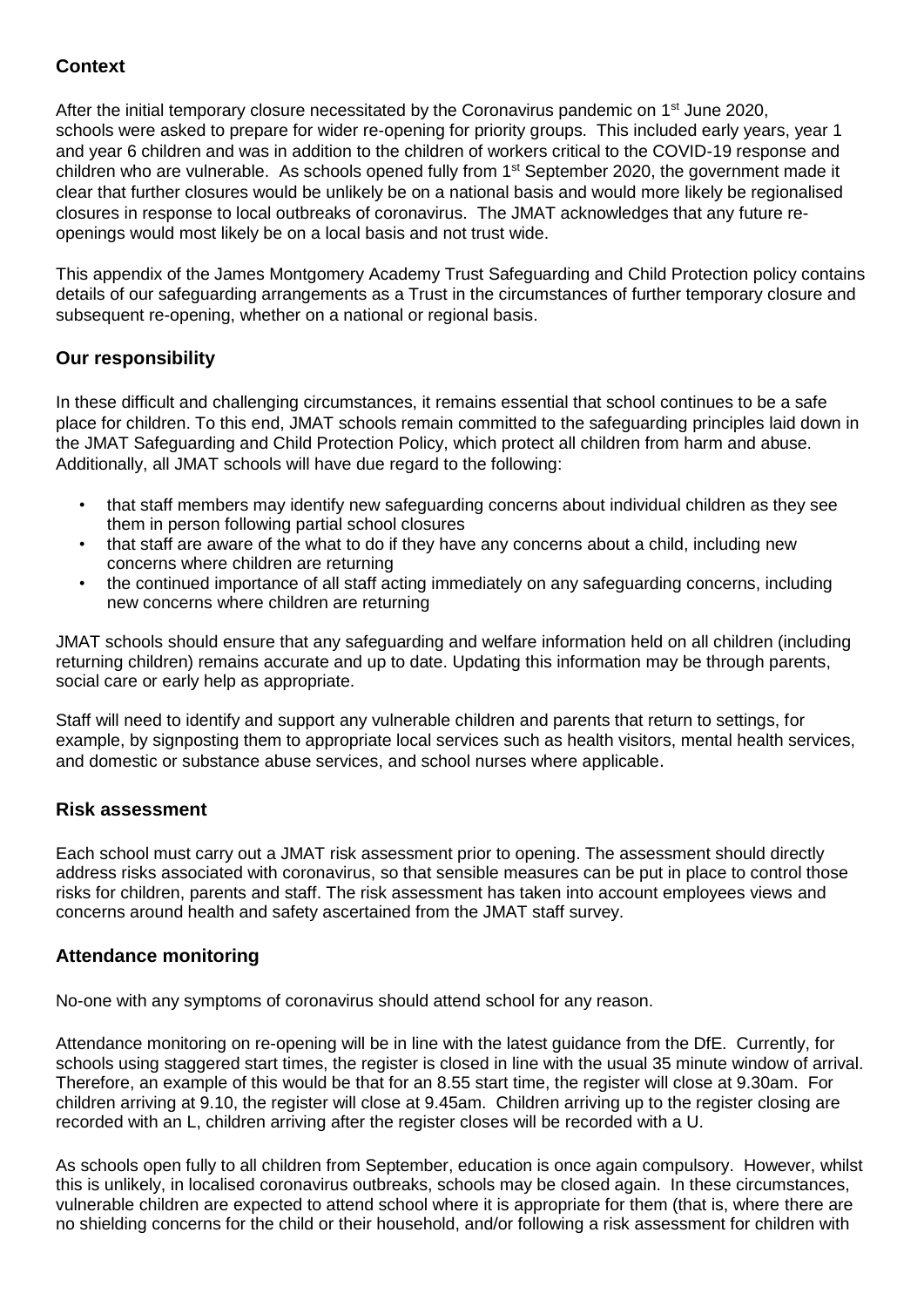an EHC plan), so that they can gain the educational and wellbeing benefits of attending. Vulnerable children – regardless of year group – that have not been attending in the recent period are expected to return to school where this would now be appropriate for them to do so. School staff are expected to work with and support the relevant families and pupils to return to school, where attendance is appropriate. A brief summary of attendance expectations across the different groups of vulnerable children is as follows:

- for vulnerable children who have a social worker, attendance is expected unless the child/household is shielding or clinically vulnerable
- for vulnerable children who have an education health and care (EHC) plan, attendance is expected where it is determined, following risk [assessment,](https://www.gov.uk/government/publications/coronavirus-covid-19-send-risk-assessment-guidance/coronavirus-covid-19-send-risk-assessment-guidance) that their needs can be as safely or more safely met in the educational environment
- for vulnerable children who are deemed otherwise vulnerable, at the school's discretion, attendance is expected unless the child/household is shielding or clinically vulnerable

Schools should continue to be in communication with social workers where children with a social worker do not attend. They should also continue to follow up with any parent or carer whose child has been expected to attend and doesn't. All communication, such as reason for non-attendance should be recorded on Safeguard.

Schools should resume taking their attendance register from the official re-opening date and continue to complete the required documents from the LA, which gives the Department for Education daily updates on how many children and staff are attending.

To support the above, schools should take the opportunity when communicating with parents and carers to confirm emergency contact numbers are correct and ask for any additional emergency contact numbers where they are available.

# **Staff workload and wellbeing**

The JMAT management team and school leaders are conscious of the wellbeing of all staff, including senior leaders themselves, and the need to implement flexible working practices in a way that promotes good work-life balance and supports teaching/support staff and leaders.

Workload should be carefully managed and schools should assess whether staff who are having to stay at home due to health conditions are able to support remote education, while others focus on face-to-face provision.

JMAT will ensure provision is made for those staff who may have to shield again as a result of a local lockdown, whilst school remains open.

# **Supporting children not in school**

When school opens more widely, larger numbers of staff will be needed to provide face-to-face teaching at school. This means that it may be more difficult to maintain the same level of remote education provision for pupils in the year groups who are not eligible to attend, or for those pupils in year groups who are eligible to attend but who themselves cannot.

It is expected that school staff continue to have regular contact with the children in their class to support home learning. If they have any concerns about lack of contact, response to home learning or any other safeguarding concerns, they should log their concern on Safeguard for the safeguarding team to follow up.

Where concerns arise, the DSL will consider any referrals as appropriate. Where the DSL has identified a child to be on the edge of social care support, or who would normally receive pastoral-type support in school, they should ensure that a robust communication plan is in place for that child.

If a local lockdown is in place and some pupils and staff are required to shield, then those staff working from home will be expected to maintain regular contact with children who remain at home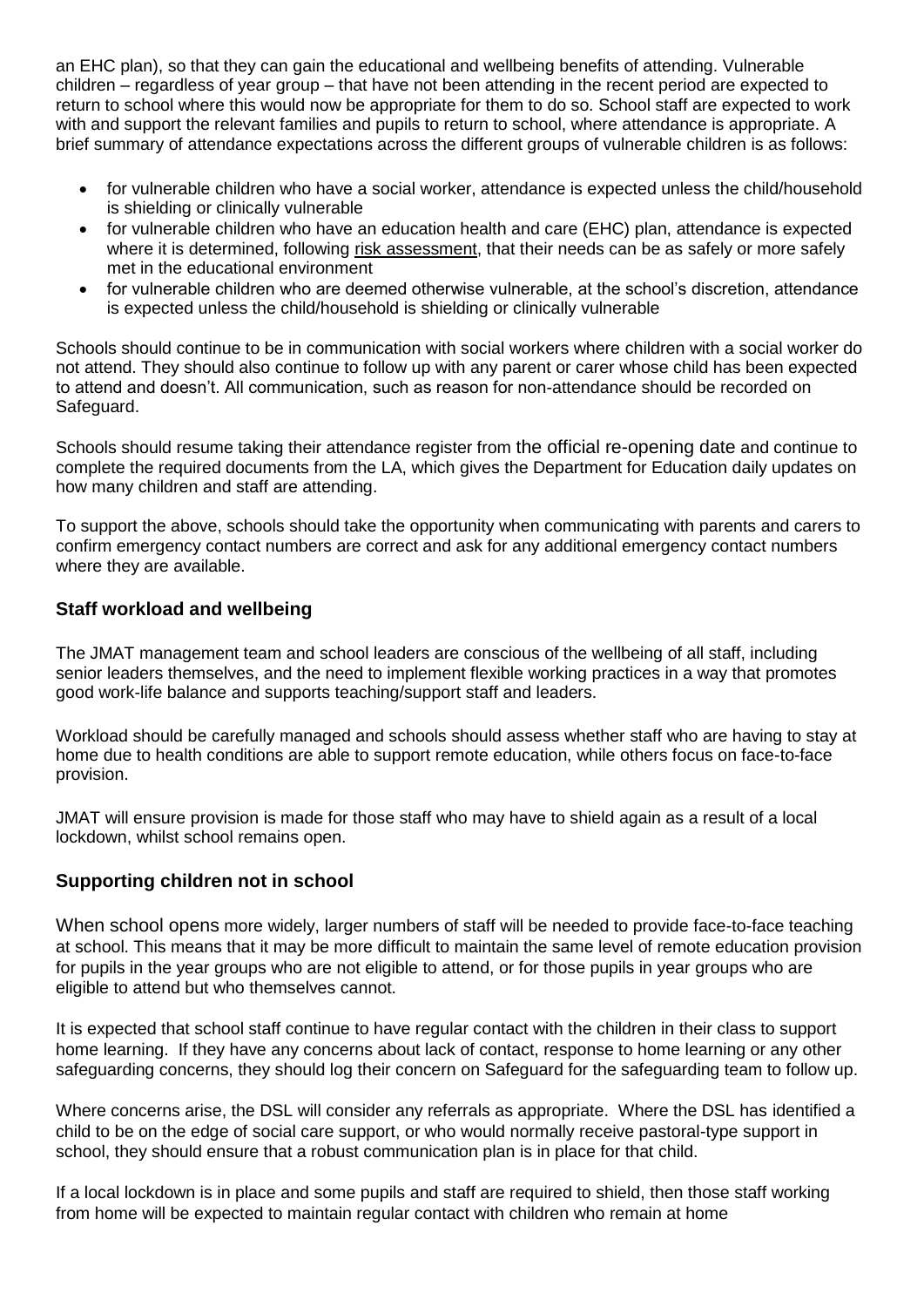# **Contact with vulnerable children not in school**

Where applicable, and when a child has a social care provision, the social worker must be informed that the child(ren) is not attending school.

School contact with vulnerable children should continue to be weekly, and continue to follow the plan that has previously been in place during temporary closure. All contact should continue to be logged on Safeguard.

# **Supporting children in school**

The JMAT is committed to ensuring the safety and wellbeing of all pupils and staff, and will continue to provide as safe a space as possible for all children to attend and flourish. The Headteacher will ensure that appropriate staff are on site and staff to pupil ratio numbers are appropriate, to maximise safety.

All schools, with detailed guidance from JMAT, will implement the protective measures stipulated in the DfE 'protective measures guidance'. This includes classes operating in 'bubbles' (which will remain separated during the school day), social distancing measures, as well as special arrangements for hygiene, cleaning, infection control and use of PPE.

# **Designated Safeguarding Lead**

Each JMAT school must ensure a Designated Safeguarding Lead (DSL) or a Deputy DSL present.Where a trained DSL (or deputy) is not on site, in addition to the above, a senior leader will assume responsibility for co-ordinating safeguarding on site.

The DSLs in each JMAT school will continue to engage with social workers and attend all multi-agency meetings if required. This can be done remotely.

The DSL (or deputy) should provide support to teachers and pastoral staff to ensure that contact is maintained with children (and their families) who are not yet returning to school. Where possible staff should try and speak directly to children to help identify any concerns. Staff should be encouraged (where possible) to make calls from school via school phones. Where staff use personal phones to make calls, they should withhold their personal number.

DSL training is unlikely to take place during this period (although the option of online training can be explored). For the period coronavirus measures are in place, a DSL (or deputy) who has been trained will continue to be classed as a trained DSL (or deputy) even if they miss their refresher training.

DSLs (and deputies) should continue to do what they reasonably can to keep up to date with safeguarding developments, such as via safeguarding partners, newsletters and professional advice groups.

Every JMAT school will face unique challenges at this time, including as they welcome back children. Where reasonably possible and where relevant, the DSL (or deputy) should consider these challenges in a child protection context and reflect them in the child protection procedures as appropriate.

# **Reporting a concern**

Where staff have a concern about a child, they should continue to follow the process outlined in the JMAT Safeguarding Policy, this includes making a report via Safeguard. This also applies when interacting/communicating remotely with pupils for home learning.

In the unlikely event that a member of staff cannot access Safeguard, they should email the Designated Safeguarding Lead, Deputy or Headteacher. This will ensure that the concern is received.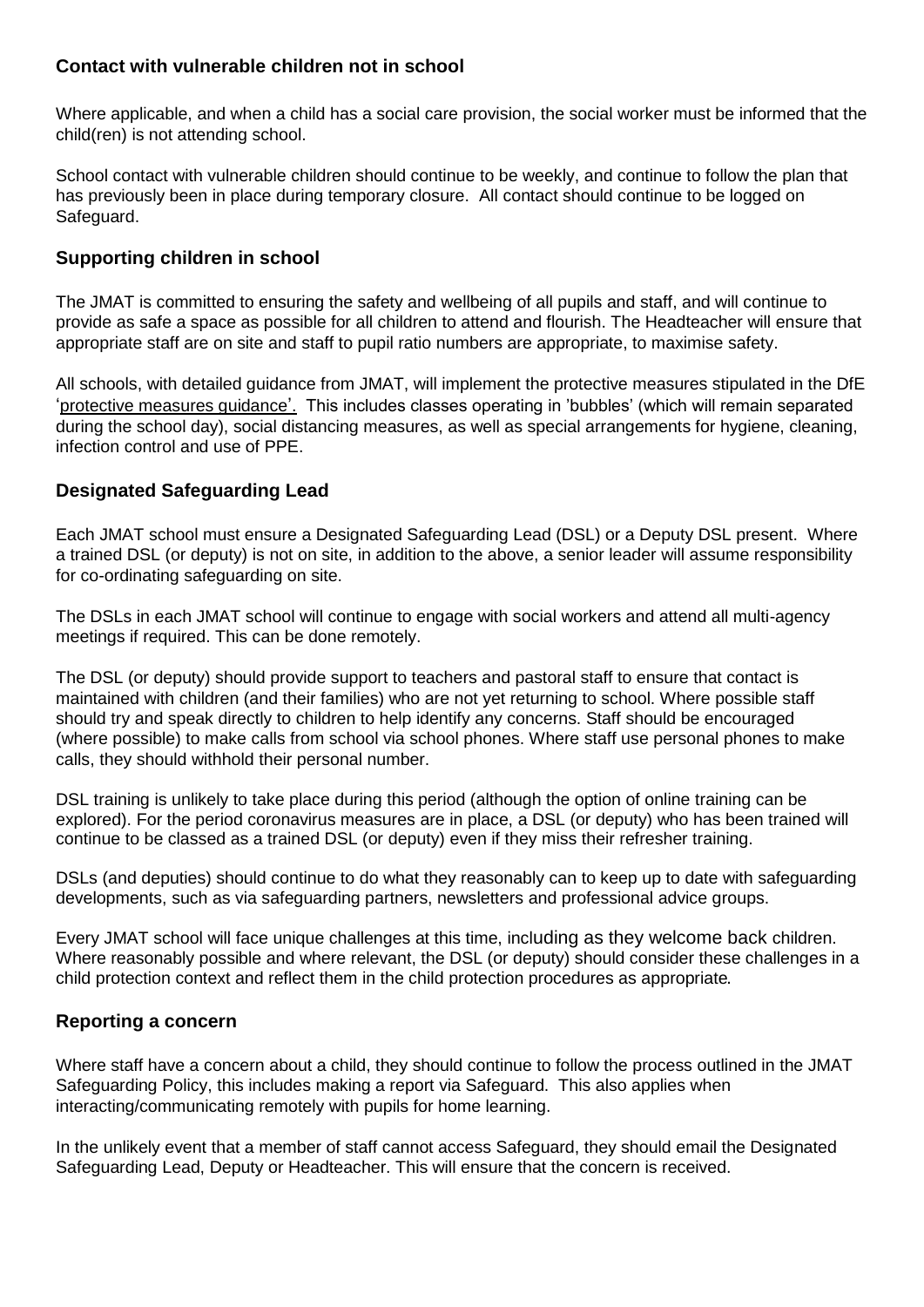#### **Staff are reminded of the need to report any concern immediately and without delay.**

Concerns around the Headteacher should be directed to the Chair of Governors of that school. The JMAT will continue to offer support in the process of managing allegations.

# **Safeguarding Training and induction**

All existing school staff have had safeguarding training and have read Part 1 of Keeping Children Safe in Education (2020). The important thing for these staff will be awareness of any new local arrangements, especially if these are being reviewed/changed as a result of more children returning, so they know what to do if they are worried about a child. All new additions to policy will be uploaded onto Safeguard as a 'must read' document. DSLs within school must monitor that staff have read and understood all new guidance.

Where new staff are recruited, or new volunteers enter the school, they should continue to be provided with a safeguarding induction.

#### **Safeguarding and transition to other schools**

It is important for school to do whatever they reasonably can to provide the receiving school with any relevant welfare and child protection information. This will be especially important where children are vulnerable. For looked-after children, any change in school should be led and managed by the virtual school head with responsibility for the child. The receiving school should be aware of the reason the child is vulnerable and any arrangements in place to support them.

As a minimum the receiving school should, as appropriate, have access to a vulnerable child's EHC plan, child in need plan, child protection plan or, for looked-after children, their personal education plan and know who the child's social worker (and, for looked-after children, who the responsible virtual school head is). This should ideally happen before a child arrives and, where that is not possible as soon as reasonably practicable. Any exchanges of information will ideally happen at DSL (or deputy) level, and likewise between SENCOs. However, it is acknowledged this may not always be possible, due to Covod-19 measures, etc. Where this is the case senior leaders should take responsibility.

Whilst schools must continue to have appropriate regard to data protection law, that does not prevent the sharing of information for the purposes of keeping children safe.

# **Safer recruitment/volunteers and movement of staff**

It remains essential that people who are unsuitable are not allowed to enter the children's workforce or gain access to children. Schools in the JMAT should use their judgement on whether recruitment is needed and how this can best be done given the circumstances and in consultation with trust central management. All JMAT schools will continue to follow the relevant safer recruitment processes.

In response to coronavirus, the Disclosure and Barring Service (DBS) has made changes to its [guidance](https://www.gov.uk/government/news/covid-19-changes-to-dbs-id-checking-guidelines) on standard and [enhanced](https://www.gov.uk/government/news/covid-19-changes-to-dbs-id-checking-guidelines) DBS ID checking to minimise the need for face-to-face contact. The Home Office and Immigration Enforcement have also temporarily adjusted the right to work [checks](https://www.gov.uk/guidance/coronavirus-covid-19-right-to-work-checks) due to the coronavirus outbreak.

Where schools are utilising volunteers, they should continue to follow the checking and risk assessment process as set out in KCSIE 2020. Under no circumstances should a volunteer who has not been checked be left unsupervised or allowed to work in regulated activity.

There is no requirement to obtain a new DBS check for returning staff who have continued to be employed but have not been working in regulated activity during partial school closures. If for any reason the school has concerns about the individual, they may obtain a new check in the usual way.

# **Single Central Record**

Whilst acknowledging the challenge of the current environment, it is essential from a safeguarding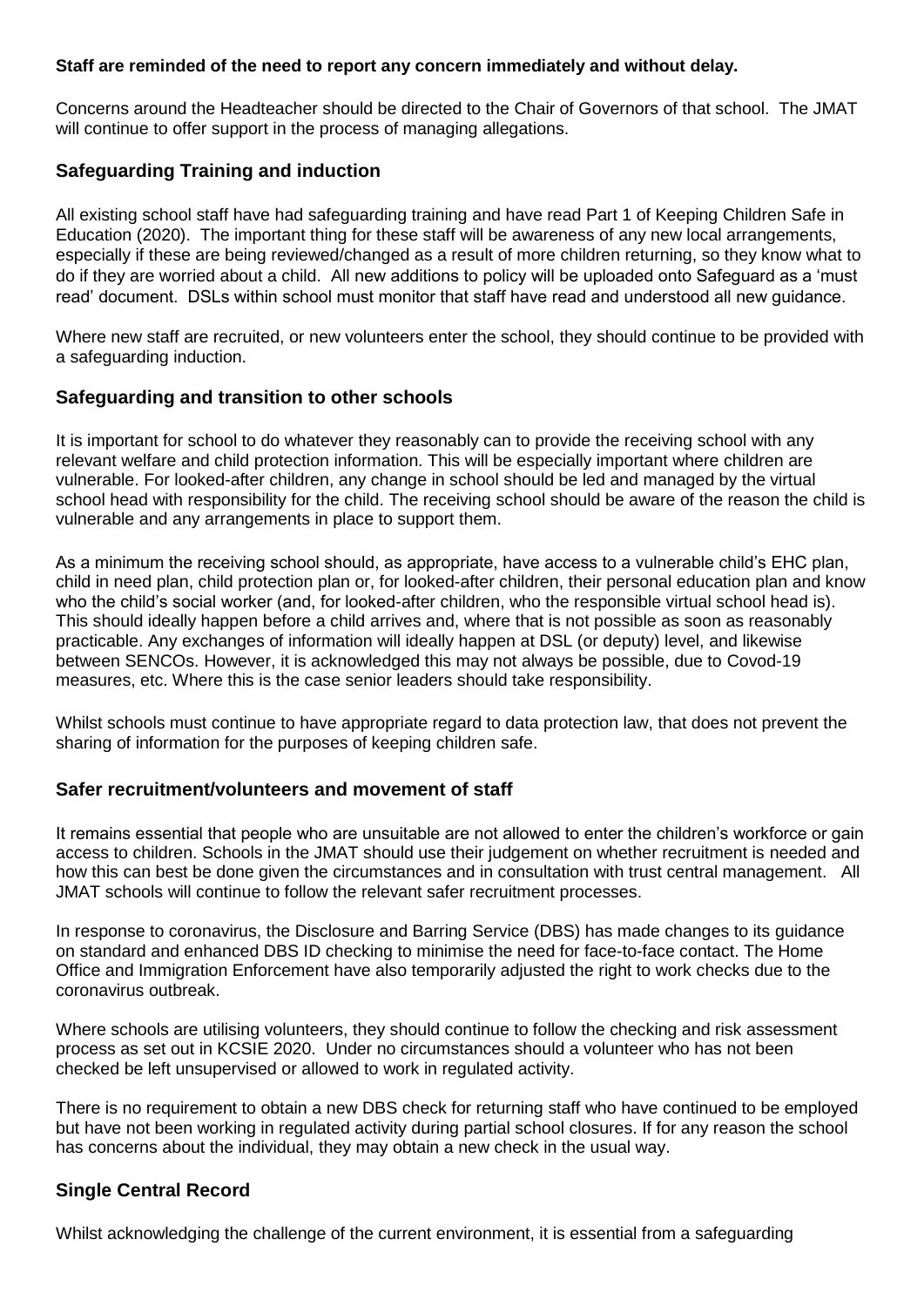perspective that school aware, on any given day, which staff will be in the school, and that appropriate checks have been carried out, especially for anyone engaging in regulated activity. This will be more important than ever as more children and staff return. As such, schools and colleges must continue to keep the single central record (SCR) up to date as outlined in [KCSIE.](https://www.gov.uk/government/publications/keeping-children-safe-in-education--2)

# **Mental health**

Negative experiences and distressing life events, such as the current circumstances, can affect the mental health of children and their parents. Where there are children of critical workers and vulnerable children on site, and/or children returning to school, JMAT schools should ensure appropriate support is in place for them.

The coronavirus outbreak may also have caused significant mental health or wellbeing difficulties for some children. From 1<sup>st</sup> September, all JMAT schools are using a recovery curriculum which focuses on rebuilding social and academic losses. School staff will need to consider how to support:

- individual children who have found the long period at home hard to manage
- those who have developed anxieties related to the virus
- those about whom there are safeguarding concerns
- those who may make safeguarding disclosures once they are back in schools

Some children may also have experienced bereavements in their immediate family or wider circle of friends or family or had increased/new caring responsibilities.

Staff will provide:

- opportunities for children to talk about their experiences of the past few weeks
- opportunities for one-to-one conversations with trusted adults where this may be supportive
- some refocused lessons on relevant topics, for example, mental wellbeing or staying safe
- pastoral activity, such as positive opportunities to renew and develop friendships and peer groups

The different experiences all pupils will have had at home will play a large part in how easily they re-adapt to attending school and its routines, therefore JMAT staff will need to strike an appropriate balance between reintegrating pupils into a reassuring and familiar work ethic and identifying and taking time to address explicitly individual concerns or problems.

DfE guidance 'mental health and [behaviour](https://www.gov.uk/government/publications/mental-health-and-behaviour-in-schools--2) in schools' can help schools to identify children who might need additional support, and to put this support in place. The guidance sets out how mental health issues can bring about changes in a child's behaviour or emotional state which can be displayed in a range of different ways, all of which could be an indication of an underlying problem. This can include for example being fearful or withdrawn; aggressive or oppositional; or excessive clinginess.

# **Online safety in schools**

The JMAT and its schools will continue to provide a safe environment, including online, in line with the Digital Safeguarding Policy. This includes the use of an online filtering system. Where students are using computers in school, appropriate supervision will be in place.

# **Children and online safety away from school**

It is important that all staff who interact with children, including online, continue to look out for signs a child may be at risk. Any such concerns should be dealt with as per the JMAT Safeguarding and Child Protection Policy, using the Safeguard electronic recording system. Where appropriate, referrals should still be made to children's social care and, as required, the police.

Online teaching should follow the same principles as set out in the JMAT Digital Safeguarding Policy and the JMAT Staff Code of Conduct.